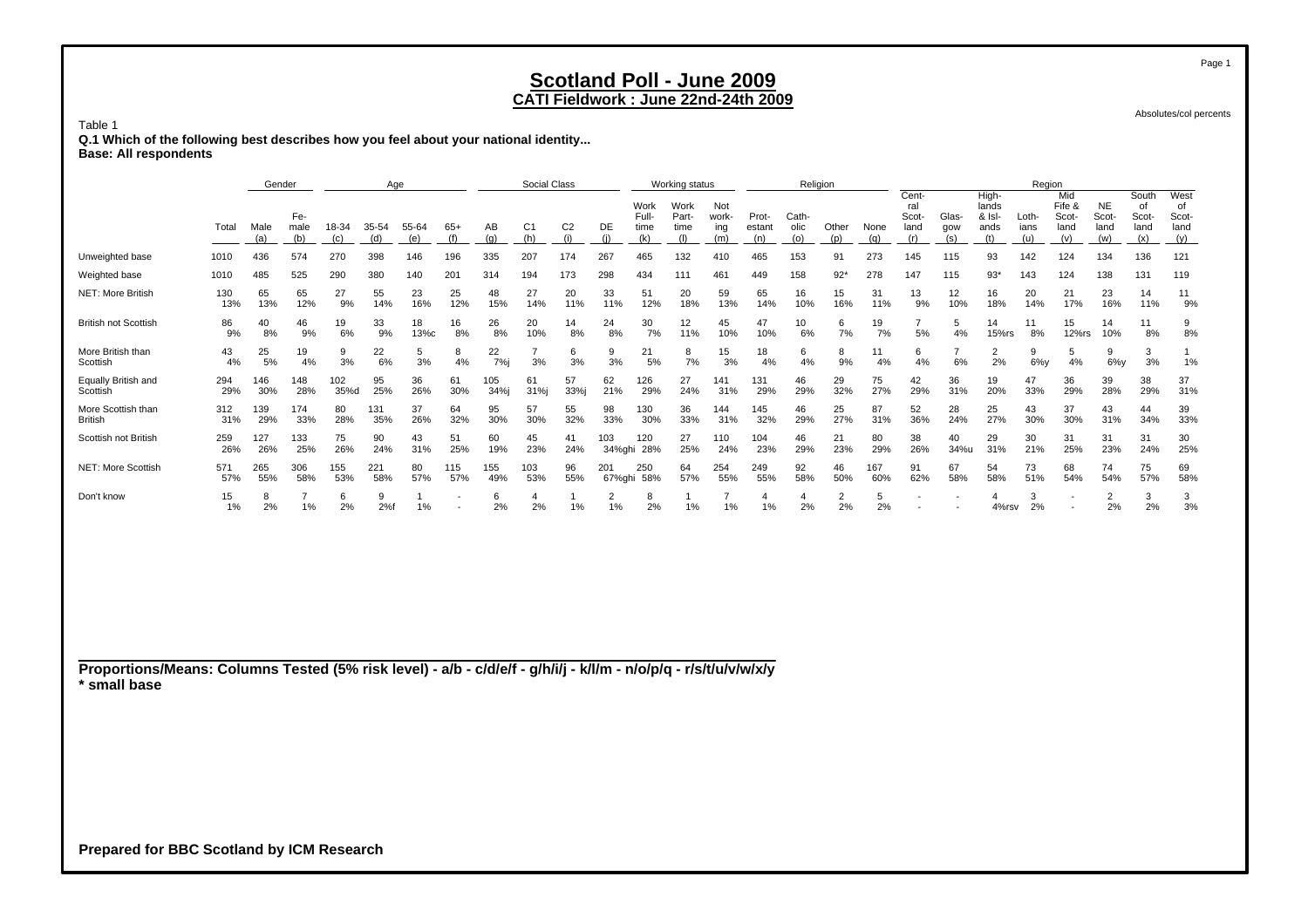### **CATI Fieldwork : June 22nd-24th 2009**

Absolutes/col percents

Page 2

**Q.2 Scotland's devolved parliament has been in existence since 1999 Do you think devolution has been a good thing for Scotland, a bad thing, or has it made no difference one way or the other? Base: All respondents**

Genderr and Age Social Class Working status Religion Religion Records Age Region Cent- High- Mid South West Work Work Not ral lands Fife &Fife & NE of of<br>Scot- Scot- Scot- Sco Fe- Full- Part- work- Prot- Cath- Scot- Glas- & Isl- Loth- Scot- Scot- Scot- Scot-Total Malemale 18-34 35-54 55-64 65+ AB C1 C2 DE time time ing estant olic Other None land gow ands ians land land land land (a) (b) (c) (d) (e) (f) (g) (h) (i) (j) (k) (l) (m) (n) (o) (p) (q) (r) (s) (t) (u) (v) (w) (x) (y) Unweighted base 1010 436 574 270 398 146 196 335 207 174 267 465 132 410 465 153 91 273 145 115 93 142 124 134 136 121 Weighted base 1010 485 525 290 380 140 201 314 194 173 298 434 111 461 449 158 92\* 278 147 115 93\* 143 124 138 131 119 Good thing 414 226 188 122 160 62 70 159 98 62 87 205 46 161 180 69 48 108 48 49 42 68 58 52 53 45 41% 47%b 36% 42% 42% 44% 35% 51%ij 51%ij 36% 29% 47%m 41% 35% 40% 44% 52%nq 39% 33% 42% 45% 48%r 46%r 38% 40% 38% Bad thing 94 41 53 19 30 21 25 30 15 14 32 29 10 53 50 15 6 18 14 8 8 14 12 16 10 10 9% 8% 10% 6% 8% 15%cd 13%c 10% 8% 8% 11% 7% 9% 12%k 11%q 10% 6% 6% 10% 7% 9% 10% 10% 12% 8% 9% No difference 467 209 259 138 176 55 98 120 70 92 167 189 53 224 203 69 33 145 76 54 39 58 52 62 67 60 46% 43% 49% 48% 46% 39% 49% 38% 36% 53%gh 56%gh 44% 48% 49% 45% 44% 36% 52%p 52% 46% 42% 41% 41% 45% 51% 50% Don't know 35 8 26 11 13 3 7 4 11 5 12 10 2 22 16 5 6 8 8 5 4 2 3 7 1 4 3%2% 5%a 4% 4% 2% 4% 1% 6%g 3% 4%g 2% 2% 5% 3% 3% 6% 3% 6%x 4% 5% 2% 2% 5% 1% 3%

**Proportions/Means: Columns Tested (5% risk level) - a/b - c/d/e/f - g/h/i/j - k/l/m - n/o/p/q - r/s/t/u/v/w/x/y \* small base**

**Prepared for BBC Scotland by ICM Research**

Table 2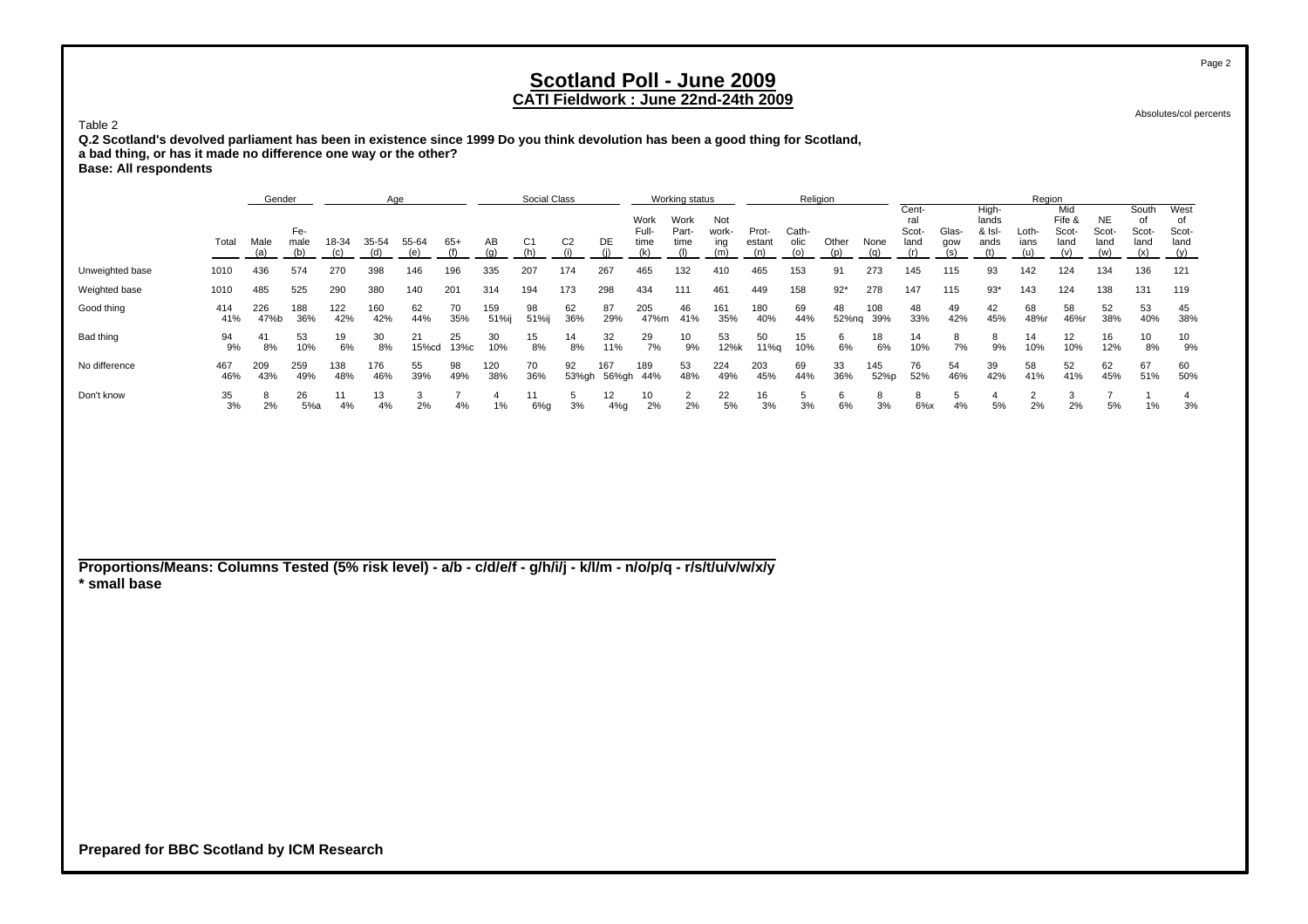### **CATI Fieldwork : June 22nd-24th 2009**

Absolutes/col percents

**Q.3 Do you think that as a result of having the Scottish Parliament, the health service in Scotland has got better, got worse, or has it not made much difference either way? Base: All respondents**

Genderr and Age Social Class Working status Religion Religion Records Age Region Cent- High- Mid South West Work Work Not ral lands Fife &Fife & NE of of<br>Scot- Scot- Scot- Sco Fe- Full- Part- work- Prot- Cath- Scot- Glas- & Isl- Loth- Scot- Scot- Scot- Scot-Total Malemale 18-34 35-54 55-64 65+ AB C1 C2 DE time time ing estant olic Other None land gow ands ians land land land land (a) (b) (c) (d) (e) (f) (g) (h) (i) (j) (k) (l) (m) (n) (o) (p) (q) (r) (s) (t) (u) (v) (w) (x) (y) Unweighted base 1010 436 574 270 398 146 196 335 207 174 267 465 132 410 465 153 91 273 145 115 93 142 124 134 136 121 Weighted base 1010 485 525 290 380 140 201 314 194 173 298 434 111 461 449 158 92\* 278 147 115 93\* 143 124 138 131 119 Got better 330 172 157 94 124 53 59 106 69 57 93 153 35 142 135 59 29 99 46 40 40 45 38 39 42 40 33% 36% 30% 32% 33% 38% 29% 34% 36% 33% 31% 35% 32% 31% 30% 37% 32% 36% 31% 34% 43%w 31% 30% 29% 32% 33% Got worse 90 37 53 28 37 16 9 25 15 17 28 40 5 44 45 9 12 19 15 16 6 14 12 14 6 7 9% 8% 10% 10%f 10%f 12%f 4% 8% 8% 10% 9% 9% 5% 9% 10% 6% 13%o 7% 10% 14%xy 6% 10% 10% 10% 5% 6% No difference 525 243 282 141 197 65 122 167 101 85 154 217 60 245 237 82 42 144 78 53 38 74 66 81 70 65 52% 50% 54% 49% 52% 46% 61%cde 53% 52% 49% 52% 50% 54% 53% 53% 52% 46% 52% 53% 46% 41% 52% 53% 59%t 53% 54% Don't know 66 33 33 27 22 6 10 16 8 14 24 25 11 30 32 8 8 17 8 7 9 10 8 4 12 8 7%7% 6% 9% 6% 4% 5% 5% 4% 8% 8% 6% 10% 7% 7% 5% 9% 6% 5% 6% 10%w 7% 7% 3% 9%w 7%

**Proportions/Means: Columns Tested (5% risk level) - a/b - c/d/e/f - g/h/i/j - k/l/m - n/o/p/q - r/s/t/u/v/w/x/y \* small base**

**Prepared for BBC Scotland by ICM Research**

Table 3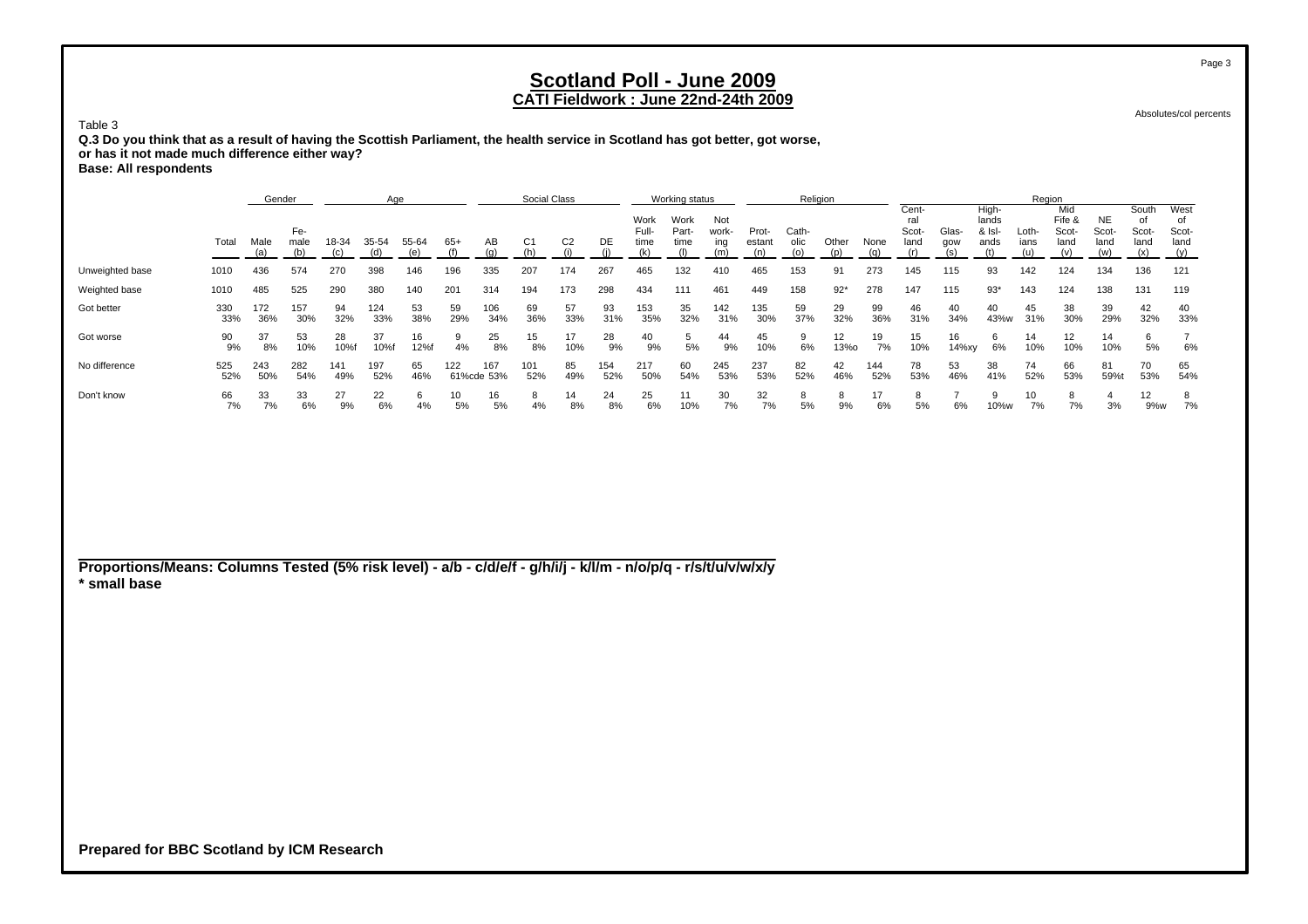### **CATI Fieldwork : June 22nd-24th 2009**

Absolutes/col percents

Table 4 **Q.4 Do you think that as a result of having the Scottish Parliament, standards in Scotland's schools have got better, got worse, or has it not made much difference either way? Base: All respondents**

|                 |            | Gender      |                                                                                                                              |              | Age        |           |             |            | Social Class |            |                       |                       | Working status      |                        |               | Religion     |           |                               |              |                                                   |               | Region                         |                           |                                   |                                   |            |
|-----------------|------------|-------------|------------------------------------------------------------------------------------------------------------------------------|--------------|------------|-----------|-------------|------------|--------------|------------|-----------------------|-----------------------|---------------------|------------------------|---------------|--------------|-----------|-------------------------------|--------------|---------------------------------------------------|---------------|--------------------------------|---------------------------|-----------------------------------|-----------------------------------|------------|
|                 | Total      | Male<br>(a) | Fe-<br>55-64<br>18-34<br>35-54<br>$65+$<br>male<br>(e)<br>270<br>574<br>398<br>146<br>196<br>290<br>380<br>525<br>140<br>201 |              |            |           | ΑВ          | C1         | C2           | DE         | Work<br>Full-<br>time | Work<br>Part-<br>time | Not<br>work-<br>ing | Prot-<br>estant<br>(n) | Cath-<br>olic | Other<br>(n) | None      | Cent-<br>ral<br>Scot-<br>land | Glas-<br>qow | High-<br>lands<br>$&$ $\vert$ s $\vert$ -<br>ands | Loth-<br>ians | Mid<br>Fife &<br>Scot-<br>land | NE<br>Scot<br>land<br>(w) | South<br>O<br>Scot<br>land<br>(x) | West<br>O<br>Scot-<br>land<br>(y) |            |
| Unweighted base | 1010       | 436         |                                                                                                                              |              |            |           |             | 335        | 207          | 174        | 267                   | 465                   | 132                 | 410                    | 465           | 153          | 91        | 273                           | 145          | 115                                               | 93            | 142                            | 124                       | 134                               | 136                               | 121        |
| Weighted base   | 1010       | 485         |                                                                                                                              |              |            |           |             | 314        | 194          | 173        | 298                   | 434                   | 111                 | 461                    | 449           | 158          | $92*$     | 278                           | 147          | 115                                               | $93*$         | 143                            | 124                       | 138                               | 131                               | 119        |
| Got better      | 297<br>29% | 148<br>31%  | 148<br>28%                                                                                                                   | 105<br>36%df | 107<br>28% | 41<br>29% | 44<br>22%   | 91<br>29%  | 51<br>27%    | 56<br>32%  | 93<br>31%             | 126<br>29%            | 38<br>34%           | 133<br>29%             | 112<br>25%    | 57<br>36%n   | 27<br>30% | 92<br>33%n                    | 48<br>33%    | 35<br>30%                                         | 35<br>37%     | 38<br>27%                      | 36<br>29%                 | 36<br>26%                         | 35<br>27%                         | 33<br>28%  |
| Got worse       | 117<br>12% | 48<br>10%   | 69<br>13%                                                                                                                    | 19<br>6%     | 59<br>16%с | 15<br>10% | 24<br>12%c  | 28<br>9%   | 21<br>11%    | 7%         | 47<br>16%gi           | 42<br>10%             | 12<br>11%           | 61<br>13%              | 54<br>12%     | 16<br>10%    | 10%       | 33<br>12%                     | 10<br>7%     | 12<br>11%                                         | 9%            | 19<br>13%                      | 20<br>16%                 | 17<br>12%                         | 14<br>10%                         | 17<br>15%r |
| No difference   | 410<br>41% | 206<br>43%  | 204<br>39%                                                                                                                   | 123<br>43%   | 152<br>40% | 54<br>39% | 80<br>40%   | 129<br>41% | 87<br>45%    | 82<br>47%i | 106<br>35%            | 194<br>45%m           | 45<br>41%           | 171<br>37%             | 187<br>42%    | 58<br>36%    | 39<br>42% | 112<br>40%                    | 65<br>44%    | 43<br>37%                                         | 32<br>34%     | 56<br>39%                      | 48<br>38%                 | 60<br>43%                         | 58<br>45%                         | 48<br>40%  |
| Don't know      | 187<br>18% | 83<br>17%   | 104<br>20%                                                                                                                   | 43<br>15%    | 61<br>16%  | 31<br>22% | 52<br>26%cd | 66<br>21%  | 34<br>18%    | 24<br>14%  | 52<br>18%             | 72<br>17%             | 16<br>15%           | 95<br>21%              | 96<br>21%q    | 28<br>18%    | 16<br>18% | 41<br>15%                     | 23<br>16%    | 25<br>21%                                         | 18<br>19%     | 29<br>21%                      | 21<br>17%                 | 25<br>18%                         | 24<br>18%                         | 21<br>18%  |

**Proportions/Means: Columns Tested (5% risk level) - a/b - c/d/e/f - g/h/i/j - k/l/m - n/o/p/q - r/s/t/u/v/w/x/y \* small base**

**Prepared for BBC Scotland by ICM Research**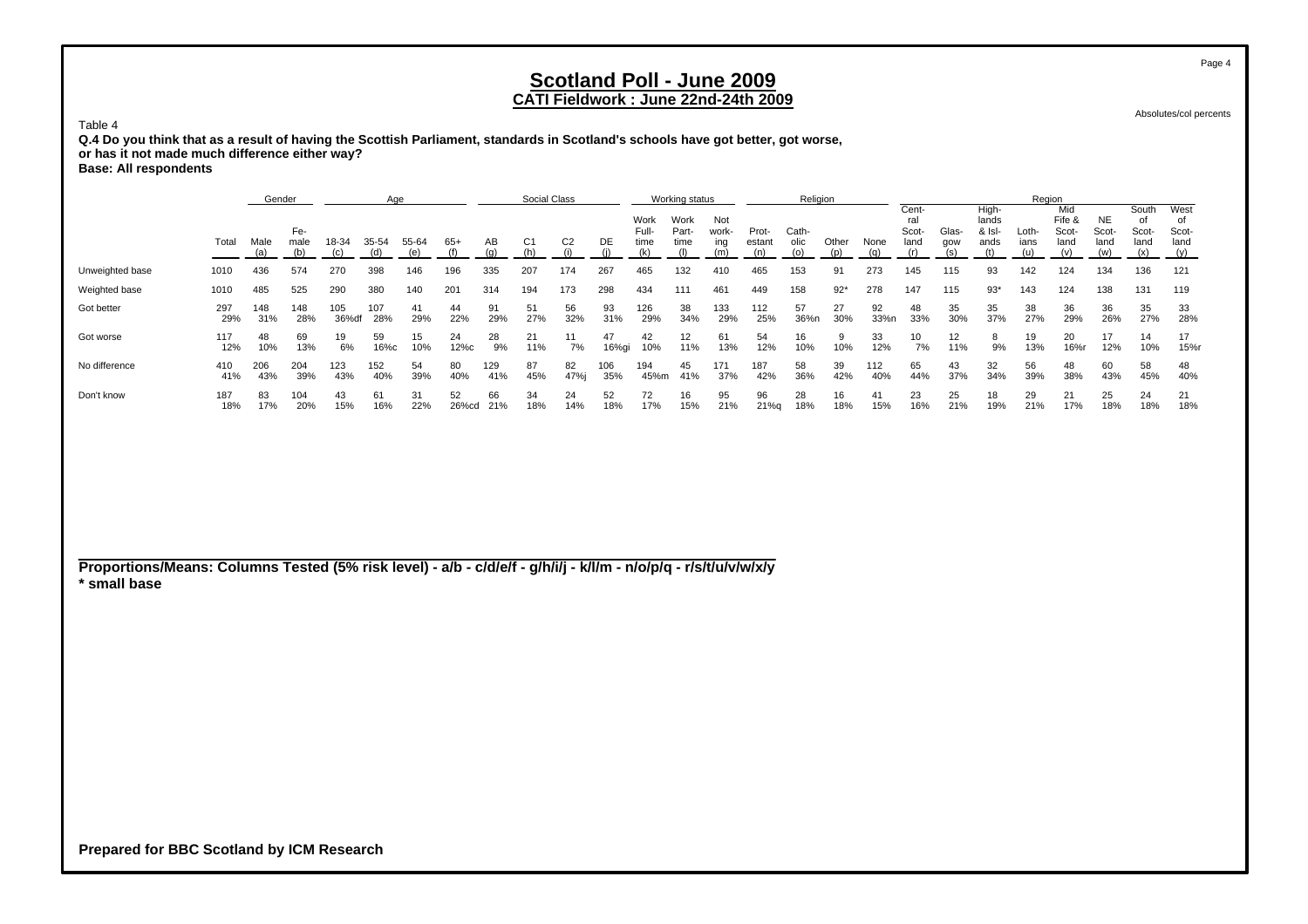#### **CATI Fieldwork : June 22nd-24th 2009**

Absolutes/col percents

Table 5

 **Q.5 From what you have seen and heard so far, do you think that having a Scottish Parliament is giving Scotland... Base: All respondents**

|                                           |            | Gender                    |             |            | Age        |           |            |            | Social Class   |                |            |                       | Working status        |                     |                 | Religion      |           |                |                               |              |                                  | Region               |                                |                            |                              |                             |
|-------------------------------------------|------------|---------------------------|-------------|------------|------------|-----------|------------|------------|----------------|----------------|------------|-----------------------|-----------------------|---------------------|-----------------|---------------|-----------|----------------|-------------------------------|--------------|----------------------------------|----------------------|--------------------------------|----------------------------|------------------------------|-----------------------------|
|                                           | Total      | Male                      | Fe-<br>male | 18-34      | 35-54      | 55-64     | $65+$      | AB         | C <sub>1</sub> | C <sub>2</sub> | DE         | Work<br>Full-<br>time | Work<br>Part-<br>time | Not<br>work-<br>ing | Prot-<br>estant | Cath-<br>olic | Other     | None           | Cent-<br>ral<br>Scot-<br>land | Glas-<br>gow | High-<br>lands<br>& Isl-<br>ands | Loth-<br>ians        | Mid<br>Fife &<br>Scot-<br>land | <b>NE</b><br>Scot-<br>land | South<br>of<br>Scot-<br>land | West<br>οf<br>Scot-<br>land |
|                                           |            | (a)                       | (b)         | (c)        | (d)        | (e)       | (f)        | (q)        | (h)            | (i)            | (i)        | (k)                   | (1)                   | (m)                 | (n)             | (o)           | (p)       | (q)            | (r)                           | (s)          | (t)                              | (u)                  | (v)                            | (w)                        | (x)                          | (y)                         |
| Unweighted base                           | 1010       | 436                       | 574         | 270        | 398        | 146       | 196        | 335        | 207            | 174            | 267        | 465                   | 132                   | 410                 | 465             | 153           | 91        | 273            | 145                           | 115          | 93                               | 142                  | 124                            | 134                        | 136                          | 121                         |
| Weighted base                             | 1010       | 485                       | 525         | 290        | 380        | 140       | 201        | 314        | 194            | 173            | 298        | 434                   | 111                   | 461                 | 449             | 158           | $92*$     | 278            | 147                           | 115          | $93*$                            | 143                  | 124                            | 138                        | 131                          | 119                         |
| A stronger voice in the<br>United Kingdom | 557<br>55% | 276<br>57%                | 282<br>54%  | 163<br>56% | 194<br>51% | 86<br>61% | 115<br>57% | 183<br>58% | 109<br>56%     | 97<br>56%      | 151<br>51% | 233<br>54%            | 63<br>57%             | 259<br>56%          | 237<br>53%      | 92<br>58%     | 52<br>57% | 162<br>58%     | 78<br>53%                     | 59<br>51%    | 50<br>54%                        | 81<br>57%            | 76<br>61%                      | 77<br>56%                  | 70<br>53%                    | 66<br>55%                   |
| A weaker voice in the<br>United Kingdom   | 93<br>9%   | 48<br>10%                 | 45<br>9%    | 23<br>8%   | 43<br>11%  | 9<br>6%   | 19<br>9%   | 32<br>10%  | 17<br>9%       | 17<br>10%      | 22<br>7%   | 35<br>8%              | 9<br>8%               | 48<br>10%           | 55<br>12%q      | 12<br>8%      | 10<br>11% | 14<br>5%       | 10<br>7%                      | 14<br>12%w   | 10<br>10%                        | 16<br>11%            | 9<br>7%                        | 7<br>5%                    | 12<br>9%                     | 16<br>13%w                  |
| Or is it making no<br>difference          | 345<br>34% | 159<br>33%                | 186<br>35%  | 102<br>35% | 139<br>37% | 43<br>31% | 61<br>30%  | 98<br>31%  | 65<br>33%      | 58<br>33%      | 116<br>39% | 163<br>37%            | 37<br>33%             | 146<br>32%          | 150<br>33%      | 50<br>32%     | 28<br>30% | 100<br>36%     | 56<br>38%                     | 39<br>34%    | 31<br>34%                        | 41<br>29%            | 39<br>31%                      | 54<br>40%                  | 49<br>38%                    | 35<br>29%                   |
| Don't know                                | 14<br>1%   | $\overline{2}$<br>$\star$ | 13<br>2%a   | 2<br>1%    | 1%         | 2<br>2%   | 6<br>3%    | 2<br>$1\%$ | 3<br>2%        | $\star$        | 8<br>3%g   | 4<br>1%               | 2<br>2%               | 9<br>2%             | 2%              | 3<br>2%       | 2<br>2%   | $\overline{a}$ | $\overline{2}$<br>2%          | 3<br>3%      | $\overline{2}$<br>2%             | $\overline{4}$<br>3% |                                | $\overline{\phantom{0}}$   |                              | 3<br>2%                     |
|                                           |            |                           |             |            |            |           |            |            |                |                |            |                       |                       |                     |                 |               |           |                |                               |              |                                  |                      |                                |                            |                              |                             |
|                                           |            |                           |             |            |            |           |            |            |                |                |            |                       |                       |                     |                 |               |           |                |                               |              |                                  |                      |                                |                            |                              |                             |
|                                           |            |                           |             |            |            |           |            |            |                |                |            |                       |                       |                     |                 |               |           |                |                               |              |                                  |                      |                                |                            |                              |                             |
|                                           |            |                           |             |            |            |           |            |            |                |                |            |                       |                       |                     |                 |               |           |                |                               |              |                                  |                      |                                |                            |                              |                             |

**Proportions/Means: Columns Tested (5% risk level) - a/b - c/d/e/f - g/h/i/j - k/l/m - n/o/p/q - r/s/t/u/v/w/x/y \* small base**

**Prepared for BBC Scotland by ICM Research**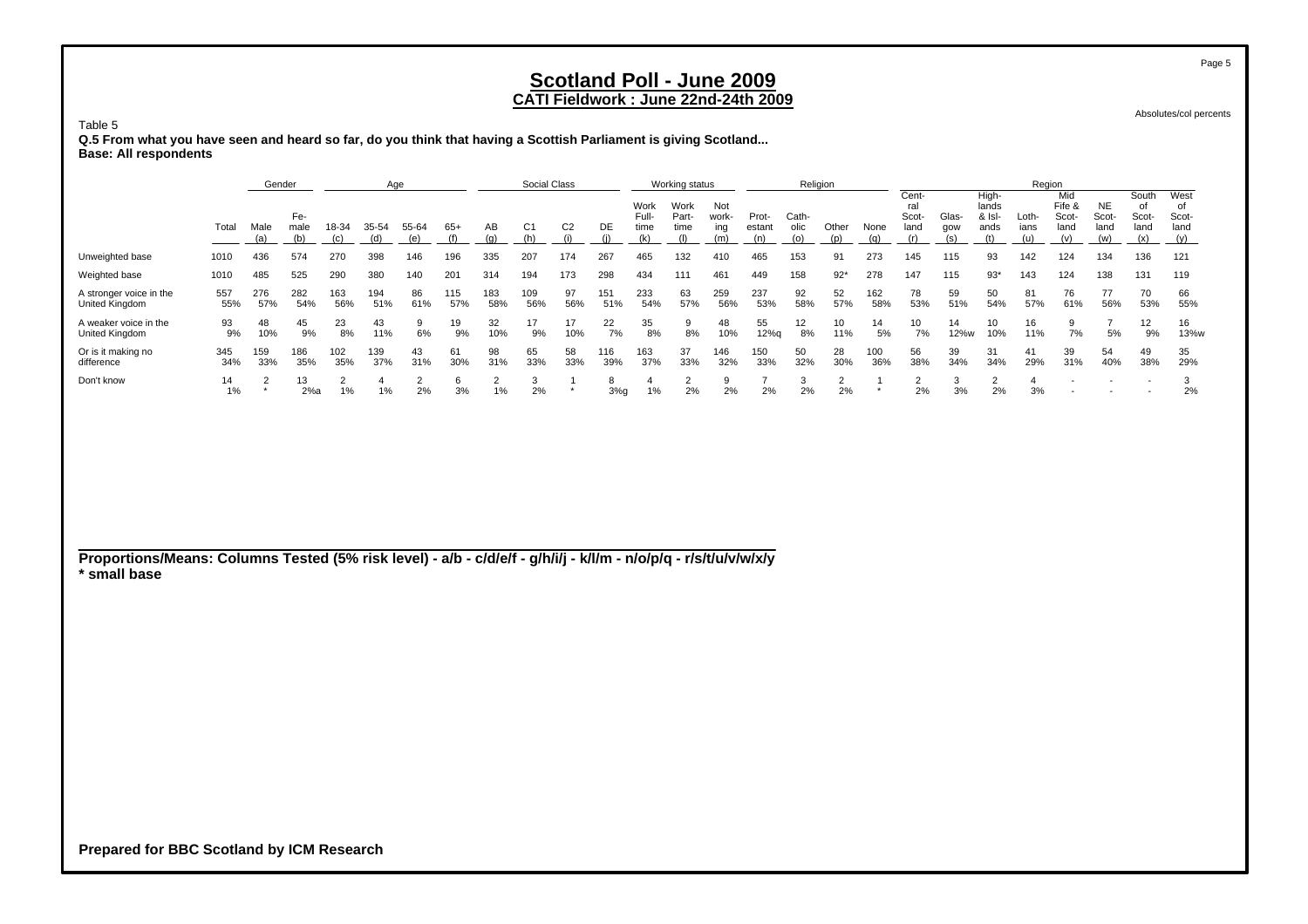### **CATI Fieldwork : June 22nd-24th 2009**

Absolutes/col percents

Table 6 **Q.6 Would you say that compared with other parts of the United Kingdom, Scotland gets pretty much its fair share of government spending, more than its fair share, or less than its fair share of government spending? Base: All respondents**

|                               |            | Gender      |             |            | Age        |              |           |              | Social Class |                |              |                       | Working status        |                     |                        | Religion      |           |             |                               |              |                                                   | Region        |                                |                     |                                     |                       |
|-------------------------------|------------|-------------|-------------|------------|------------|--------------|-----------|--------------|--------------|----------------|--------------|-----------------------|-----------------------|---------------------|------------------------|---------------|-----------|-------------|-------------------------------|--------------|---------------------------------------------------|---------------|--------------------------------|---------------------|-------------------------------------|-----------------------|
|                               | Total      | Male<br>(a) | Fe-<br>male | 18-34      | 35-54      | 55-64<br>(e) | $65+$     | AВ           | C1           | C <sub>2</sub> | DE           | Work<br>Full-<br>time | Work<br>Part-<br>time | Not<br>work-<br>ing | Prot-<br>estant<br>(n) | Cath-<br>olic | Other     | None<br>(a) | Cent-<br>ral<br>Scot-<br>land | Glas-<br>qow | High-<br>lands<br>$&$ $\vert$ s $\vert$ -<br>ands | Loth-<br>ians | Mid<br>Fife &<br>Scot-<br>land | NE<br>Scot-<br>land | South<br>01<br>Scot-<br>land<br>(x) | West<br>Scot-<br>land |
| Unweighted base               | 1010       | 436         | 574         | 270        | 398        | 146          | 196       | 335          | 207          | 174            | 267          | 465                   | 132                   | 410                 | 465                    | 153           | 91        | 273         | 145                           | 115          | 93                                                | 142           | 124                            | 134                 | 136                                 | 121                   |
| Weighted base                 | 1010       | 485         | 525         | 290        | 380        | 140          | 201       | 314          | 194          | 173            | 298          | 434                   | 111                   | 461                 | 449                    | 158           | $92*$     | 278         | 147                           | 115          | $93*$                                             | 143           | 124                            | 138                 | 131                                 | 119                   |
| Pretty much its fair<br>share | 375<br>37% | 175<br>36%  | 199<br>38%  | 107<br>37% | 147<br>39% | 44<br>31%    | 75<br>38% | 141<br>45%   | 76<br>39%i   | 65<br>38%      | 85<br>29%    | 163<br>37%            | 48<br>43%             | 164<br>36%          | 180<br>40%             | 61<br>39%     | 30<br>33% | 94<br>34%   | 52<br>36%                     | 46<br>40%    | 32<br>35%                                         | 61<br>43%     | 43<br>35%                      | 46<br>33%           | 53<br>41%                           | 40<br>33%             |
| More than its fair<br>share   | 120<br>12% | 15%b        | 50<br>9%    | 35<br>12%  | 43<br>11%  | 19<br>14%    | 23<br>11% | 56<br>18%hij | 21<br>11%    | 15<br>9%       | 24<br>8%     | 56<br>13%             | 10<br>9%              | 54<br>12%           | 55<br>12%              | 13<br>8%      | 13%       | 34<br>12%   | 8%                            | 12<br>11%    | 10<br>11%                                         | 21<br>15%     | 17<br>14%                      | 16<br>12%           | 14<br>10%                           | 18<br>15%             |
| Less than its fair<br>share   | 436<br>43% | 212<br>44%  | 224<br>43%  | 125<br>43% | 161<br>42% | 69<br>49%    | 81<br>40% | 100<br>32%   | 79<br>41%g   | 80<br>46%g     | 158<br>53%gh | 188<br>43%            | 44<br>40%             | 200<br>43%          | 179<br>40%             | 70<br>44%     | 42<br>46% | 131<br>47%  | 68<br>46%                     | 46<br>40%    | 43<br>46%                                         | 51<br>35%     | 52<br>42%                      | 65<br>47%           | 56<br>43%                           | 55<br>46%             |
| Don't know                    | 80<br>8%   | 27<br>6%    | 52<br>10%a  | 22<br>8%   | 28<br>7%   | 6%           | 22<br>11% | 16<br>5%     | 17<br>9%     | 13<br>7%       | 31<br>10%q   | 28<br>6%              | 9<br>8%               | 43<br>9%            | 35<br>8%               | 14<br>9%      | 7%        | 19<br>7%    | 15<br>10%                     | 10%          | 8%                                                | 10<br>7%      | 12<br>9%                       | 11<br>8%            | 6%                                  | 6<br>5%               |

**Proportions/Means: Columns Tested (5% risk level) - a/b - c/d/e/f - g/h/i/j - k/l/m - n/o/p/q - r/s/t/u/v/w/x/y \* small base**

**Prepared for BBC Scotland by ICM Research**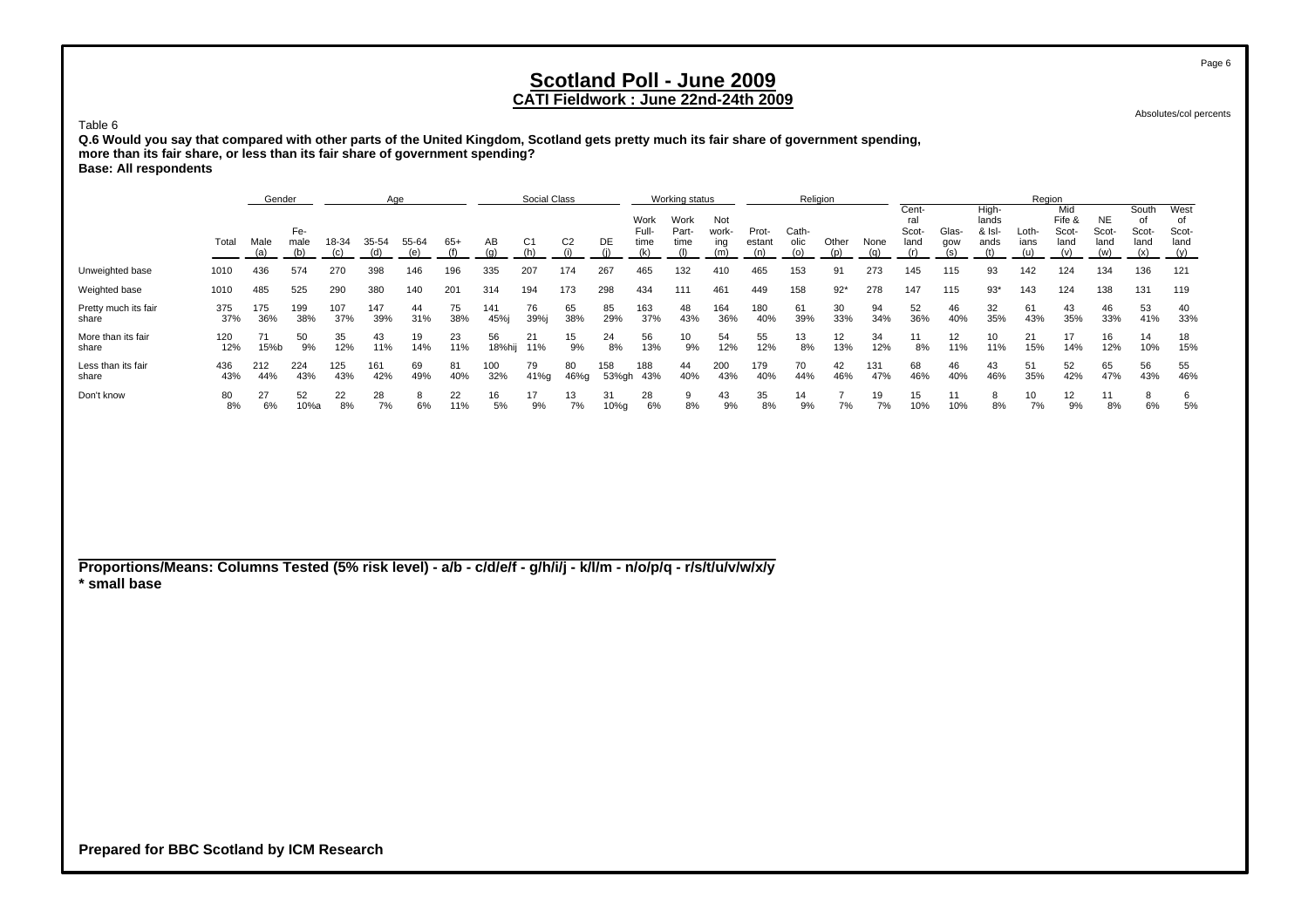### **CATI Fieldwork : June 22nd-24th 2009**

Absolutes/col percents

Table 7 **Q.7 On the whole, do you think that England's economy benefits more from having Scotland in the UK, or that Scotland's economy benefits more from being part of the UK, or is it about equal? Base: All respondents**

|                                     |            | Gender      |             |              | Age        |              |           |             | Social Class           |                |             |                              | Working status        |                     |                 | Religion      |           |            |                               |              |                                    | Region        |                                |                                   |                               |                                    |
|-------------------------------------|------------|-------------|-------------|--------------|------------|--------------|-----------|-------------|------------------------|----------------|-------------|------------------------------|-----------------------|---------------------|-----------------|---------------|-----------|------------|-------------------------------|--------------|------------------------------------|---------------|--------------------------------|-----------------------------------|-------------------------------|------------------------------------|
|                                     | Total      | Male<br>(a) | Fe-<br>male | 18-34        |            | 55-64<br>(e) | 65+       | AВ<br>(a)   | C1<br>(h)              | C <sub>2</sub> | DE          | Work<br>Full-<br>time<br>(k) | Work<br>Part-<br>time | Not<br>work-<br>ing | Prot-<br>estant | Cath-<br>olic | Other     | None       | Cent-<br>ral<br>Scot-<br>land | Glas-<br>qow | High-<br>lands<br>$8$ IsI-<br>ands | Loth-<br>ians | Mid<br>Fife &<br>Scot-<br>land | <b>NE</b><br>Scot-<br>land<br>(w) | South<br>Scot-<br>land<br>(x) | West<br>οf<br>Scot-<br>land<br>(y) |
| Unweighted base                     | 1010       | 436         | 574         | 270          | 398        | 146          | 196       | 335         | 207                    | 174            | 267         | 465                          | 132                   | 410                 | 465             | 153           | 91        | 273        | 145                           | 115          | 93                                 | 142           | 124                            | 134                               | 136                           | 121                                |
| Weighted base                       | 1010       | 485         | 525         | 290          | 380        | 140          | 201       | 314         | 194                    | 173            | 298         | 434                          | 111                   | 461                 | 449             | 158           | $92*$     | 278        | 147                           | 115          | $93*$                              | 143           | 124                            | 138                               | 131                           | 119                                |
| England's economy<br>benefits more  | 318<br>31% | 159<br>33%  | 159<br>30%  | 79<br>27%    | 124<br>33% | 55<br>39%c   | 60<br>30% | 89<br>28%   | 60<br>31%              | 47<br>27%      | 109<br>37%g | 149<br>34%                   | 30<br>27%             | 135<br>29%          | 128<br>29%      | 48<br>31%     | 32<br>35% | 92<br>33%  | 42<br>29%                     | 40<br>34%    | 31<br>33%                          | 38<br>27%     | 41<br>33%                      | 52<br>38%                         | 36<br>27%                     | 39<br>33%                          |
| Scotland's economy<br>benefits more | 215<br>21% | 109<br>22%  | 107<br>20%  | 70<br>24%    | 88<br>23%  | 22<br>16%    | 34<br>17% | 94<br>30%hj | 38<br>20%              | 37<br>21%      | 42<br>14%   | 99<br>23%                    | 28<br>25%             | 89<br>19%           | 108<br>24%g     | 36<br>23%     | 18<br>20% | 47<br>17%  | 26<br>17%                     | 27<br>23%    | 17<br>19%                          | 27<br>19%     | 26<br>21%                      | 27<br>20%                         | 36<br>28%                     | 30<br>25%                          |
| About equal                         | 439<br>43% | 210<br>43%  | 228<br>43%  | 132<br>46%   | 155<br>41% | 57<br>41%    | 95<br>47% | 127<br>41%  | 85<br>44%              | 85<br>49%      | 128<br>43%  | 176<br>41%                   | 50<br>45%             | 212<br>46%          | 189<br>42%      | 71<br>45%     | 40<br>44% | 131<br>47% | 73<br>49%                     | 45<br>39%    | 42<br>45%                          | 73<br>51%y    | 51<br>41%                      | 56<br>40%                         | 54<br>41%                     | 46<br>38%                          |
| Don't know                          | 38<br>4%   | 1%          | 31<br>6%a   | $\sim$<br>3% | 13<br>3%   | 4%           | 12<br>6%  | 1%          | 10 <sup>1</sup><br>5%q | $\sim$<br>2%   | 19<br>6%qi  | 10<br>2%                     | 3%                    | 24<br>5%k           | 23<br>5%        | 2%            | 2%        | 3%         | 5%                            | 4%           | 4%                                 | 3%            | 6%                             | 2%                                | 4%                            | 4%                                 |

**Proportions/Means: Columns Tested (5% risk level) - a/b - c/d/e/f - g/h/i/j - k/l/m - n/o/p/q - r/s/t/u/v/w/x/y \* small base**

**Prepared for BBC Scotland by ICM Research**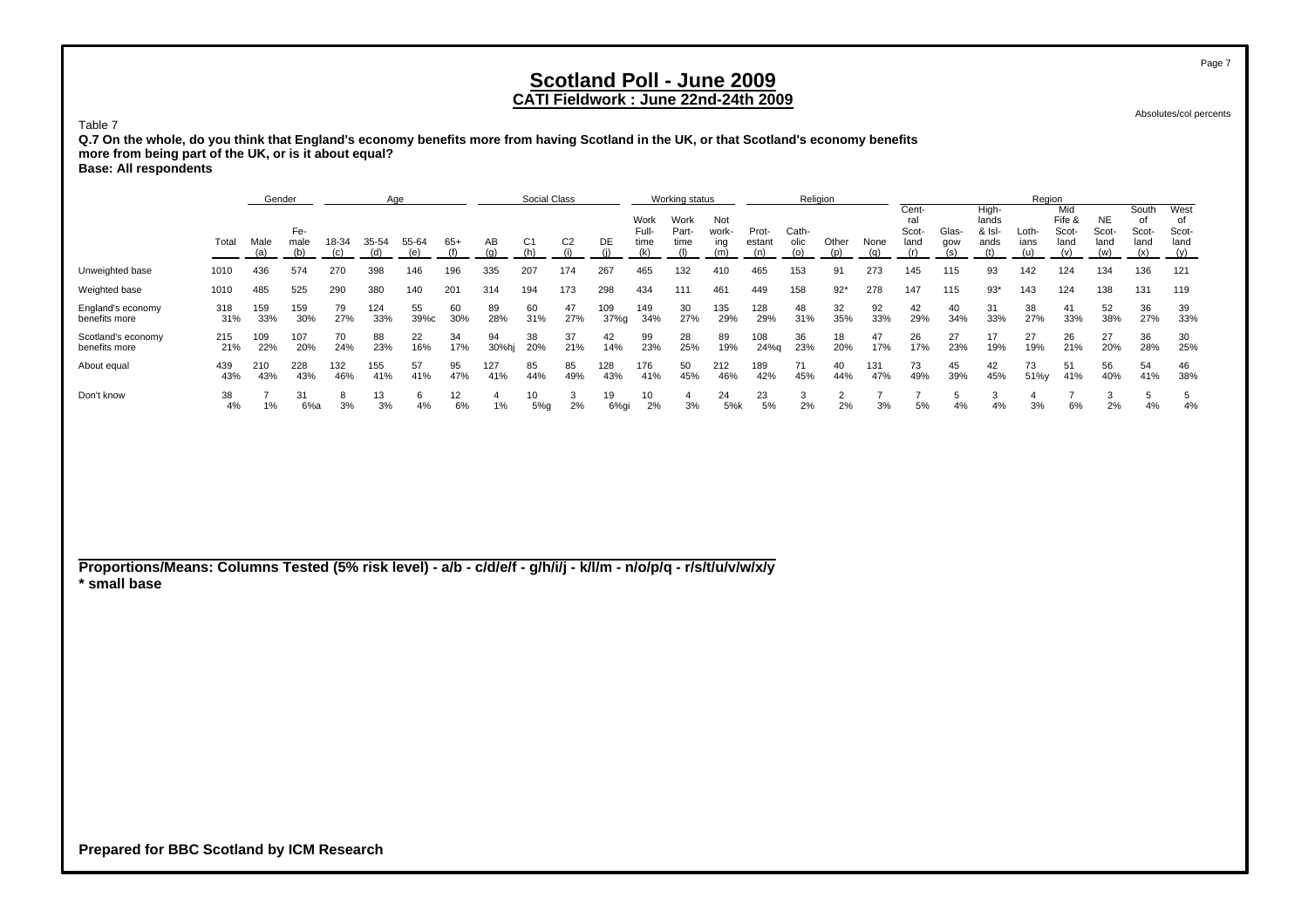Absolutes/col percents

Table 8 **Q.8 Are you in favour or against the idea of holding a referendum next year on whether Scotland should become independent? Base: All respondents**

|                                                                                                                 |            | Gender      |                    |              | Age          |              |              |            | Social Class          |                |            |                              | Working status               |                            |                        |                      | Religion     |             |                               |                     |                                         |                      | Region                                |                                   |                                     |                                    |
|-----------------------------------------------------------------------------------------------------------------|------------|-------------|--------------------|--------------|--------------|--------------|--------------|------------|-----------------------|----------------|------------|------------------------------|------------------------------|----------------------------|------------------------|----------------------|--------------|-------------|-------------------------------|---------------------|-----------------------------------------|----------------------|---------------------------------------|-----------------------------------|-------------------------------------|------------------------------------|
|                                                                                                                 | Total      | Male<br>(a) | Fe-<br>male<br>(b) | 18-34<br>(c) | 35-54<br>(d) | 55-64<br>(e) | $65+$<br>(f) | AВ<br>(q)  | C <sub>1</sub><br>(h) | C <sub>2</sub> | DE<br>(i)  | Work<br>Full-<br>time<br>(k) | Work<br>Part-<br>time<br>(1) | Not<br>work-<br>ing<br>(m) | Prot-<br>estant<br>(n) | Cath-<br>olic<br>(o) | Other<br>(p) | None<br>(q) | Cent-<br>ral<br>Scot-<br>land | Glas-<br>gow<br>(s) | High-<br>lands<br>& Isl-<br>ands<br>(t) | Loth-<br>ians<br>(u) | Mid<br>Fife &<br>Scot-<br>land<br>(v) | <b>NE</b><br>Scot-<br>land<br>(w) | South<br>οf<br>Scot-<br>land<br>(x) | West<br>of<br>Scot-<br>land<br>(y) |
| Unweighted base                                                                                                 | 1010       | 436         | 574                | 270          | 398          | 146          | 196          | 335        | 207                   | 174            | 267        | 465                          | 132                          | 410                        | 465                    | 153                  | 91           | 273         | 145                           | 115                 | 93                                      | 142                  | 124                                   | 134                               | 136                                 | 121                                |
| Weighted base                                                                                                   | 1010       | 485         | 525                | 290          | 380          | 140          | 201          | 314        | 194                   | 173            | 298        | 434                          | 111                          | 461                        | 449                    | 158                  | $92*$        | 278         | 147                           | 115                 | $93*$                                   | 143                  | 124                                   | 138                               | 131                                 | 119                                |
| In favour                                                                                                       | 589<br>58% | 302<br>62%b | 287<br>55%         | 166<br>57%   | 237<br>63%f  | 85<br>60%    | 101<br>50%   | 181<br>58% | 106<br>55%            | 108<br>62%     | 182<br>61% | 264<br>61%                   | 60<br>54%                    | 262<br>57%                 | 251<br>56%             | 99<br>62%            | 50<br>55%    | 178<br>64%n | 78<br>53%                     | 69<br>60%           | 53<br>56%                               | 84<br>59%            | 72<br>58%                             | 83<br>60%                         | 80<br>61%                           | 71<br>59%                          |
| Against                                                                                                         | 374<br>37% | 167<br>34%  | 207<br>39%         | 111<br>38%   | 120<br>32%   | 50<br>36%    | 93<br>46%d   | 124<br>39% | 78<br>40%             | 59<br>34%      | 99<br>33%  | 154<br>35%                   | 41<br>36%                    | 177<br>38%                 | 171<br>38%             | 55<br>35%            | 39<br>42%    | 88<br>32%   | 61<br>42%                     | 41<br>35%           | 33<br>35%                               | 53<br>37%            | 46<br>37%                             | 48<br>35%                         | 48<br>37%                           | 45<br>37%                          |
| Don't know                                                                                                      | 47<br>5%   | 16<br>3%    | 31<br>6%           | 13<br>5%     | 22<br>6%     | 5<br>4%      | 3%           | 9<br>3%    | 10<br>5%              | 6<br>4%        | 18<br>6%   | 16<br>4%                     | 10<br>9%k                    | 21<br>5%                   | 26<br>6%               | 4<br>3%              | 3<br>3%      | 12<br>4%    | 8<br>5%                       | 6<br>5%             | 8<br>8%                                 | 6<br>4%              | 6<br>5%                               | 6<br>5%                           | 3<br>2%                             | 4<br>3%                            |
|                                                                                                                 |            |             |                    |              |              |              |              |            |                       |                |            |                              |                              |                            |                        |                      |              |             |                               |                     |                                         |                      |                                       |                                   |                                     |                                    |
|                                                                                                                 |            |             |                    |              |              |              |              |            |                       |                |            |                              |                              |                            |                        |                      |              |             |                               |                     |                                         |                      |                                       |                                   |                                     |                                    |
|                                                                                                                 |            |             |                    |              |              |              |              |            |                       |                |            |                              |                              |                            |                        |                      |              |             |                               |                     |                                         |                      |                                       |                                   |                                     |                                    |
|                                                                                                                 |            |             |                    |              |              |              |              |            |                       |                |            |                              |                              |                            |                        |                      |              |             |                               |                     |                                         |                      |                                       |                                   |                                     |                                    |
| Proportions/Means: Columns Tested (5% risk level) - a/b - c/d/e/f - g/h/i/j - k/l/m - n/o/p/q - r/s/t/u/v/w/x/y |            |             |                    |              |              |              |              |            |                       |                |            |                              |                              |                            |                        |                      |              |             |                               |                     |                                         |                      |                                       |                                   |                                     |                                    |
| * small base                                                                                                    |            |             |                    |              |              |              |              |            |                       |                |            |                              |                              |                            |                        |                      |              |             |                               |                     |                                         |                      |                                       |                                   |                                     |                                    |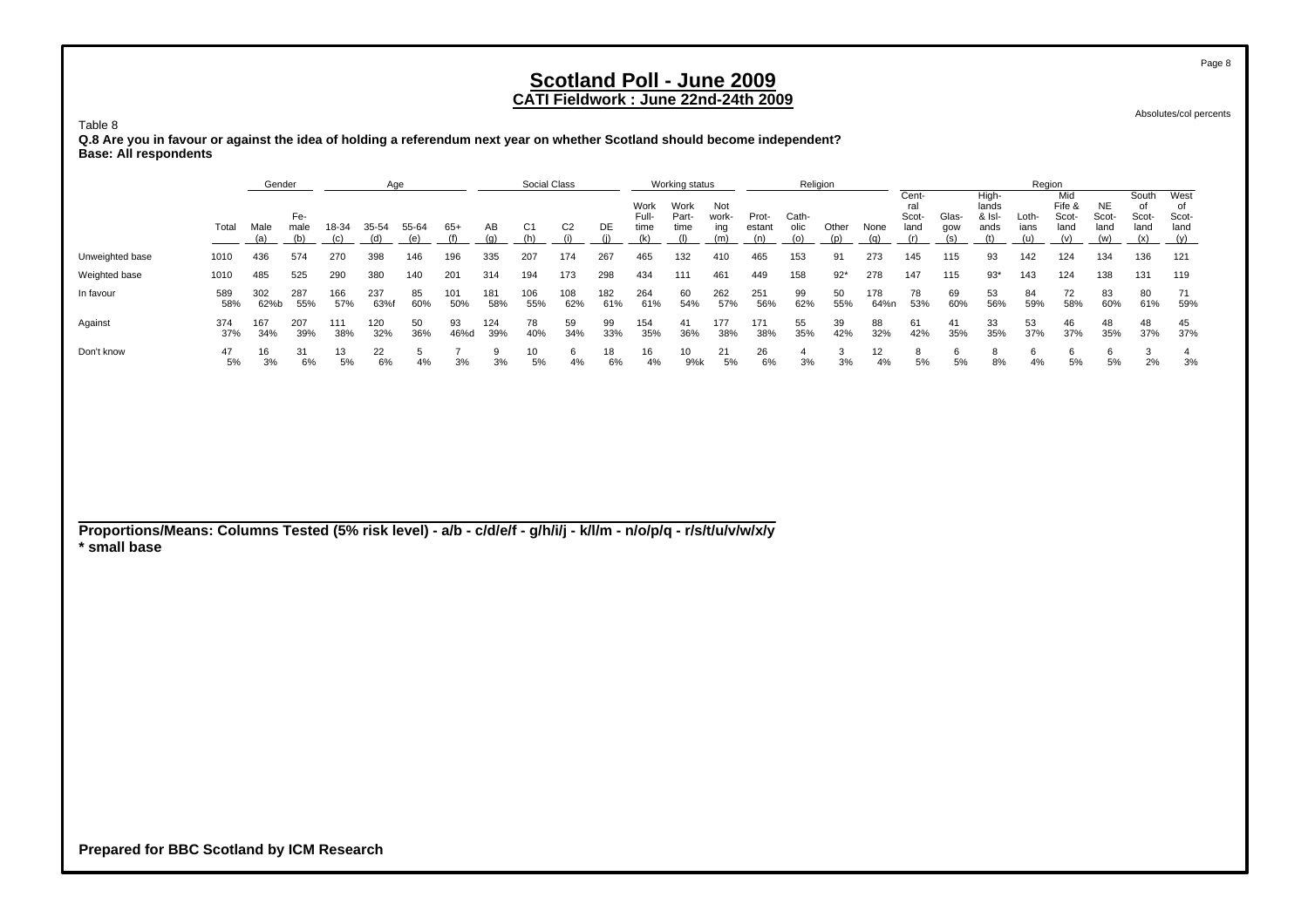Absolutes/col percents

 **Q.9 In a referendum on independence for Scotland, how would you vote.... Base: All respondents**

Table 9

|                                                                                                                                 |            | Gender      |                    |              | Age          |                      |              | Social Class        |                       |                       |             | Working status               |                                                      |                            |                        | Religion             |                         |              |                                                      |                     | Region                                  |                          |                                       |                            |                                     |                                    |
|---------------------------------------------------------------------------------------------------------------------------------|------------|-------------|--------------------|--------------|--------------|----------------------|--------------|---------------------|-----------------------|-----------------------|-------------|------------------------------|------------------------------------------------------|----------------------------|------------------------|----------------------|-------------------------|--------------|------------------------------------------------------|---------------------|-----------------------------------------|--------------------------|---------------------------------------|----------------------------|-------------------------------------|------------------------------------|
|                                                                                                                                 | Total      | Male<br>(a) | Fe-<br>male<br>(b) | 18-34<br>(c) | 35-54<br>(d) | 55-64<br>(e)         | $65+$<br>(f) | AB<br>(g)           | C <sub>1</sub><br>(h) | C <sub>2</sub><br>(i) | DE<br>(i)   | Work<br>Full-<br>time<br>(k) | Work<br>Part-<br>time<br>(1)                         | Not<br>work-<br>ing<br>(m) | Prot-<br>estant<br>(n) | Cath-<br>olic<br>(0) | Other<br>(p)            | None<br>(q)  | Cent-<br>ral<br>Scot-<br>land<br>(r)                 | Glas-<br>gow<br>(s) | High-<br>lands<br>& Isl-<br>ands<br>(t) | Loth-<br>ians<br>(u)     | Mid<br>Fife &<br>Scot-<br>land<br>(v) | NE<br>Scot-<br>land<br>(w) | South<br>of<br>Scot-<br>land<br>(x) | West<br>of<br>Scot-<br>land<br>(y) |
| Unweighted base                                                                                                                 | 1010       | 436         | 574                | 270          | 398          | 146                  | 196          | 335                 | 207                   | 174                   | 267         | 465                          | 132                                                  | 410                        | 465                    | 153                  | 91                      | 273          | 145                                                  | 115                 | 93                                      | 142                      | 124                                   | 134                        | 136                                 | 121                                |
| Weighted base                                                                                                                   | 1010       | 485         | 525                | 290          | 380          | 140                  | 201          | 314                 | 194                   | 173                   | 298         | 434                          | 111                                                  | 461                        | 449                    | 158                  | $92*$                   | 278          | 147                                                  | 115                 | $93*$                                   | 143                      | 124                                   | 138                        | 131                                 | 119                                |
| I agree that Scotland<br>should become an<br>independent country                                                                | 387<br>38% | 212<br>44%b | 175<br>33%         | 115<br>40%f  | 163<br>43%f  | 64<br>46%f           | 45<br>22%    | 98<br>31%           | 75<br>39%             | 78<br>45%g            | 131<br>44%g | 188<br>43%m                  | 41<br>37%                                            | 158<br>34%                 | 150<br>33%             | 66<br>42%            | 32<br>35%               | 136<br>49%np | 52<br>35%                                            | 45<br>39%           | 35<br>37%                               | 57<br>40%                | 52<br>42%                             | 61<br>44%                  | 48<br>37%                           | 38<br>32%                          |
| I do not agree that<br>Scotland should become<br>an independent country                                                         | 543<br>54% | 240<br>50%  | 302<br>58%a        | 152<br>53%   | 186<br>49%   | 66<br>47%            | 138          | 188<br>69%cde 60%ij | 108<br>56%            | 83<br>48%             | 149<br>50%  | 216<br>50%                   | 60<br>54%                                            | 264<br>57%k                | 273<br>61%og           | 79<br>50%            | 49<br>54%               | 120<br>43%   | 86<br>59%                                            | 56<br>49%           | 48<br>51%                               | 79<br>55%                | 60<br>49%                             | 69<br>50%                  | 78<br>60%                           | 66<br>55%                          |
| Don't know                                                                                                                      | 67<br>7%   | 28<br>6%    | 40<br>8%           | 22<br>8%     | 25<br>6%     | $\overline{7}$<br>5% | 13<br>7%     | 21<br>7%            | 10<br>5%              | 12<br>7%              | 18<br>6%    | 25<br>6%                     | 10<br>9%                                             | 31<br>7%                   | 20<br>4%               | 12<br>8%             | 10 <sup>1</sup><br>11%n | 18<br>7%     | 9<br>$6\%$                                           | 10<br>9%            | $\overline{7}$<br>7%                    | $\overline{7}$<br>5%     | 10<br>8%                              | 6<br>4%                    | 4<br>3%                             | 14<br>12%wx                        |
| Refused                                                                                                                         | 13<br>1%   | 5<br>1%     | $9\,$<br>2%        | -1           | 6<br>2%      | $\overline{2}$<br>2% | 4<br>2%      | 8<br>$2\%$ ij       | -1<br>$\star$         |                       | -1          | 6<br>1%                      | $\overline{\phantom{a}}$<br>$\overline{\phantom{a}}$ | 8<br>2%                    | $\overline{7}$<br>2%   | 1                    | $\mathbf{1}$<br>1%      | 3<br>1%      | $\overline{\phantom{a}}$<br>$\overline{\phantom{a}}$ | 4<br>3%ru           | 4<br>4%ru                               | $\overline{\phantom{a}}$ | $\overline{2}$<br>2%                  | $\overline{2}$<br>2%       | -1                                  | $\mathbf{1}$<br>1%                 |
| Proportions/Means: Columns Tested (5% risk level) - a/b - c/d/e/f - g/h/i/j - k/l/m - n/o/p/q - r/s/t/u/v/w/x/y<br>* small base |            |             |                    |              |              |                      |              |                     |                       |                       |             |                              |                                                      |                            |                        |                      |                         |              |                                                      |                     |                                         |                          |                                       |                            |                                     |                                    |

**Prepared for BBC Scotland by ICM Research**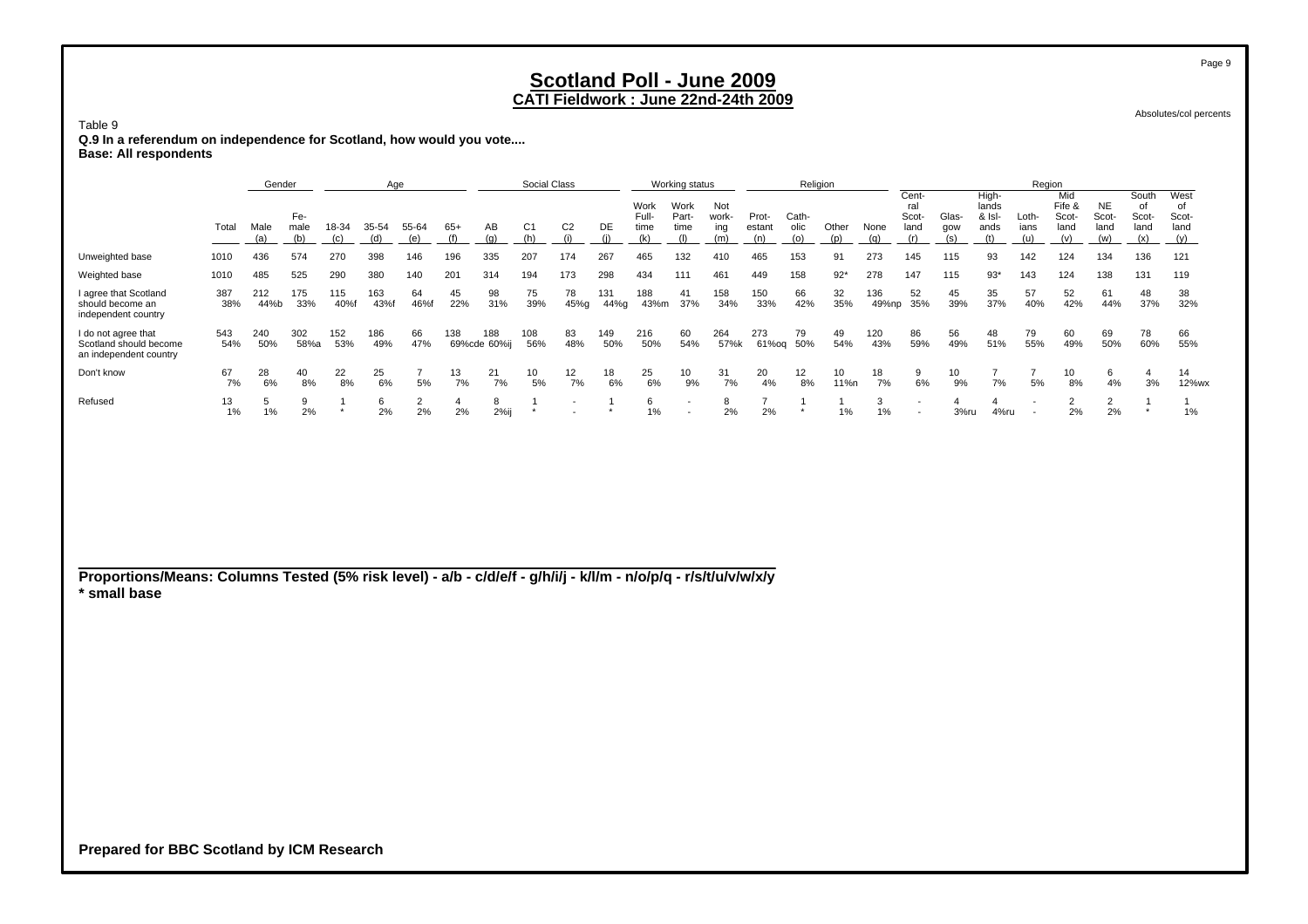### **CATI Fieldwork : June 22nd-24th 2009**

29 13 16 7 5 6 11 5 3 4 14 8 1 18 8 3 5 6 6 3 2 2 3 5 5 4

3% 3% 2% 1% 4% 5%d 1% 2% 2% 5%g 2% 1% 4% 2% 2% 5% 2% 4% 2% 3% 1% 2% 3% 4% 4%

Absolutes/col percents

Table 10**Q.10 Who do you think should make most of the important decisions for Scotland about the National Health Service, the Scottish Government in Edinburgh or the UK Government at Westminster? Base: All respondents**

Genderr and Age Social Class Working status Religion Religion Records Age Region Cent- High- Mid South West Work Work Not ral lands Fife &Fife & NE of of<br>Scot- Scot- Scot- Sco Fe- Full- Part- work- Prot- Cath- Scot- Glas- & Isl- Loth- Scot- Scot- Scot- Scot-Total Malemale 18-34 35-54 55-64 65+ AB C1 C2 DE time time ing estant olic Other None land gow ands ians land land land land (a) (b) (c) (d) (e) (f) (g) (h) (i) (j) (k) (l) (m) (n) (o) (p) (q) (r) (s) (t) (u) (v) (w) (x) (y) Unweighted base 1010 436 574 270 398 146 196 335 207 174 267 465 132 410 465 153 91 273 145 115 93 142 124 134 136 121 Weighted base 1010 485 525 290 380 140 201 314 194 173 298 434 111 461 449 158 92\* 278 147 115 93\* 143 124 138 131 119 Scottish government in 786 381 405 224 302 111 148 250 155 130 228 349 88 348 344 124 73 229 108 94 78 110 93 111 106 86 Edinburgh 78% 79% 77% 77% 80% 80% 74% 79% 80% 75% 76% 80% 79% 75% 77% 78% 79% 82% 74% 81% 84% 77% 75% 81% 82% 72% UK government at 195 91 104 58 72 23 42 60 36 39 56 77 22 95 97 32 14 43 33 19 13 31 29 22 19 30 Westminster 19%19% 20% 20% 19% 16% 21% 19% 19% 23% 19% 18% 20% 21% 22% 20% 16% 16% 22% 16% 14% 22% 23% 16% 15% 25%

**Proportions/Means: Columns Tested (5% risk level) - a/b - c/d/e/f - g/h/i/j - k/l/m - n/o/p/q - r/s/t/u/v/w/x/y \* small base**

**Prepared for BBC Scotland by ICM Research**

3%

Don't know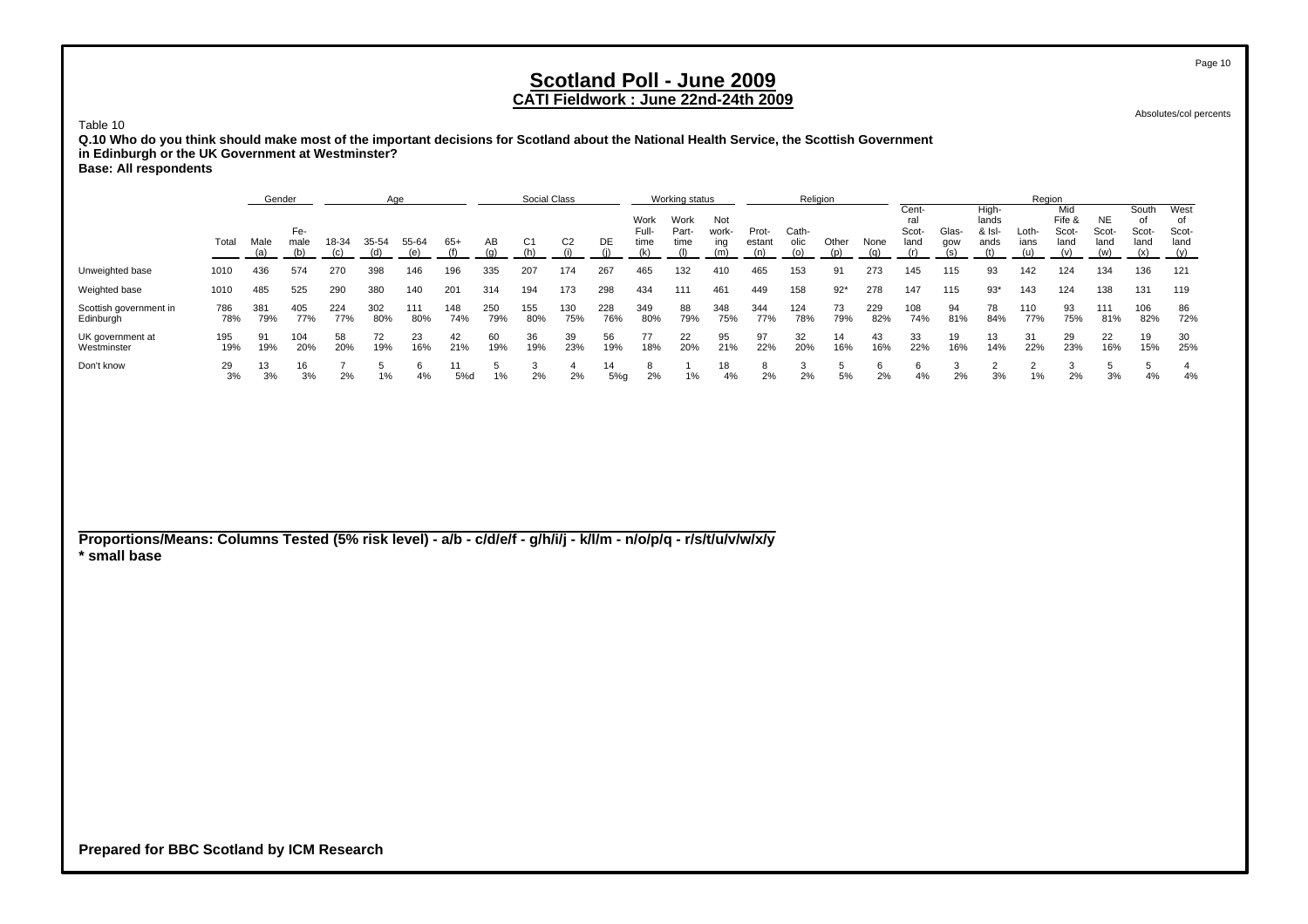Absolutes/col percents

Table 11

 **Q.11 Who do you think should make most of the important decisions for Scotland about income tax, the Scottish Government in Edinburgh or the UK Government at Westminster?**

**Base: All respondents**

|                                     |            | Gender     |             |             | Age        |           |           |              | Social Class |                |             |                       | Working status        |                     |                 | Religion      |           |             |                               |              |                                  | Region        |                                |                            |                              |                              |
|-------------------------------------|------------|------------|-------------|-------------|------------|-----------|-----------|--------------|--------------|----------------|-------------|-----------------------|-----------------------|---------------------|-----------------|---------------|-----------|-------------|-------------------------------|--------------|----------------------------------|---------------|--------------------------------|----------------------------|------------------------------|------------------------------|
|                                     | Total      | Male       | Fe-<br>male | 18-34       | 35-54      | 55-64     | $65+$     | AB           | C1           | C <sub>2</sub> | DE          | Work<br>Full-<br>time | Work<br>Part-<br>time | Not<br>work-<br>ina | Prot-<br>estant | Cath-<br>olic | Other     | None        | Cent-<br>ral<br>Scot-<br>land | Glas-<br>aow | High-<br>lands<br>& Isl-<br>ands | Loth-<br>ians | Mid<br>Fife &<br>Scot-<br>land | <b>NE</b><br>Scot-<br>land | South<br>Ω1<br>Scot-<br>land | West<br>Scot-<br>land<br>(y) |
| Unweighted base                     | 1010       | 436        | 574         | 270         | 398        | 146       | 196       | 335          | 207          | 174            | 267         | 465                   | 132                   | 410                 | 465             | 153           | 91        | 273         | 145                           | 115          | 93                               | 142           | 124                            | 134                        | 136                          | 121                          |
| Weighted base                       | 1010       | 485        | 525         | 290         | 380        | 140       | 201       | 314          | 194          | 173            | 298         | 434                   | 111                   | 461                 | 449             | 158           | $92*$     | 278         | 147                           | 115          | $93*$                            | 143           | 124                            | 138                        | 131                          | 119                          |
| Scottish government in<br>Edinburgh | 621<br>62% | 300<br>62% | 321<br>61%  | 192<br>66%f | 238<br>63% | 85<br>61% | 06<br>53% | 171<br>54%   | 125<br>64%g  | 113<br>65%g    | 193<br>65%g | 270<br>62%            | 73<br>66%             | 277<br>60%          | 254<br>57%      | 105<br>66%n   | 59<br>65% | 190<br>68%n | 95<br>65%                     | 77<br>67%    | 61%                              | 79<br>55%     | 76<br>61%                      | 86<br>63%                  | 78<br>60%                    | 73<br>61%                    |
| UK government at<br>Westminster     | 348<br>34% | 174<br>36% | 173<br>33%  | 92<br>32%   | 132<br>35% | 46<br>33% | 78<br>39% | 134<br>43%ij | 65<br>34%    | 54<br>31%      | 88<br>30%   | 155<br>36%            | 35<br>31%             | 158<br>34%          | 174<br>39%g     | 47<br>30%     | 29<br>31% | 84<br>30%   | 46<br>31%                     | 33<br>29%    | 31<br>33%                        | 55<br>39%     | 46<br>37%                      | 49<br>35%                  | 46<br>35%                    | 43<br>36%                    |
| Don't know                          | 41<br>4%   | 10<br>2%   | 6%a         | 2%          | 3%         | 6%cd      | 8%cd      | 3%           | 2%           | 3%             | 17<br>6%h   | 2%                    | 3%                    | 26<br>6%k           | 21<br>5%q       | 6<br>4%       | 4%        | 1%          | 4%                            | 5%           | 6%                               | 6%            | 2%                             | 2%                         | 6<br>5%                      | 3%                           |

**Proportions/Means: Columns Tested (5% risk level) - a/b - c/d/e/f - g/h/i/j - k/l/m - n/o/p/q - r/s/t/u/v/w/x/y \* small base**

**Prepared for BBC Scotland by ICM Research**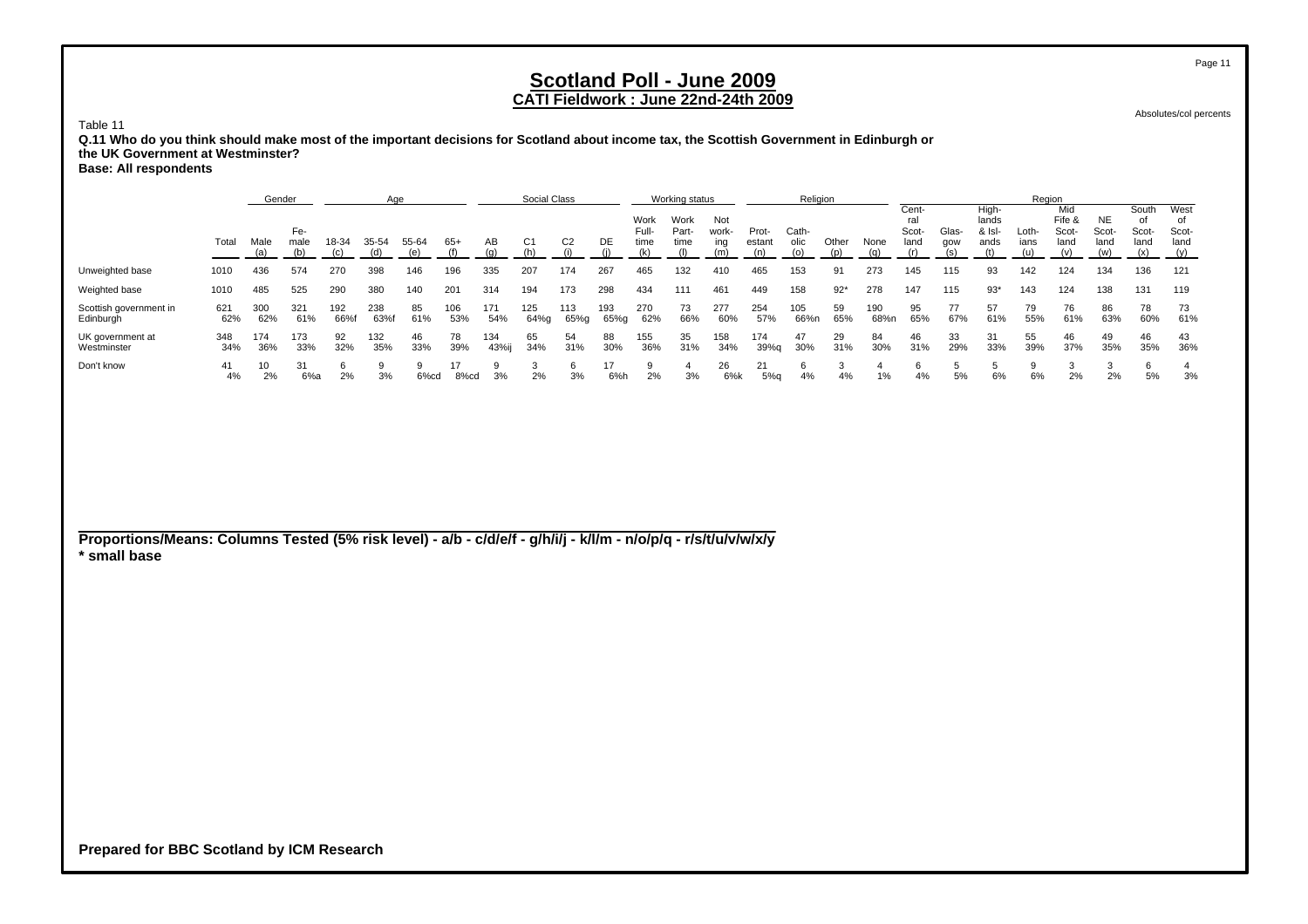Absolutes/col percents

#### Table 12

 **Q.12 Who do you think should make most of the important decisions for Scotland about old age pensions, the Scottish Government in Edinburgh or the UK Government at Westminster?**

**Base: All respondents**

|                                     |            | Gender     |             |            | Aae        |                   |             |             | Social Class |                |            |                       | Working status        |                     |                 | Religion      |           |             |                               |              |                                  | Region        |                                |                            |                        |                             |
|-------------------------------------|------------|------------|-------------|------------|------------|-------------------|-------------|-------------|--------------|----------------|------------|-----------------------|-----------------------|---------------------|-----------------|---------------|-----------|-------------|-------------------------------|--------------|----------------------------------|---------------|--------------------------------|----------------------------|------------------------|-----------------------------|
|                                     | Total      | Male       | Fe-<br>male | 18-34      | 35-54      | 55-64<br>(e)      | 65+         | AB          | C1           | C <sub>2</sub> | DE         | Work<br>Full-<br>time | Work<br>Part-<br>time | Not<br>work-<br>ina | Prot-<br>estant | Cath-<br>olic | Other     | None        | Cent-<br>ral<br>Scot-<br>land | Glas-<br>aow | High-<br>lands<br>& Isl-<br>ands | Loth-<br>ians | Mid<br>Fife &<br>Scot-<br>land | <b>NE</b><br>Scot-<br>land | South<br>Scot-<br>land | West<br>Ω1<br>Scot-<br>land |
| Unweighted base                     | 1010       | 436        | 574         | 270        | 398        | 146               | 196         | 335         | 207          | 174            | 267        | 465                   | 132                   | 410                 | 465             | 153           | 91        | 273         | 145                           | 115          | 93                               | 142           | 124                            | 134                        | 136                    | 121                         |
| Weighted base                       | 1010       | 485        | 525         | 290        | 380        | 140               | 201         | 314         | 194          | 173            | 298        | 434                   | 111                   | 461                 | 449             | 158           | $92*$     | 278         | 147                           | 115          | $93*$                            | 143           | 124                            | 138                        | 131                    | 119                         |
| Scottish government in<br>Edinburgh | 661<br>65% | 323<br>67% | 338<br>64%  | 197<br>68% | 254<br>67% | 102<br><b>73%</b> | 109<br>54%  | 190<br>61%  | 129<br>67%   | 118<br>68%     | 204<br>68% | 295<br>68%            | 71<br>64%             | 294<br>64%          | 279<br>62%      | 108<br>69%    | 63<br>69% | 196<br>71%n | 97<br>66%                     | 82<br>71%w   | 61<br>65%                        | 86<br>60%     | 89<br>71%w                     | 80<br>58%                  | 91<br>70%              | 75<br>63%                   |
| UK government at<br>Westminster     | 323<br>32% | 153<br>32% | 170<br>32%  | 90<br>31%  | 117<br>31% | 35<br>25%         | 81<br>40%de | 120<br>38%i | 63<br>33%    | 52<br>30%      | 82<br>27%  | 132<br>30%            | 39<br>35%             | 152<br>33%          | 158<br>35%      | 44<br>28%     | 27<br>30% | 81<br>29%   | 45<br>31%                     | 28<br>25%    | 30<br>33%                        | 54<br>38%s    | 34<br>27%                      | 54<br>39%s                 | 37<br>28%              | 40<br>34%                   |
| Don't know                          | 25<br>3%   | 2%         | 3%          | 1%         | 2%         | 2%                | 5%c         | 1%          | 1%           | 2%             | 4%gh       | 2%                    | 2%                    | 14<br>3%            | 3%q             | 6<br>4%q      | $1\%$     |             | 3%                            | 4%           | 2%                               | 2%            | $1\%$                          | 2%                         | 2%                     | 4%                          |

**Proportions/Means: Columns Tested (5% risk level) - a/b - c/d/e/f - g/h/i/j - k/l/m - n/o/p/q - r/s/t/u/v/w/x/y \* small base**

**Prepared for BBC Scotland by ICM Research**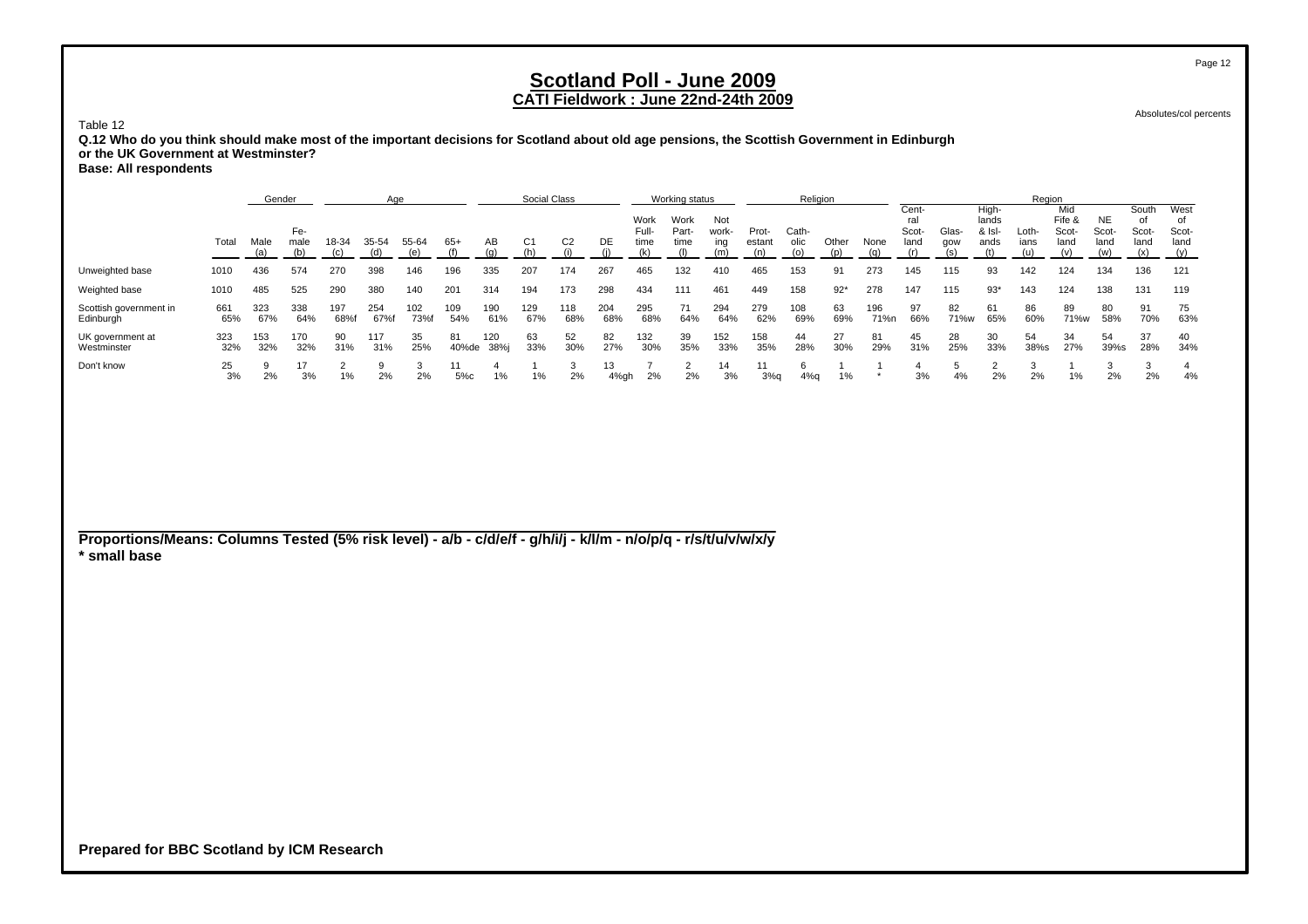### **CATI Fieldwork : June 22nd-24th 2009**

Absolutes/col percents

Table 13 **Q.13 Who do you think should make most of the important decisions for Scotland about defence and foreign affairs, the Scottish Government in Edinburgh or the UK Government at Westminster?**

| <b>Base: All respondents</b> |  |  |
|------------------------------|--|--|
|------------------------------|--|--|

|                                     |            | Gender                                                                                   |            |            | Aae        |           |            |               | Social Class |                |             |                       | Working status        |                     |                 | Religion      |           |             |                               |              |                                  | Region        |                                |                            |                        |                                    |
|-------------------------------------|------------|------------------------------------------------------------------------------------------|------------|------------|------------|-----------|------------|---------------|--------------|----------------|-------------|-----------------------|-----------------------|---------------------|-----------------|---------------|-----------|-------------|-------------------------------|--------------|----------------------------------|---------------|--------------------------------|----------------------------|------------------------|------------------------------------|
|                                     | Total      | Fe-<br>Male<br>55-64<br>18-34<br>35-54<br>male<br>(b)<br>(a)<br>436<br>574<br>270<br>398 |            |            |            |           | $65+$      | AB            | C1           | C <sub>2</sub> | DE          | Work<br>Full-<br>time | Work<br>Part-<br>time | Not<br>work-<br>ing | Prot-<br>estant | Cath-<br>olic | Other     | None        | Cent-<br>ral<br>Scot-<br>land | Glas-<br>aow | High-<br>lands<br>& Isl-<br>ands | Loth-<br>ians | Mid<br>Fife &<br>Scot-<br>land | <b>NE</b><br>Scot-<br>land | South<br>Scot-<br>land | West<br>Ω1<br>Scot-<br>land<br>(y) |
| Unweighted base                     | 1010       |                                                                                          |            |            |            | 146       | 196        | 335           | 207          | 174            | 267         | 465                   | 132                   | 410                 | 465             | 153           | 91        | 273         | 145                           | 115          | 93                               | 142           | 124                            | 134                        | 136                    | 121                                |
| Weighted base                       | 1010       | 485                                                                                      | 525        | 290        | 380        | 140       | 201        | 314           | 194          | 173            | 298         | 434                   | 111                   | 461                 | 449             | 158           | $92*$     | 278         | 147                           | 115          | $93*$                            | 143           | 124                            | 138                        | 131                    | 119                                |
| Scottish government in<br>Edinburgh | 353<br>35% | 174<br>36%                                                                               | 179<br>34% | 108<br>37% | 128<br>34% | 57<br>41% | 59<br>30%  | 72<br>23%     | 72<br>37%q   | 65<br>38%q     | 136<br>45%g | 146<br>34%            | 40<br>36%             | 166<br>36%          | 138<br>31%      | 66<br>41%n    | 35<br>38% | 106<br>38%n | 60<br>41%                     | 50<br>44%t   | 25<br>27%                        | 44<br>31%     | 45<br>36%                      | 43<br>32%                  | 43<br>33%              | 42<br>35%                          |
| UK government at<br>Westminster     | 636<br>63% | 307<br>63%                                                                               | 330<br>63% | 178<br>61% | 246<br>65% | 78<br>56% | 134<br>67% | 239<br>76%hij | 120<br>62%i  | 104<br>60%     | 154<br>52%  | 284<br>65%            | 68<br>61%             | 283<br>62%          | 296<br>66%      | 91<br>58%     | 57<br>62% | 170<br>61%  | 84<br>57%                     | 63<br>55%    | 63<br>68%                        | 97<br>68%s    | 77<br>62%                      | 91<br>66%                  | 86<br>66%              | 74<br>62%                          |
| Don't know                          | 2%         | $1\%$                                                                                    | 3%a        | $1\%$      | $1\%$      | 4%        | 3%         | $1\%$         | 1%           | 2%             | 9<br>3%     | 1%                    | 3%                    | 11<br>2%            | 15<br>3%q       | 1%            |           | 1%          | 2%                            | 1%           | 5%                               | 1%            | 2%                             | 2%                         | 1%                     | 3%                                 |

**Proportions/Means: Columns Tested (5% risk level) - a/b - c/d/e/f - g/h/i/j - k/l/m - n/o/p/q - r/s/t/u/v/w/x/y \* small base**

**Prepared for BBC Scotland by ICM Research**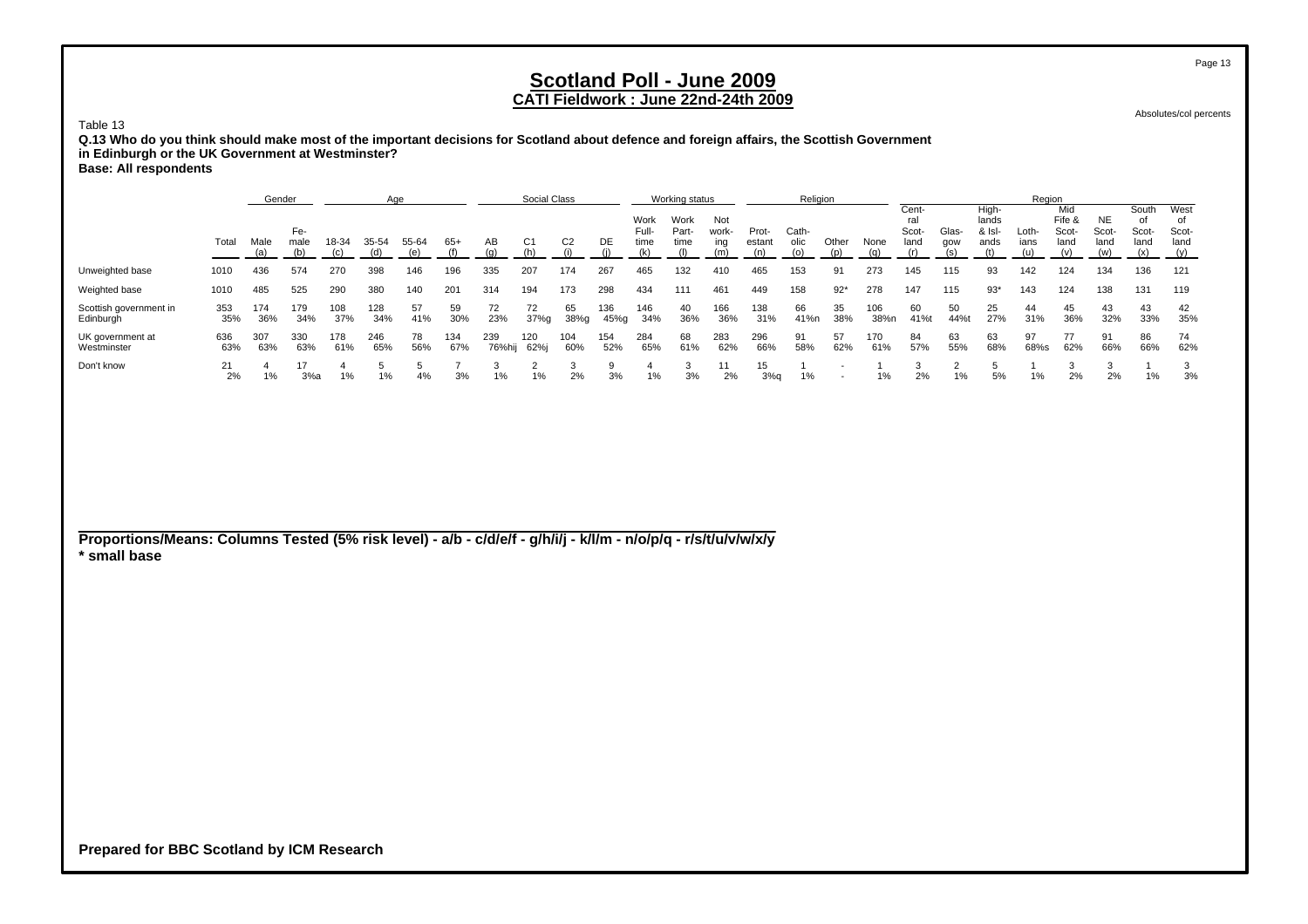Absolutes/col percents

Table 14

 **Q.14 Which of the following comes closest to your view about how Scotland should be governed.... Base: All respondents**

|                                                                                                                                                                                                                  |                                                                            | Gender      |             |            | Age         |                           |              |                 | Social Class          |                       |            |                              | Working status               |                            |                        | Religion             |                      |                      |                                      |                     |                                         | Region               |                                       |                                   |                                     |                                    |
|------------------------------------------------------------------------------------------------------------------------------------------------------------------------------------------------------------------|----------------------------------------------------------------------------|-------------|-------------|------------|-------------|---------------------------|--------------|-----------------|-----------------------|-----------------------|------------|------------------------------|------------------------------|----------------------------|------------------------|----------------------|----------------------|----------------------|--------------------------------------|---------------------|-----------------------------------------|----------------------|---------------------------------------|-----------------------------------|-------------------------------------|------------------------------------|
|                                                                                                                                                                                                                  | Fe-<br>Total<br>Male<br>male<br>18-34<br>35-54<br>(b)<br>(c)<br>(d)<br>(a) |             |             |            |             |                           | $65+$<br>(f) | AB<br>(q)       | C <sub>1</sub><br>(h) | C <sub>2</sub><br>(i) | DE<br>(i)  | Work<br>Full-<br>time<br>(k) | Work<br>Part-<br>time<br>(1) | Not<br>work-<br>ing<br>(m) | Prot-<br>estant<br>(n) | Cath-<br>olic<br>(o) | Other<br>(p)         | None<br>(q)          | Cent-<br>ral<br>Scot-<br>land<br>(r) | Glas-<br>gow<br>(s) | High-<br>lands<br>& Isl-<br>ands<br>(t) | Loth-<br>ians<br>(u) | Mid<br>Fife &<br>Scot-<br>land<br>(v) | <b>NE</b><br>Scot-<br>land<br>(w) | South<br>of<br>Scot-<br>land<br>(x) | West<br>of<br>Scot-<br>land<br>(y) |
| Unweighted base                                                                                                                                                                                                  | 1010                                                                       | 436         | 574         | 270        | 398         | 146                       | 196          | 335             | 207                   | 174                   | 267        | 465                          | 132                          | 410                        | 465                    | 153                  | 91                   | 273                  | 145                                  | 115                 | 93                                      | 142                  | 124                                   | 134                               | 136                                 | 121                                |
| Weighted base                                                                                                                                                                                                    | 1010                                                                       | 485         | 525         | 290        | 380         | 140                       | 201          | 314             | 194                   | 173                   | 298        | 434                          | 111                          | 461                        | 449                    | 158                  | $92*$                | 278                  | 147                                  | 115                 | $93*$                                   | 143                  | 124                                   | 138                               | 131                                 | 119                                |
| Scotland should become<br>independent of the rest<br>of the UK, with the<br><b>Scottish Parliament</b><br>able to make all<br>decisions about the<br>level of taxation and<br>government spending in<br>Scotland | 287<br>28%                                                                 | 162<br>33%b | 126<br>24%  | 85<br>29%f | 119<br>31%f | 49<br>35%f                | 34<br>17%    | 76<br>24%       | 56<br>29%             | 58<br>33%g            | 95<br>32%  | 136<br>31%                   | 34<br>31%                    | 117<br>25%                 | 112<br>25%             | 47<br>30%            | 25<br>28%            | 97<br>35%n           | 36<br>25%                            | 32<br>27%           | 28<br>30%                               | 43<br>30%            | 38<br>31%                             | 45<br>33%                         | 35<br>27%                           | 30<br>25%                          |
| Scotland should remain<br>part of the UK, with<br>the Scottish Parliament<br>able to make some<br>decisions about the<br>level of taxation and<br>government spending in<br>Scotland                             | 476<br>47%                                                                 | 203<br>42%  | 274<br>52%a | 144<br>50% | 170<br>45%  | 61<br>44%                 | 101<br>50%   | 169<br>54%ij    | 91<br>47%             | 69<br>40%             | 129<br>43% | 211<br>49%                   | 52<br>47%                    | 210<br>45%                 | 209<br>47%             | 74<br>47%            | 55                   | 130<br>60%ng 47%     | 71<br>48%                            | 45<br>39%           | 42<br>45%                               | 66<br>46%            | 59<br>47%                             | 65<br>47%                         | 63<br>48%                           | 66<br>55%s                         |
| Scotland should remain<br>part of the UK, with<br>decisions about the<br>level of taxation and<br>spending in Scotland<br>made by the UK<br>Government.                                                          | 223<br>22%                                                                 | 112<br>23%  | 111<br>21%  | 57<br>20%  | 77<br>20%   | 29<br>21%                 | 60           | 66<br>30%cd 21% | 42<br>21%             | 42<br>24%             | 64<br>22%  | 82<br>19%                    | 24<br>22%                    | 117<br>25%k                | 121<br>27%pq           | 34<br>22%p           | 9<br>10%             | 43<br>16%            | 36<br>24%                            | 34<br>30%w          | 23<br>25%                               | 32<br>23%            | 23<br>19%                             | 25<br>18%                         | 27<br>21%                           | 22<br>19%                          |
| Don't know                                                                                                                                                                                                       | 23<br>2%                                                                   | 8<br>2%     | 15<br>3%    | 4<br>1%    | 13<br>3%    | $\overline{1}$<br>$\star$ | 6<br>3%      | 3<br>1%         | 5<br>3%               | 5<br>3%               | 10<br>3%q  | 4<br>1%                      | -1<br>1%                     | 18<br>4%k                  | $\overline{7}$<br>1%   | $\overline{2}$<br>2% | $\overline{2}$<br>3% | $\overline{7}$<br>3% | 4<br>3%                              | 4<br>4%             | $\overline{\phantom{a}}$                | $\overline{2}$<br>1% | 4<br>3%                               | 3<br>2%                           | 5<br>4%                             | $\overline{1}$<br>1%               |
| Proportions/Means: Columns Tested (5% risk level) - a/b - c/d/e/f - g/h/i/j - k/l/m - n/o/p/q - r/s/t/u/v/w/x/y<br>* small base                                                                                  |                                                                            |             |             |            |             |                           |              |                 |                       |                       |            |                              |                              |                            |                        |                      |                      |                      |                                      |                     |                                         |                      |                                       |                                   |                                     |                                    |

**Prepared for BBC Scotland by ICM Research**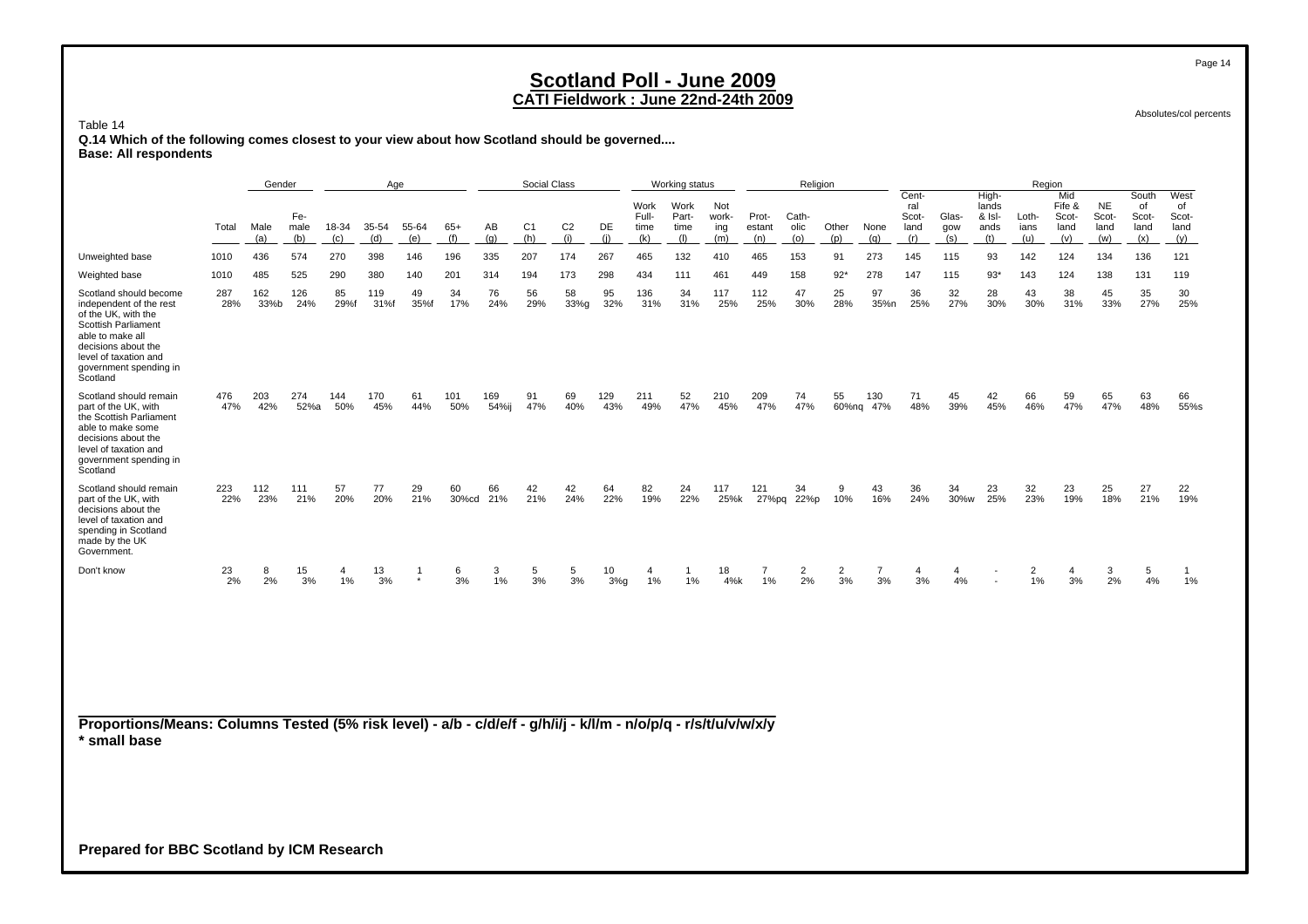Absolutes/col percents

Table 15 **Q.15 Say it was proposed that Scotland should remain part of the United Kingdom but that the Scottish Parliament should have more powers over taxation. Do you think this change....**

|  | <b>Base: All respondents</b> |
|--|------------------------------|
|--|------------------------------|

|                                                                         |            | Gender      |             |            | Age         |              |              |            | Social Class |                |            |                       | Working status        |                     |                        | Religion      |              |            |                               |              |                                    | Region        |                                |                                   |                                     |                               |
|-------------------------------------------------------------------------|------------|-------------|-------------|------------|-------------|--------------|--------------|------------|--------------|----------------|------------|-----------------------|-----------------------|---------------------|------------------------|---------------|--------------|------------|-------------------------------|--------------|------------------------------------|---------------|--------------------------------|-----------------------------------|-------------------------------------|-------------------------------|
|                                                                         | Total      | Male        | Fe-<br>male | 18-34      | 35-54       | 55-64<br>(e) | $65+$        | AB<br>(a)  | C1           | C <sub>2</sub> | DE         | Work<br>Full-<br>time | Work<br>Part-<br>time | Not<br>work-<br>ina | Prot-<br>estant<br>(n) | Cath-<br>olic | Other<br>(D) | None       | Cent-<br>ral<br>Scot-<br>land | Glas-<br>gow | High-<br>lands<br>$&$ Isl-<br>ands | Loth-<br>ians | Mid<br>Fife &<br>Scot-<br>land | <b>NE</b><br>Scot-<br>land<br>(w) | South<br>0f<br>Scot-<br>land<br>(x) | West<br>. of<br>Scot-<br>land |
| Unweighted base                                                         | 1010       | 436         | 574         | 270        | 398         | 146          | 196          | 335        | 207          | 174            | 267        | 465                   | 132                   | 410                 | 465                    | 153           | 91           | 273        | 145                           | 115          | 93                                 | 142           | 124                            | 134                               | 136                                 | 121                           |
| Weighted base                                                           | 1010       | 485         | 525         | 290        | 380         | 140          | 201          | 314        | 194          | 173            | 298        | 434                   | 111                   | 461                 | 449                    | 158           | $92*$        | 278        | 147                           | 115          | $93*$                              | 143           | 124                            | 138                               | 131                                 | 119                           |
| Could only be made<br>after it has been voted<br>on in a referendum, or | 561<br>56% | 290<br>60%b | 272<br>52%  | 150<br>52% | 228<br>60%c | 76<br>54%    | 108<br>54%   | 181<br>58% | 104<br>54%   | 96<br>56%      | 162<br>54% | 246<br>57%            | 64<br>58%             | 250<br>54%          | 252<br>56%             | 90<br>57%     | 48<br>52%    | 158<br>57% | 74<br>51%                     | 63<br>54%    | 38<br>41%                          | 85<br>60%     | 74<br>59%t                     | 79<br>57%t                        | 69<br>53%                           | 79<br>66%rtx                  |
| Could reasonably be<br>made without holding a<br>referendum             | 374<br>37% | 174<br>36%  | 201<br>38%  | 120<br>42% | 130<br>34%  | 59<br>42%    | 65<br>32%    | 122<br>39% | 77<br>40%    | 62<br>36%      | 107<br>36% | 174<br>40%            | 35<br>31%             | 166<br>36%          | 160<br>36%             | 60<br>38%     | 39<br>42%    | 104<br>37% | 59<br>40%y                    | 45<br>39%    | 39<br>42%y                         | 48<br>34%     | 44<br>35%                      | 53<br>39%                         | 53<br>41%y                          | 33<br>27%                     |
| Don't know                                                              | 74<br>7%   | 21<br>4%    | 53<br>10%a  | 20<br>7%   | 22<br>6%    | 4%           | 28<br>14%cde | 11<br>3%   | 13<br>6%     | 15<br>8%g      | 29<br>10%g | 14<br>3%              | 12<br>11%k            | 45<br>10%k          | 38<br>8%               | 8<br>5%       | b.<br>5%     | 17<br>6%   | 13<br>9%                      | 8<br>7%      | 15<br>xy                           | 16%suvw 6%    | 6%                             | 4%                                | 9<br>7%                             | 7%                            |

**Proportions/Means: Columns Tested (5% risk level) - a/b - c/d/e/f - g/h/i/j - k/l/m - n/o/p/q - r/s/t/u/v/w/x/y \* small base**

**Prepared for BBC Scotland by ICM Research**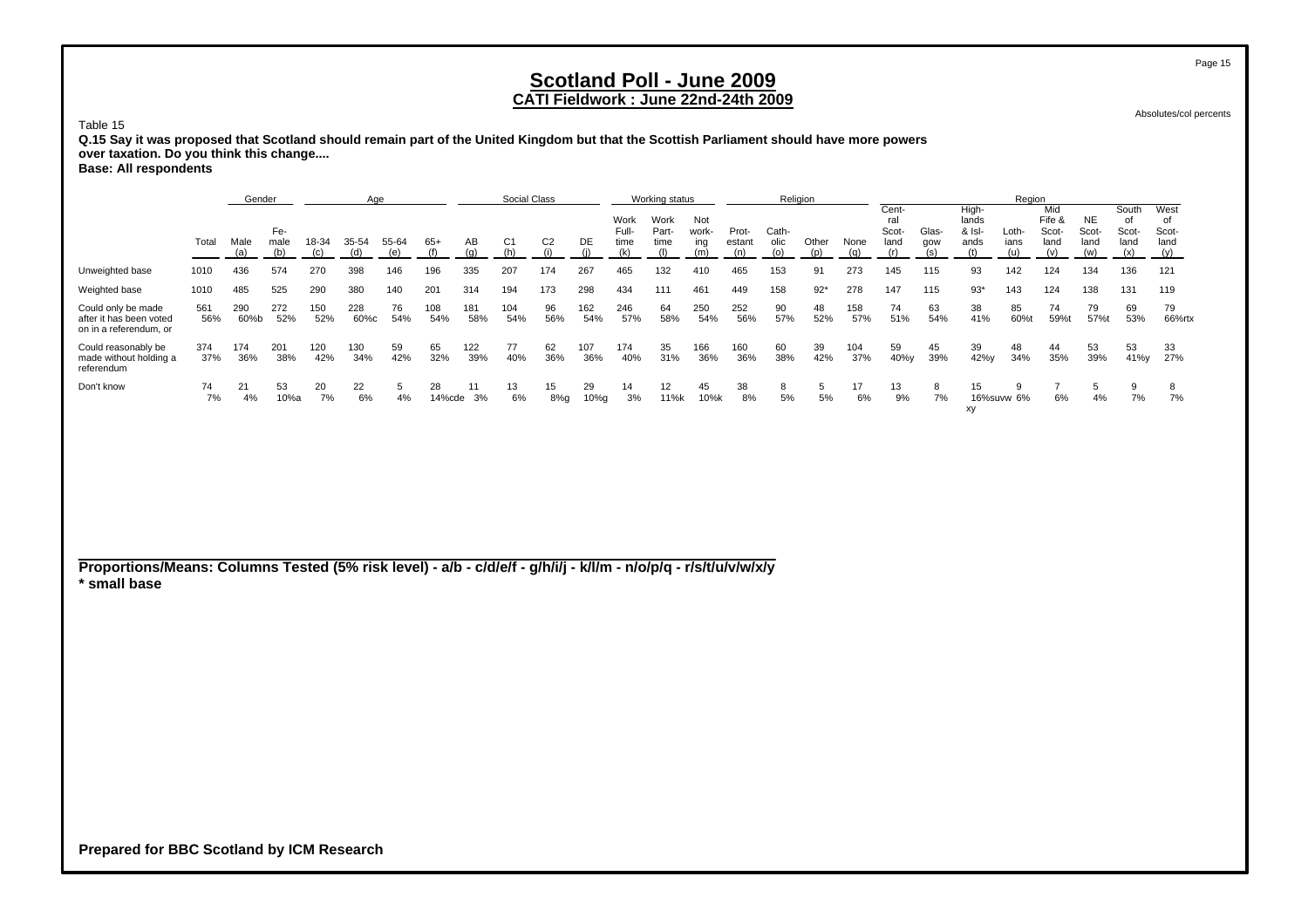### **CATI Fieldwork : June 22nd-24th 2009**

Absolutes/col percents

Table 16

 **Q.16 How good or bad a job of running Britain do you think Gordon Brown is doing as Prime Minister... Base: All respondents**

|                         |        |            | Gender      |                    |              |              | Age          |               |                      | <b>Social Class</b>   |                       |             |                              | Working status               |                            |                        |                      | Religion     |             |                                      |                     |                                         | Region               |                                       |                                   |                                     |                                    |
|-------------------------|--------|------------|-------------|--------------------|--------------|--------------|--------------|---------------|----------------------|-----------------------|-----------------------|-------------|------------------------------|------------------------------|----------------------------|------------------------|----------------------|--------------|-------------|--------------------------------------|---------------------|-----------------------------------------|----------------------|---------------------------------------|-----------------------------------|-------------------------------------|------------------------------------|
|                         |        | Total      | Male<br>(a) | Fe-<br>male<br>(b) | 18-34<br>(c) | 35-54<br>(d) | 55-64<br>(e) | $65+$<br>(f)  | AB<br>(q)            | C <sub>1</sub><br>(h) | C <sub>2</sub><br>(i) | DE<br>(i)   | Work<br>Full-<br>time<br>(k) | Work<br>Part-<br>time<br>(1) | Not<br>work-<br>ing<br>(m) | Prot-<br>estant<br>(n) | Cath-<br>olic<br>(0) | Other<br>(p) | None<br>(q) | Cent-<br>ral<br>Scot-<br>land<br>(r) | Glas-<br>gow<br>(s) | High-<br>lands<br>& Isl-<br>ands<br>(t) | Loth-<br>ians<br>(u) | Mid<br>Fife &<br>Scot-<br>land<br>(v) | <b>NE</b><br>Scot-<br>land<br>(w) | South<br>of<br>Scot-<br>land<br>(x) | West<br>of<br>Scot-<br>land<br>(y) |
| Unweighted base         |        | 1010       | 436         | 574                | 270          | 398          | 146          | 196           | 335                  | 207                   | 174                   | 267         | 465                          | 132                          | 410                        | 465                    | 153                  | 91           | 273         | 145                                  | 115                 | 93                                      | 142                  | 124                                   | 134                               | 136                                 | 121                                |
| Weighted base           |        | 1010       | 485         | 525                | 290          | 380          | 140          | 201           | 314                  | 194                   | 173                   | 298         | 434                          | 111                          | 461                        | 449                    | 158                  | $92*$        | 278         | 147                                  | 115                 | $93*$                                   | 143                  | 124                                   | 138                               | 131                                 | 119                                |
| NET: Good               |        | 372<br>37% | 186<br>38%  | 186<br>35%         | 92<br>32%    | 124<br>33%   | 51<br>36%    | 105<br>52%cde | 99<br>32%            | 65<br>34%             | 64<br>37%             | 126<br>42%g | 140<br>32%                   | 39<br>35%                    | 191<br>42%k                | 178<br>40%g            | 56<br>35%            | 32<br>35%    | 88<br>32%   | 59<br>40%w                           | 45<br>39%w          | 36<br>39%w                              | 60<br>42%w           | 52<br>42%w                            | 27<br>19%                         | 48<br>37%w                          | 44<br>37%w                         |
| Very good               | $(+2)$ | 86<br>9%   | 44<br>9%    | 42<br>8%           | 11<br>4%     | 30<br>8%c    | 11<br>8%     | 34<br>17%cde  | 20<br>7%             | 15<br>8%              | 14<br>8%              | 31<br>10%   | 29<br>7%                     | 5<br>4%                      | 53<br>11%kl                | 45<br>10%              | 12<br>8%             | 6<br>7%      | 19<br>7%    | 15<br>10%w                           | 12<br>10%w          | 10<br>11%w                              | 10<br>7%             | 11<br>9%w                             | $\overline{4}$<br>3%              | 15<br>11%w                          | 10<br>9%                           |
| Good                    | $(+1)$ | 285<br>28% | 141<br>29%  | 144<br>27%         | 81<br>28%    | 94<br>25%    | 40<br>29%    | 71<br>35%d    | 79<br>25%            | 50<br>26%             | 50<br>29%             | 95<br>32%   | 111<br>26%                   | 34<br>30%                    | 139<br>30%                 | 133<br>30%             | 44<br>28%            | 26<br>28%    | 69<br>25%   | 44<br>30%w                           | 33<br>28%w          | 26<br>28%                               | 50<br>35%w           | 41<br>33%w                            | 23<br>17%                         | 34<br>26%                           | 34<br>29%w                         |
| Neither good nor<br>bad | (0)    | 294<br>29% | 140<br>29%  | 155<br>29%         | 94<br>32%f   | 130<br>34%f  | 38<br>27%f   | 32<br>16%     | 106<br>34%i          | 57<br>30%             | 53<br>30%             | 77<br>26%   | 142<br>33%m                  | 39<br>35%m                   | 112<br>24%                 | 127<br>28%             | 47<br>30%            | 35<br>38%    | 84<br>30%   | 51<br>35%                            | 37<br>32%           | 21<br>23%                               | 41<br>29%            | 33<br>26%                             | 45<br>33%                         | 32<br>25%                           | 35<br>29%                          |
| Bad                     | $(-1)$ | 169<br>17% | 73<br>15%   | 96<br>18%          | 58<br>20%    | 65<br>17%    | 20<br>14%    | 27<br>14%     | 55<br>18%            | 34<br>18%             | 32<br>18%             | 43<br>14%   | 85<br>20%m                   | 20<br>18%                    | 63<br>14%                  | 75<br>17%              | 25<br>16%            | 10<br>11%    | 52<br>19%   | 22<br>15%                            | 16<br>14%           | 17<br>19%                               | 18<br>12%            | 22<br>18%                             | 33<br>24%u                        | 20<br>15%                           | 22<br>18%                          |
| Very bad                | $(-2)$ | 159<br>16% | 81<br>17%   | 79<br>15%          | 41<br>14%    | 58<br>15%    | 32<br>23%c   | 29<br>15%     | 51<br>16%            | 34<br>17%             | 23<br>13%             | 47<br>16%   | 63<br>15%                    | 13<br>12%                    | 83<br>18%                  | 65<br>14%              | 26<br>16%            | 14<br>15%    | 50<br>18%   | 14<br>10%                            | 18<br>15%           | 16<br>17%                               | 22<br>16%            | 15<br>12%                             | 33<br>24%rvy                      | 26<br>20%r                          | 15<br>13%                          |
| NET: Bad                |        | 329<br>33% | 154<br>32%  | 175<br>33%         | 98<br>34%    | 123<br>32%   | 51<br>37%    | 57<br>28%     | 106<br>34%           | 68<br>35%             | 54<br>31%             | 90<br>30%   | 148<br>34%                   | 33<br>30%                    | 146<br>32%                 | 139<br>31%             | 50<br>32%            | 24<br>27%    | 102<br>37%  | 36<br>24%                            | 34<br>29%           | 33<br>36%                               | 40<br>28%            | 37<br>30%                             | 65<br>47%rsu<br>vy                | 46<br>35%                           | 37<br>31%                          |
| Don't know              |        | 15<br>2%   | 6<br>1%     | 9<br>2%            | 5<br>2%      | 3<br>1%      |              | 3%de          | $\overline{2}$<br>1% | 3<br>2%               | 2<br>1%               | 2%          | 3<br>1%                      | 1%                           | 11<br>2%                   | 5<br>1%                | 5<br>3%              |              | 4<br>1%     | 1%                                   |                     | $\overline{2}$<br>3%                    | 1%                   | 2<br>2%                               |                                   | 3%                                  | 4<br>3%                            |
| Mean                    |        | $-0.03$    | $-0.01$     | $-0.05$            | $-0.12$      | $-0.07$      | $-0.15$      | 0.27c<br>de   | $-0.12$              | $-0.11$               | 0.01                  | 0.07        | $-0.10$                      | $-0.03$                      | 0.03                       | 0.04q                  | $-0.05$              |              | $-0.16$     | 0.16w                                | 0.04w               | $-0.04w$                                | 0.06w                | 0.09w                                 | $-0.49$                           | $-0.07w$                            | 0.02w                              |
| Standard deviation      |        | 1.20       | 1.22        | 1.18               | 1.10         | 1.16         | 1.27         | 1.32          | 1.16                 | 1.21                  | 1.16                  | 1.24        | 1.14                         | 1.07                         | 1.29                       | 1.21                   | 1.20                 | 1.14         | 1.20        | 1.11                                 | 1.21                | 1.28                                    | 1.19                 | 1.17                                  | 1.11                              | 1.31                                | 1.17                               |
| Standard error          |        | 0.04       | 0.06        | 0.05               | 0.07         | 0.06         | 0.11         | 0.10          | 0.06                 | 0.08                  | 0.09                  | 0.08        | 0.05                         | 0.09                         | 0.06                       | 0.06                   | 0.10                 | 0.12         | 0.07        | 0.09                                 | 0.11                | 0.13                                    | 0.10                 | 0.11                                  | 0.10                              | 0.11                                | 0.11                               |

**Proportions/Means: Columns Tested (5% risk level) - a/b - c/d/e/f - g/h/i/j - k/l/m - n/o/p/q - r/s/t/u/v/w/x/y \* small base**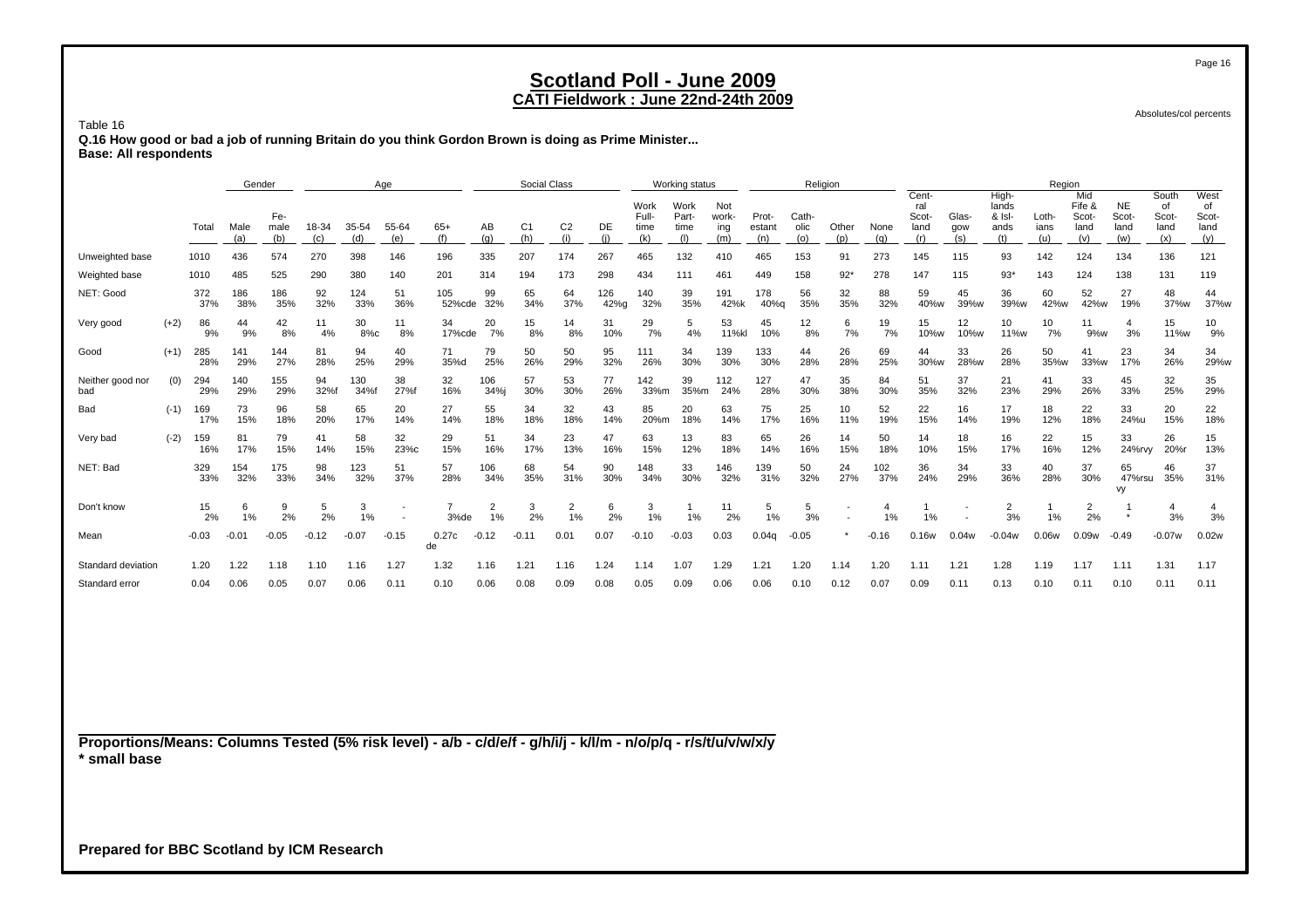### **CATI Fieldwork : June 22nd-24th 2009**

Absolutes/col percents

Table 17

 **Q.17 And how good or bad a job of running Britain do you think David Cameron would do as Prime Minister... Base: All respondents**

|                         |        |            | Gender      |                    |               | Age          |              |              |             | <b>Social Class</b>   |                |             |                              | Working status               |                            |                        | Religion             |              |             |                                      |                     |                                         |                      | Region                                |                                   |                                     |                                    |
|-------------------------|--------|------------|-------------|--------------------|---------------|--------------|--------------|--------------|-------------|-----------------------|----------------|-------------|------------------------------|------------------------------|----------------------------|------------------------|----------------------|--------------|-------------|--------------------------------------|---------------------|-----------------------------------------|----------------------|---------------------------------------|-----------------------------------|-------------------------------------|------------------------------------|
|                         |        | Total      | Male<br>(a) | Fe-<br>male<br>(b) | 18-34<br>(c)  | 35-54<br>(d) | 55-64<br>(e) | $65+$        | AВ<br>(a)   | C <sub>1</sub><br>(h) | C <sub>2</sub> | DE          | Work<br>Full-<br>time<br>(k) | Work<br>Part-<br>time<br>(1) | Not<br>work-<br>ing<br>(m) | Prot-<br>estant<br>(n) | Cath-<br>olic<br>(o) | Other<br>(p) | None<br>(a) | Cent-<br>ral<br>Scot-<br>land<br>(r) | Glas-<br>gow<br>(s) | High-<br>lands<br>& Isl-<br>ands<br>(t) | Loth-<br>ians<br>(u) | Mid<br>Fife &<br>Scot-<br>land<br>(v) | <b>NE</b><br>Scot-<br>land<br>(w) | South<br>of<br>Scot-<br>land<br>(x) | West<br>of<br>Scot-<br>land<br>(y) |
| Unweighted base         |        | 1010       | 436         | 574                | 270           | 398          | 146          | 196          | 335         | 207                   | 174            | 267         | 465                          | 132                          | 410                        | 465                    | 153                  | 91           | 273         | 145                                  | 115                 | 93                                      | 142                  | 124                                   | 134                               | 136                                 | 121                                |
| Weighted base           |        | 1010       | 485         | 525                | 290           | 380          | 140          | 201          | 314         | 194                   | 173            | 298         | 434                          | 111                          | 461                        | 449                    | 158                  | $92*$        | 278         | 147                                  | 115                 | $93*$                                   | 143                  | 124                                   | 138                               | 131                                 | 119                                |
| NET: Good               |        | 210<br>21% | 96<br>20%   | 115<br>22%         | 71<br>24%     | 68<br>18%    | 29<br>21%    | 43<br>21%    | 76<br>24%   | 38<br>19%             | 33<br>19%      | 58<br>20%   | 81<br>19%                    | 23<br>21%                    | 106<br>23%                 | 117<br>26%og           | 25<br>16%            | 19<br>21%    | 49<br>17%   | 23<br>16%                            | 17<br>15%           | 13<br>13%                               | 31<br>22%            | 32<br>25%t                            | 38<br>27%rst                      | 30<br>23%                           | 28<br>23%                          |
| Very good               | $(+2)$ | 28<br>3%   | 10<br>2%    | 18<br>3%           | 6<br>2%       | 6<br>2%      | 5%           | 9<br>4%      | 8<br>3%     | 6<br>3%               | 2<br>1%        | 11<br>4%    | 1%                           | 3%                           | 20<br>4%k                  | 18<br>$4%$ a           | 5<br>3%              | 2<br>3%      | 3<br>1%     | $\overline{2}$<br>2%                 | 4<br>3%             | 2<br>2%                                 | 1%                   | 5<br>4%                               | 6<br>5%                           | 5<br>4%                             | $\overline{2}$<br>2%               |
| Good                    | $(+1)$ | 182<br>18% | 86<br>18%   | 96<br>18%          | 64<br>22%     | 62<br>16%    | 22<br>16%    | 34<br>17%    | 68<br>22%   | 32<br>16%             | 31<br>18%      | 47<br>16%   | 77<br>18%                    | 20<br>18%                    | 86<br>19%                  | 99<br>22%0             | 19<br>12%            | 17<br>18%    | 46<br>17%   | 21<br>14%                            | 13<br>11%           | 11<br>11%                               | 30<br>21%            | 27<br>22%s                            | 31<br>23%st                       | 24<br>19%                           | 26<br>22%s                         |
| Neither good nor<br>bad | (0)    | 335<br>33% | 150<br>31%  | 185<br>35%         | 110<br>38%f   | 140<br>37%f  | 41<br>29%    | 44<br>22%    | 121<br>39%i | 73<br>38%j            | 55<br>32%      | 83<br>28%   | 174<br>40%m                  | 39<br>35%                    | 122<br>26%                 | 142<br>32%             | 53<br>34%            | 28<br>31%    | 109<br>39%n | 48<br>33%                            | 31<br>27%           | 34<br>36%                               | 49<br>34%            | 46<br>37%                             | 44<br>32%                         | 50<br>38%                           | 35<br>29%                          |
| Bad                     | $(-1)$ | 203<br>20% | 108<br>22%  | 96<br>18%          | 48<br>16%     | 80<br>21%    | 28<br>20%    | 48<br>24%    | 56<br>18%   | 36<br>19%             | 43<br>25%      | 59<br>20%   | 86<br>20%                    | 22<br>20%                    | 94<br>20%                  | 90<br>20%              | 35<br>22%            | 20<br>22%    | 48<br>17%   | 41<br>28%vx                          | 31<br>27% vx        | 19<br>21%                               | 26<br>18%            | 15<br>12%                             | 26<br>19%                         | 19<br>14%                           | 27<br>23%v                         |
| Very bad                | $(-2)$ | 160<br>16% | 85<br>18%   | 74<br>14%          | 36<br>13%     | 68<br>18%    | 31<br>22%cf  | 24<br>12%    | 38<br>12%   | 34<br>18%             | 26<br>15%      | 55<br>18%g  | 66<br>15%                    | 18<br>16%                    | 76<br>16%                  | 56<br>12%              | 34<br>22%n           | 12<br>13%    | 49<br>18%   | 21<br>14%                            | 24<br>21%           | 16<br>17%                               | 23<br>16%            | 18<br>15%                             | 16<br>12%                         | 21<br>16%                           | 20<br>17%                          |
| NET: Bad                |        | 363<br>36% | 193<br>40%b | 170<br>32%         | 84<br>29%     | 148<br>39%c  | 59<br>42%c   | 72<br>36%    | 94<br>30%   | 70<br>36%             | 69<br>40%g     | 114<br>38%g | 152<br>35%                   | 40<br>36%                    | 170<br>37%                 | 146<br>33%             | 69<br>44%n           | 32<br>35%    | 96<br>35%   | 62<br>42%v                           | 55                  | 35<br>48%uvw 38%                        | 49<br>34%            | 33<br>27%                             | 42<br>30%                         | 40<br>31%                           | 47<br>39%                          |
| Don't know              |        | 101<br>10% | 46<br>9%    | 56<br>11%          | 25<br>9%      | 23<br>6%     | 12<br>8%     | 42<br>21%cde | 23<br>7%    | 12<br>6%              | 16<br>9%       | 42<br>14%gh | 27<br>6%                     | 9<br>8%                      | 63<br>14%k                 | 44<br>10%              | 11<br>7%             | 13<br>14%    | 24<br>8%    | 14<br>9%                             | 12<br>11%           | 12<br>13%                               | 14<br>10%            | 14<br>11%                             | 14<br>10%                         | 11<br>9%                            | 10<br>9%                           |
| Mean                    |        | $-0.31$    | $-0.39$     | $-0.24a$           | $-0.16d$<br>e | $-0.40$      | $-0.42$      | $-0.28$      | $-0.16i$    | $-0.34$               | $-0.38$        | $-0.39$     | $-0.33$                      | $-0.29$                      | $-0.30$                    | $-0.170$               | $-0.50$              | $-0.30$      | $-0.37$     | $-0.43$                              | $-0.57$             | $-0.45$                                 | $-0.32$<br>S         | $-0.14r$                              | $-0.11r$<br>st                    | $-0.22s$                            | $-0.33$                            |
| Standard deviation      |        | 1.07       | 1.07        | 1.07               | 1.02          | 1.04         | 1.18         | 1.13         | 1.02        | 1.08                  | 1.03           | 1.14        | 0.99                         | 1.08                         | 1.15                       | 1.08                   | 1.10                 | 1.06         | 1.02        | 0.99                                 | 1.10                | 1.03                                    | 1.05                 | 1.10                                  | 1.09                              | 1.10                                | 1.09                               |
| Standard error          |        | 0.04       | 0.05        | 0.05               | 0.06          | 0.05         | 0.10         | 0.09         | 0.06        | 0.08                  | 0.08           | 0.08        | 0.05                         | 0.10                         | 0.06                       | 0.05                   | 0.09                 | 0.12         | 0.06        | 0.09                                 | 0.11                | 0.11                                    | 0.09                 | 0.10                                  | 0.10                              | 0.10                                | 0.10                               |

**Proportions/Means: Columns Tested (5% risk level) - a/b - c/d/e/f - g/h/i/j - k/l/m - n/o/p/q - r/s/t/u/v/w/x/y \* small base**

**Prepared for BBC Scotland by ICM Research**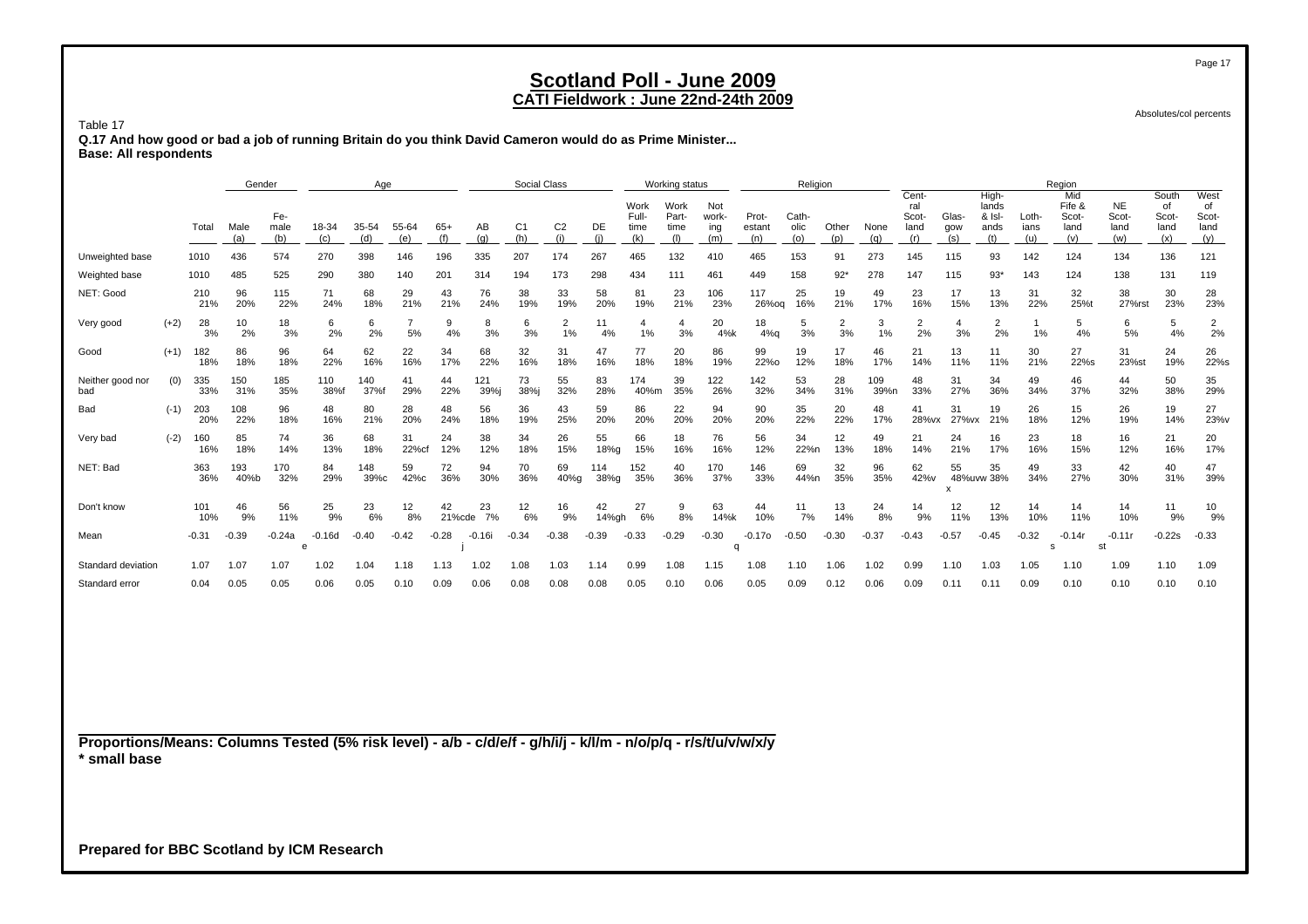### **CATI Fieldwork : June 22nd-24th 2009**

Absolutes/col percents

Table 18 **Q.18 And how good or bad a job of running Scotland do you think Alex Salmond is doing as First Minister... Base: All respondents**

|                         |        |            | Gender            |                    |              | Age          |                          |            |            | Social Class |                       |            |                              | Working status               |                            |                        |                      | Religion     |                    |                                      |                     |                                         | Region               |                                       |                                   |                                     |                                    |
|-------------------------|--------|------------|-------------------|--------------------|--------------|--------------|--------------------------|------------|------------|--------------|-----------------------|------------|------------------------------|------------------------------|----------------------------|------------------------|----------------------|--------------|--------------------|--------------------------------------|---------------------|-----------------------------------------|----------------------|---------------------------------------|-----------------------------------|-------------------------------------|------------------------------------|
|                         |        | Total      | Male<br>(a)       | Fe-<br>male<br>(b) | 18-34<br>(c) | 35-54<br>(d) | 55-64<br>(e)             | $65+$      | AВ<br>(a)  | C1<br>(h)    | C <sub>2</sub><br>(i) | DE         | Work<br>Full-<br>time<br>(k) | Work<br>Part-<br>time<br>(1) | Not<br>work-<br>ing<br>(m) | Prot-<br>estant<br>(n) | Cath-<br>olic<br>(o) | Other<br>(n) | None<br>$(\alpha)$ | Cent-<br>ral<br>Scot-<br>land<br>(r) | Glas-<br>gow<br>(s) | High-<br>lands<br>& Isl-<br>ands<br>(t) | Loth-<br>ians<br>(u) | Mid<br>Fife &<br>Scot-<br>land<br>(v) | <b>NE</b><br>Scot-<br>land<br>(w) | South<br>0f<br>Scot-<br>land<br>(x) | West<br>οf<br>Scot-<br>land<br>(y) |
| Unweighted base         |        | 1010       | 436               | 574                | 270          | 398          | 146                      | 196        | 335        | 207          | 174                   | 267        | 465                          | 132                          | 410                        | 465                    | 153                  | 91           | 273                | 145                                  | 115                 | 93                                      | 142                  | 124                                   | 134                               | 136                                 | 121                                |
| Weighted base           |        | 1010       | 485               | 525                | 290          | 380          | 140                      | 201        | 314        | 194          | 173                   | 298        | 434                          | 111                          | 461                        | 449                    | 158                  | $92*$        | 278                | 147                                  | 115                 | $93*$                                   | 143                  | 124                                   | 138                               | 131                                 | 119                                |
| NET: Good               |        | 525<br>52% | 290<br>60%b       | 236<br>45%         | 132<br>46%   | 200<br>53%   | 91<br>65%cdf             | 103<br>51% | 170<br>54% | 99<br>51%    | 87<br>50%             | 158<br>53% | 227<br>52%                   | 53<br>48%                    | 245<br>53%                 | 226<br>50%             | 84<br>53%            | 52<br>57%    | 148<br>53%         | 72<br>49%                            | 56<br>48%           | 54<br>57%                               | 69<br>48%            | 63<br>51%                             | 78<br>57%                         | 69<br>53%                           | 65<br>55%                          |
| Very good               | $(+2)$ | 124<br>12% | 74<br>15%b        | 50<br>9%           | 28<br>10%    | 39<br>10%    | 27<br>19%cd              | 30<br>15%  | 31<br>10%  | 22<br>12%    | 21<br>12%             | 47<br>16%g | 44<br>10%                    | 9<br>9%                      | 70<br>15%k                 | 57<br>13%              | 23<br>15%            | 12<br>13%    | 29<br>10%          | 14<br>9%                             | 15<br>13%           | 16<br>18%                               | 18<br>12%            | 17<br>14%                             | 15<br>11%                         | 14<br>11%                           | 15<br>12%                          |
| Good                    | $(+1)$ | 402<br>40% | 215<br>44%b       | 186<br>35%         | 104<br>36%   | 161<br>42%   | 64<br>45%                | 73<br>36%  | 140<br>44% | 77<br>39%    | 66<br>38%             | 111<br>37% | 182<br>42%                   | 44<br>40%                    | 175<br>38%                 | 169<br>38%             | 61<br>39%            | 40<br>44%    | 119<br>43%         | 59<br>40%                            | 41<br>35%           | 37<br>40%                               | 51<br>36%            | 46<br>37%                             | 63<br>46%                         | 55<br>42%                           | 50<br>42%                          |
| Neither good nor<br>bad | (0)    | 271<br>27% | 109<br>23%        | 162<br>31%a        | 89<br>31%e   | 108<br>28%e  | 26<br>18%                | 49<br>24%  | 89<br>28%  | 50<br>26%    | 55<br>32%j            | 67<br>22%  | 117<br>27%                   | 40<br>36%m                   | 111<br>24%                 | 124<br>28%p            | 40<br>25%            | 16<br>17%    | 83<br>30%p         | 43<br>29%                            | 26<br>23%           | 19<br>20%                               | 45<br>32%            | 34<br>27%                             | 32<br>23%                         | 44<br>34%t                          | 27<br>23%                          |
| Bad                     | $(-1)$ | 120<br>12% | 48<br>10%         | 72<br>14%          | 41<br>14%    | 36<br>9%     | 14<br>10%                | 29<br>15%  | 32<br>10%  | 23<br>12%    | 25<br>14%             | 37<br>12%  | 58<br>13%                    | 10%                          | 52<br>11%                  | 60<br>13%              | 17<br>11%            | 12<br>13%    | 28<br>10%          | 16<br>11%                            | 16<br>14%           | 16<br>17%x                              | 17<br>12%            | 14<br>11%                             | 23<br>17%x                        | 8<br>6%                             | 11<br>10%                          |
| Very bad                | $(-2)$ | 64<br>6%   | 31<br>6%          | 32<br>6%           | 14<br>5%     | 30<br>8%     | 10<br>7%                 | 9<br>5%    | 17<br>5%   | 13<br>7%     | 5<br>3%               | 25<br>8%i  | 24<br>6%                     | 5<br>5%                      | 33<br>7%                   | 26<br>6%               | 12<br>8%             | 9<br>10%     | 13<br>5%           | 12<br>8%                             | 14<br>12%twx        | 2<br>2%                                 | 8<br>6%              | 9<br>7%                               | 4<br>3%                           | 5<br>4%                             | 10<br>8%                           |
| NET: Bad                |        | 184<br>18% | 80<br>16%         | 104<br>20%         | 55<br>19%    | 66<br>17%    | 24<br>17%                | 39<br>19%  | 49<br>16%  | 36<br>19%    | 29<br>17%             | 62<br>21%  | 82<br>19%                    | 16<br>14%                    | 85<br>18%                  | 86<br>19%              | 29<br>18%            | 21<br>23%    | 41<br>15%          | 28<br>19%x                           | 30<br>26%x          | 18<br>19%                               | 25<br>18%            | 23<br>19%                             | 26<br>19%x                        | 13<br>10%                           | 21<br>18%                          |
| Don't know              |        | 30<br>3%   | 6<br>1%           | 23<br>4%a          | 13<br>5%de   | 6<br>2%      | $\overline{\phantom{a}}$ | 10<br>5%de | 6<br>2%    | 5%i          | 1%                    | 12<br>4%   | 8<br>2%                      | 2<br>2%                      | 19<br>4%                   | 12<br>3%               | 5<br>3%              | 3<br>3%      | 6<br>2%            | 3<br>2%                              | 3%                  | 3<br>3%                                 | 3%                   | 4%                                    | 1%                                | 5<br>4%                             | 6<br>5%w                           |
| Mean                    |        | 0.41       | 0.53 <sub>b</sub> | 0.30               | 0.33         | 0.38         | 0.59c                    | 0.45       | 0.44       | 0.39         | 0.43                  | 0.41       | 0.39                         | 0.38                         | 0.45                       | 0.39                   | 0.43                 | 0.38         | 0.45               | 0.32                                 | 0.25                | 0.55                                    | 0.38                 | 0.40                                  | 0.46                              | 0.52                                | 0.43                               |
| Standard deviation      |        | 1.06       | 1.08              | 1.04               | 1.02         | 1.06         | 1.13                     | 1.08       | 0.99       | 1.07         | 0.97                  | 1.16       | 1.03                         | 0.95                         | 1.12                       | 1.06                   | .12                  | 1.18         | 0.98               | 1.07                                 | 1.22                | 1.06                                    | 1.05                 | 1.10                                  | 0.98                              | 0.92                                | 1.11                               |
| Standard error          |        | 0.03       | 0.05              | 0.04               | 0.06         | 0.05         | 0.09                     | 0.08       | 0.05       | 0.08         | 0.07                  | 0.07       | 0.05                         | 0.08                         | 0.06                       | 0.05                   | 0.09                 | 0.13         | 0.06               | 0.09                                 | 0.12                | 0.11                                    | 0.09                 | 0.10                                  | 0.09                              | 0.08                                | 0.10                               |

**Proportions/Means: Columns Tested (5% risk level) - a/b - c/d/e/f - g/h/i/j - k/l/m - n/o/p/q - r/s/t/u/v/w/x/y \* small base**

**Prepared for BBC Scotland by ICM Research**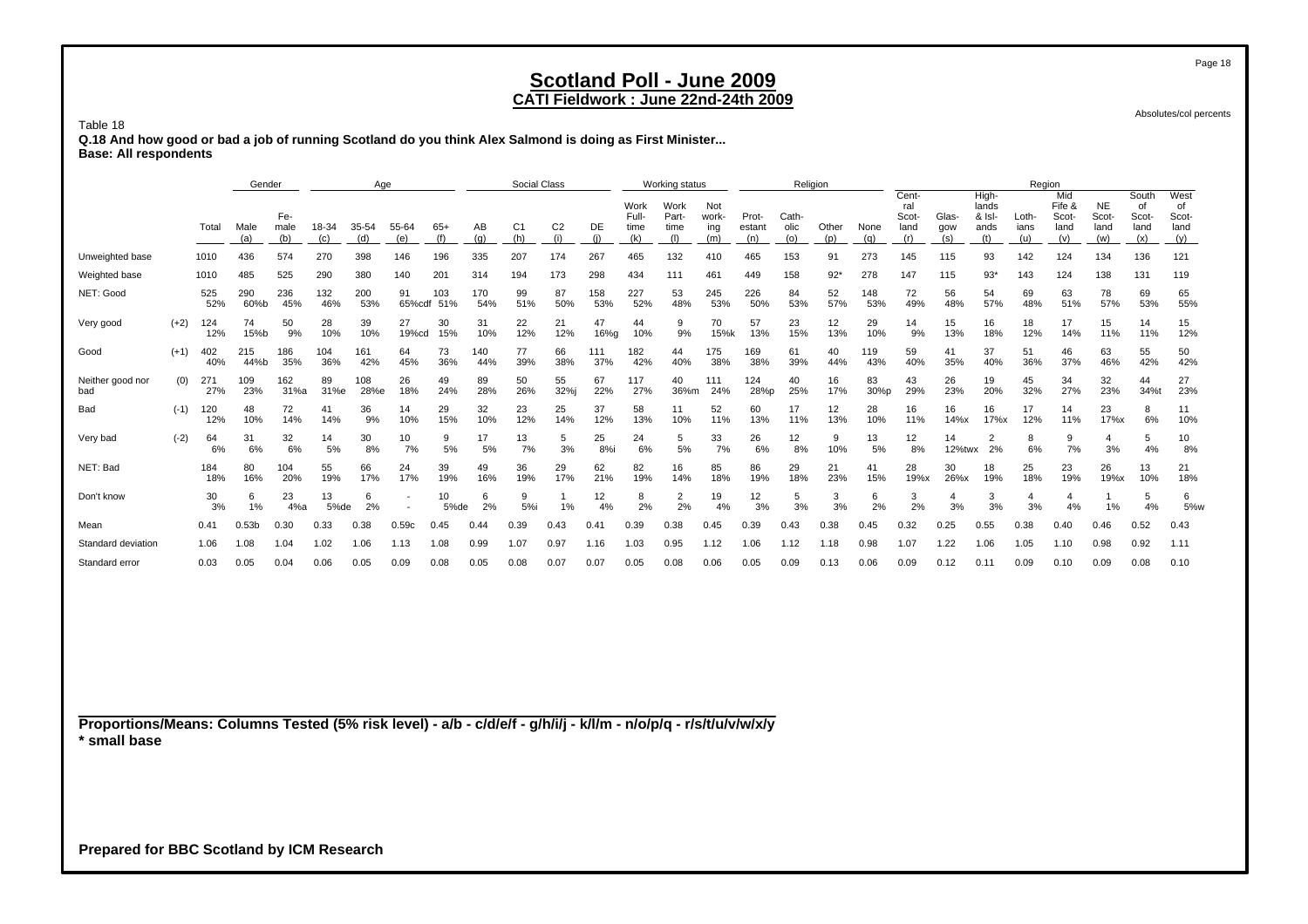Absolutes/col percents

#### Table 19

**Q.19 Next year, the Scottish Government wants to hold a referendum to ask the people of Scotland whether they agree or disagree that... "the Scottish Government should negotiate a settlement with the Government of the United Kingdom so that Scotland becomes an independent state" Do you think you would vote for or against this proposal? Base: All respondents**

|                      |            | Gender      |             |             | Age        |              |           |                     | <b>Social Class</b> |                |             |                       | Working status        |                     |                 | Religion      |              |             |                               |              |                                    | Region        |                                |                                   |                        |                                    |
|----------------------|------------|-------------|-------------|-------------|------------|--------------|-----------|---------------------|---------------------|----------------|-------------|-----------------------|-----------------------|---------------------|-----------------|---------------|--------------|-------------|-------------------------------|--------------|------------------------------------|---------------|--------------------------------|-----------------------------------|------------------------|------------------------------------|
|                      | Total      | Male        | Fe-<br>male | 18-34       | 35-54      | 55-64<br>(e) | $65+$     | AВ                  | C1                  | C <sub>2</sub> | DE          | Work<br>Full-<br>time | Work<br>Part-<br>time | Not<br>work-<br>ing | Prot-<br>estant | Cath-<br>olic | Other<br>(D) | None        | Cent-<br>ral<br>Scot-<br>land | Glas-<br>qow | High-<br>lands<br>$8$ Isl-<br>ands | Loth-<br>ians | Mid<br>Fife &<br>Scot-<br>land | <b>NE</b><br>Scot-<br>land<br>(w) | South<br>Scot-<br>land | West<br>of<br>Scot-<br>land<br>(y) |
| Unweighted base      | 1010       | 436         | 574         | 270         | 398        | 146          | 196       | 335                 | 207                 | 174            | 267         | 465                   | 132                   | 410                 | 465             | 153           | 91           | 273         | 145                           | 115          | 93                                 | 142           | 124                            | 134                               | 136                    | 121                                |
| Weighted base        | 1010       | 485         | 525         | 290         | 380        | 140          | 201       | 314                 | 194                 | 173            | 298         | 434                   | 111                   | 461                 | 449             | 158           | $92*$        | 278         | 147                           | 115          | $93*$                              | 143           | 124                            | 138                               | 131                    | 119                                |
| For the proposal     | 427<br>42% | 224<br>46%b | 203<br>39%  | 138<br>48%f | 168<br>44% | 65<br>46%f   | 55<br>28% | 113<br>36%          | 84<br>44%           | 86<br>50%g     | 135<br>45%g | 200<br>46%m           | 47<br>42%             | 179<br>39%          | 156<br>35%      | 80<br>51%n    | 39<br>42%    | 144<br>52%n | 62<br>42%                     | 49<br>43%    | 40<br>43%                          | 61<br>43%     | 53<br>42%                      | 64<br>47%                         | 55<br>42%              | 43<br>36%                          |
| Against the proposal | 506<br>50% | 232<br>48%  | 274<br>52%  | 134<br>46%  | 174<br>46% | 67<br>48%    | 130       | 179<br>65%cde 57%ij | 97<br>50%           | 76<br>44%      | 139<br>47%  | 205<br>47%            | 57<br>51%             | 241<br>52%          | 263<br>59%og    | 69<br>44%     | 44<br>48%    | 110<br>39%  | 74<br>51%                     | 53<br>46%    | 46<br>49%                          | 74<br>52%     | 62<br>50%                      | 63<br>46%                         | 54%                    | 63<br>53%                          |
| Refused              | 8%         | 29<br>6%    | 48<br>9%    | 17<br>6%    | 37<br>10%  | 6%           | 15<br>7%  | 22<br>7%            | 12<br>6%            | 6%             | 24<br>8%    | 28<br>7%              | 7%                    | 40<br>9%            | 29<br>7%        | 5%            | 10%          | 24<br>9%    | 10<br>7%                      | 13<br>11%    | 8%                                 | 5%            | 8%                             | 8%                                | 4%                     | 13<br>$11\%x$                      |

**Proportions/Means: Columns Tested (5% risk level) - a/b - c/d/e/f - g/h/i/j - k/l/m - n/o/p/q - r/s/t/u/v/w/x/y \* small base**

**Prepared for BBC Scotland by ICM Research**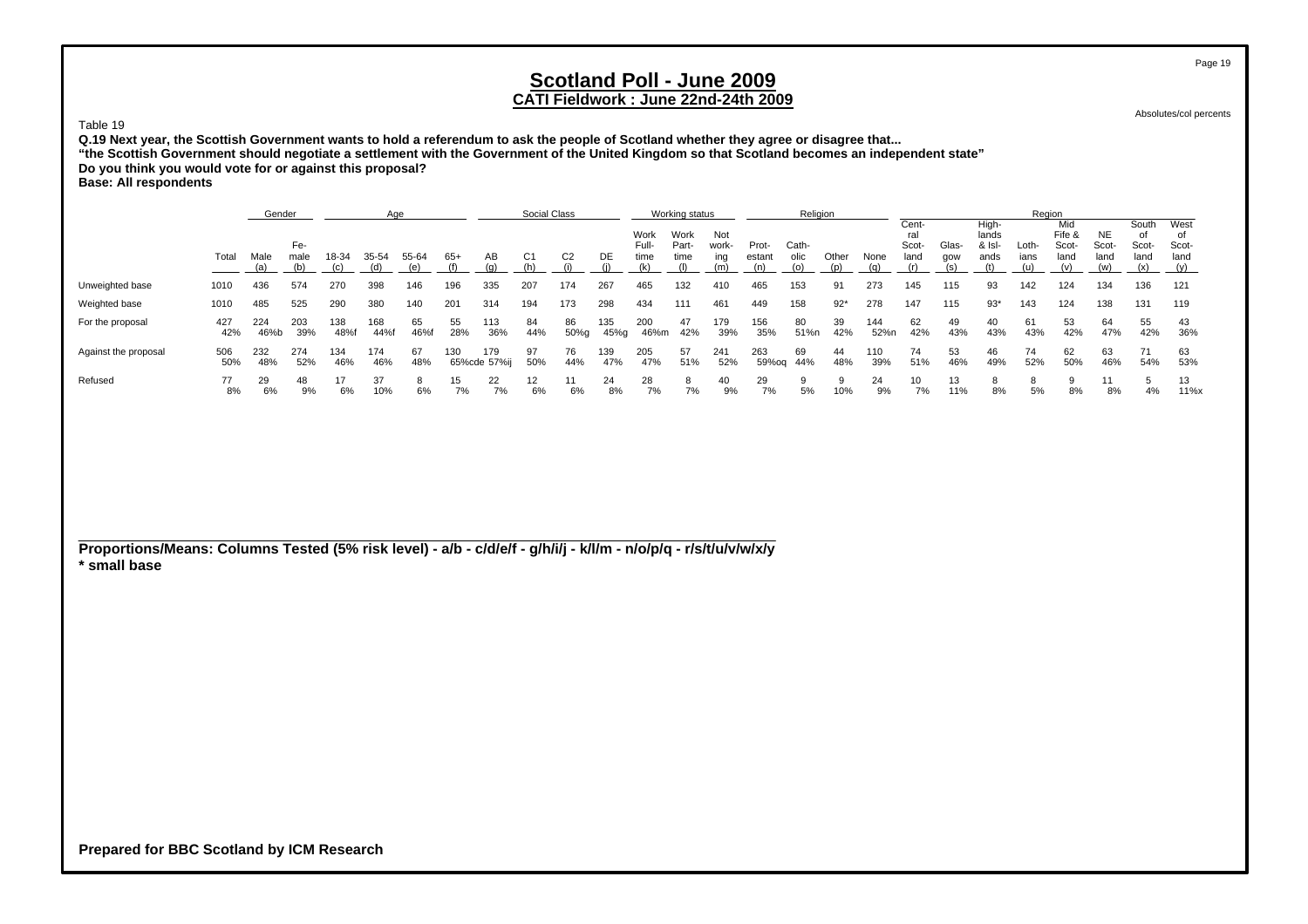### **CATI Fieldwork : June 22nd-24th 2009**

Absolutes/col percents

Table 20

 **Q.20 At any time in the next twenty years, do you think it is likely or unlikely that Scotland will become completely independent from the United Kingdom....**

**Base: All respondents**

|                    |        |            | Gender      |                    |              |              | Age          |              |            | Social Class          |                |            |                              | Working status        |                            |                        | Religion             |              |             |                               |                     |                                         | Region               |                                       |                            |                                     |                                    |
|--------------------|--------|------------|-------------|--------------------|--------------|--------------|--------------|--------------|------------|-----------------------|----------------|------------|------------------------------|-----------------------|----------------------------|------------------------|----------------------|--------------|-------------|-------------------------------|---------------------|-----------------------------------------|----------------------|---------------------------------------|----------------------------|-------------------------------------|------------------------------------|
|                    |        | Total      | Male<br>(a) | Fe-<br>male<br>(b) | 18-34<br>(c) | 35-54<br>(d) | 55-64<br>(e) | $65+$<br>(f) | AB<br>(q)  | C <sub>1</sub><br>(h) | C <sub>2</sub> | DE         | Work<br>Full-<br>time<br>(k) | Work<br>Part-<br>time | Not<br>work-<br>ing<br>(m) | Prot-<br>estant<br>(n) | Cath-<br>olic<br>(o) | Other<br>(p) | None<br>(q) | Cent-<br>ral<br>Scot-<br>land | Glas-<br>gow<br>(s) | High-<br>lands<br>& Isl-<br>ands<br>(t) | Loth-<br>ians<br>(u) | Mid<br>Fife &<br>Scot-<br>land<br>(v) | NE.<br>Scot<br>land<br>(w) | South<br>of<br>Scot-<br>land<br>(x) | West<br>of<br>Scot-<br>land<br>(y) |
| Unweighted base    |        | 1010       | 436         | 574                | 270          | 398          | 146          | 196          | 335        | 207                   | 174            | 267        | 465                          | 132                   | 410                        | 465                    | 153                  | 91           | 273         | 145                           | 115                 | 93                                      | 142                  | 124                                   | 134                        | 136                                 | 121                                |
| Weighted base      |        | 1010       | 485         | 525                | 290          | 380          | 140          | 201          | 314        | 194                   | 173            | 298        | 434                          | 111                   | 461                        | 449                    | 158                  | $92*$        | 278         | 147                           | 115                 | $93*$                                   | 143                  | 124                                   | 138                        | 131                                 | 119                                |
| NET: Likely        |        | 387<br>38% | 191<br>39%  | 196<br>37%         | 107<br>37%   | 130<br>34%   | 76<br>54%cdf | 75<br>37%    | 113<br>36% | 72<br>37%             | 70<br>40%      | 124<br>42% | 144<br>33%                   | 51<br>46%k            | 192<br>42%k                | 164<br>37%             | 72<br>46%            | 38<br>42%    | 105<br>38%  | 53<br>36%                     | 47<br>41%           | 43<br>46%                               | 56<br>39%            | 45<br>36%                             | 45<br>33%                  | 46<br>36%                           | 52<br>43%                          |
| Very likely        | $(+2)$ | 106<br>10% | 57<br>12%   | 49<br>9%           | 26<br>9%     | 36<br>9%     | 23<br>17%cd  | 21<br>11%    | 24<br>8%   | 18<br>9%              | 18<br>11%      | 41<br>14%g | 34<br>8%                     | 11<br>10%             | 60<br>13%k                 | 39<br>9%               | 27<br>17%n           | 9<br>10%     | 29<br>10%   | 13<br>9%                      | 14<br>12%x          | 15<br>16%x                              | 17<br>12%x           | 12<br>10%                             | 13<br>9%                   | 6<br>4%                             | 16<br>14%x                         |
| Quite likely       | $(+1)$ | 281<br>28% | 134<br>28%  | 148<br>28%         | 81<br>28%    | 94<br>25%    | 53<br>38%d   | 53<br>27%    | 88<br>28%  | 54<br>28%             | 52<br>30%      | 83<br>28%  | 110<br>25%                   | 40<br>36%k            | 132<br>29%                 | 125<br>28%             | 45<br>29%            | 29<br>32%    | 76<br>27%   | 40<br>27%                     | 33<br>29%           | 28<br>30%                               | 39<br>27%            | 32<br>26%                             | 33<br>24%                  | 41<br>31%                           | 35<br>30%                          |
| Quite unlikely     | $(-1)$ | 340<br>34% | 150<br>31%  | 190<br>36%         | 117<br>41%ef | 134<br>35%e  | 27<br>19%    | 61<br>31%e   | 113<br>36% | 78<br>41%ij           | 52<br>30%      | 90<br>30%  | 169<br>39%lm                 | 31<br>28%             | 138<br>30%                 | 145<br>32%             | 51<br>32%            | 28<br>31%    | 107<br>38%  | 54<br>37%                     | 36<br>31%           | 27<br>29%                               | 45<br>32%            | 44<br>35%                             | 58<br>42%y                 | 42<br>32%                           | 35<br>29%                          |
| Very unlikely      | $(-2)$ | 246<br>24% | 131<br>27%  | 115<br>22%         | 60<br>21%    | 104<br>27%   | 32<br>23%    | 49<br>25%    | 77<br>25%  | 38<br>20%             | 46<br>27%      | 73<br>25%  | 113<br>26%                   | 25<br>22%             | 107<br>23%                 | 122<br>27%             | 31<br>19%            | 21<br>23%    | 59<br>21%   | 36<br>24%                     | 24<br>21%           | 20<br>22%                               | 37<br>26%            | 34<br>27%                             | 30<br>22%                  | 34<br>26%                           | 30<br>25%                          |
| NET: Unlikely      |        | 586<br>58% | 281<br>58%  | 305<br>58%         | 178<br>61%e  | 238<br>63%e  | 59<br>42%    | 111<br>55%e  | 191<br>61% | 117<br>60%            | 98<br>57%      | 163<br>55% | 282<br>65%lm                 | 56<br>51%             | 245<br>53%                 | 266<br>59%             | 81<br>51%            | 49<br>53%    | 166<br>60%  | 90<br>61%                     | 61<br>52%           | 47<br>50%                               | 83<br>58%            | 78<br>63%                             | 88<br>64%                  | 76<br>58%                           | 65<br>54%                          |
| Don't know         |        | 36<br>4%   | 12<br>3%    | 24<br>5%           | 5<br>2%      | 11<br>3%     | 5<br>4%      | 15<br>8%cd   | 3%         | 5<br>3%               | 5<br>3%        | 11<br>4%   | 8<br>2%                      | 3%                    | 23<br>5%k                  | 18<br>4%               | 5<br>3%              | 5%           | 3%          | 3%                            | 8<br>$7\%$ v        | 3<br>3%                                 | 3%                   | 2<br>1%                               | 3%                         | 8<br>$6\%$ v                        | 3<br>3%                            |
| Mean               |        | $-0.35$    | $-0.35$     | $-0.35$            | $-0.37$      | $-0.48$      | 0.06c<br>df  | $-0.34$      | $-0.43$    | $-0.35$               | $-0.33$        | $-0.25$    | $-0.51$                      | $-0.17k$              | $-0.23k$                   | $-0.43$                | $-0.08n$             | $-0.25$      | $-0.34$     | $-0.42$                       | $-0.22$             | $-0.10$                                 | $-0.34$              | $-0.45$                               | $-0.45$                    | $-0.47$                             | $-0.22$                            |
| Standard deviation |        | 1.40       | 1.44        | 1.36               | 1.33         | 1.38         | 1.50         | 1.43         | 1.35       | 1.33                  | 1.43           | 1.46       | 1.34                         | 1.41                  | 1.45                       | 1.39                   | 1.46                 | 1.41         | 1.37        | 1.36                          | 1.43                | 1.48                                    | 1.44                 | 1.40                                  | 1.33                       | 1.33                                | 1.47                               |
| Standard error     |        | 0.04       | 0.07        | 0.06               | 0.08         | 0.07         | 0.13         | 0.11         | 0.08       | 0.09                  | 0.11           | 0.09       | 0.06                         | 0.12                  | 0.07                       | 0.07                   | 0.12                 | 0.15         | 0.08        | 0.11                          | 0.14                | 0.15                                    | 0.12                 | 0.13                                  | 0.12                       | 0.12                                | 0.14                               |

**Proportions/Means: Columns Tested (5% risk level) - a/b - c/d/e/f - g/h/i/j - k/l/m - n/o/p/q - r/s/t/u/v/w/x/y \* small base**

**Prepared for BBC Scotland by ICM Research**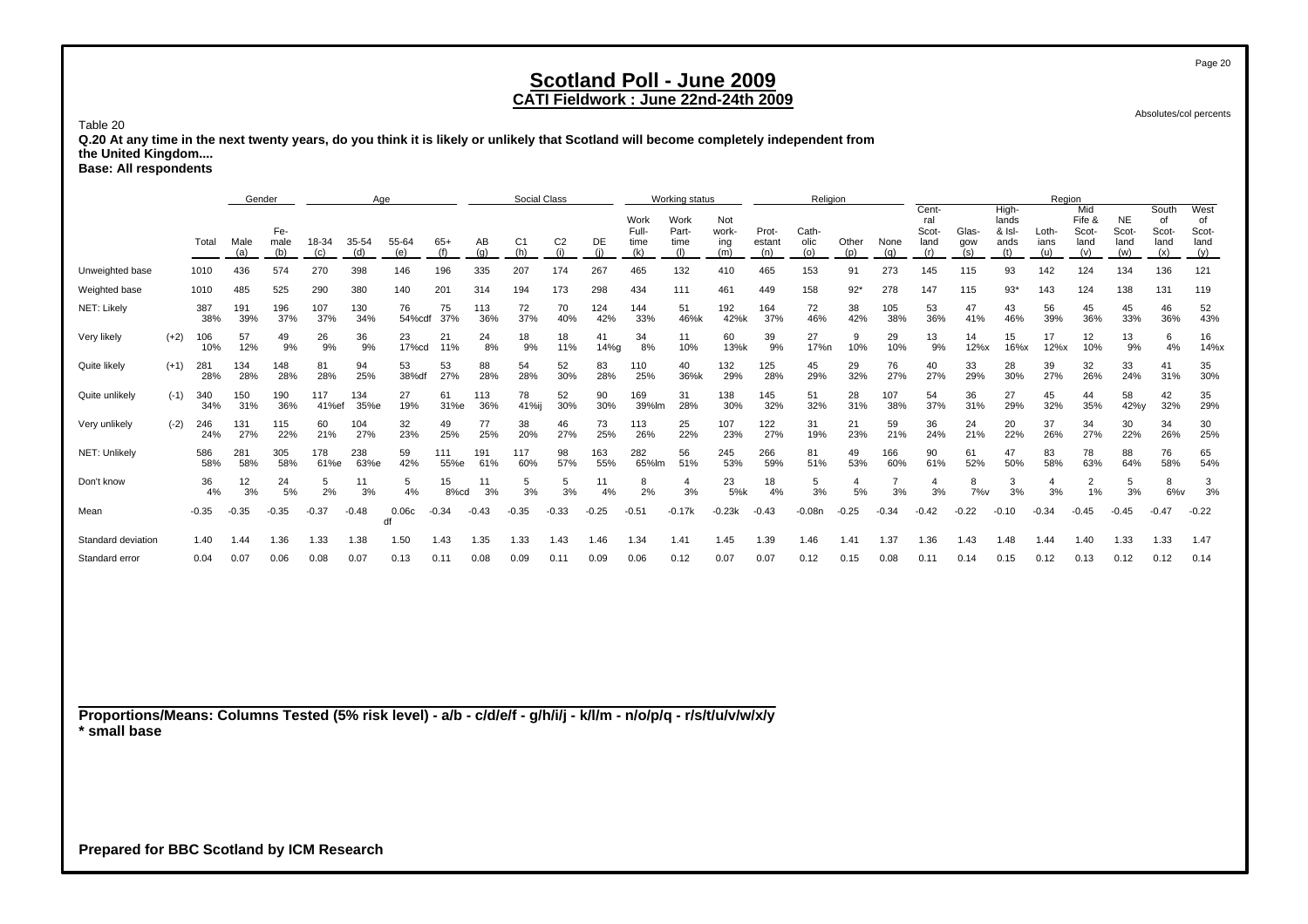Table 21 **Respondent age Base: All respondents**

|                    |            |             | Gender             |               |               | Age            |                          |                   |                       | Social Class   |               |                              | Working status        |                            |                        | Religion             |              |             |                               |                     |                                  | Region               |                                |                                   |                                     |                                    |
|--------------------|------------|-------------|--------------------|---------------|---------------|----------------|--------------------------|-------------------|-----------------------|----------------|---------------|------------------------------|-----------------------|----------------------------|------------------------|----------------------|--------------|-------------|-------------------------------|---------------------|----------------------------------|----------------------|--------------------------------|-----------------------------------|-------------------------------------|------------------------------------|
|                    | Total      | Male<br>(a) | Fe-<br>male<br>(b) | 18-34<br>(c)  | 35-54<br>(d)  | 55-64<br>(e)   | $65+$                    | AВ<br>(g)         | C <sub>1</sub><br>(h) | C <sub>2</sub> | DE            | Work<br>Full-<br>time<br>(k) | Work<br>Part-<br>time | Not<br>work-<br>ing<br>(m) | Prot-<br>estant<br>(n) | Cath-<br>olic<br>(o) | Other<br>(p) | None<br>(a) | Cent-<br>ral<br>Scot-<br>land | Glas-<br>gow<br>(s) | High-<br>lands<br>& Isl-<br>ands | Loth-<br>ians<br>(u) | Mid<br>Fife &<br>Scot-<br>land | <b>NE</b><br>Scot-<br>land<br>(w) | South<br>οf<br>Scot-<br>land<br>(x) | West<br>οf<br>Scot-<br>land<br>(y) |
| Unweighted base    | 1010       | 436         | 574                | 270           | 398           | 146            |                          | 335               | 207                   | 174            | 267           | 465                          | 132                   | 410                        | 465                    | 153                  | 91           | 273         | 145                           | 115                 | 93                               | 142                  | 124                            | 134                               | 136                                 | 121                                |
| Weighted base      | 1010       | 485         | 525                | 290           | 380           | 140            | 201                      | 314               | 194                   | 173            | 298           | 434                          | 111                   | 461                        | 449                    | 158                  | $92*$        | 278         | 147                           | 115                 | $93*$                            | 143                  | 124                            | 138                               | 131                                 | 119                                |
| $18 - 24$          | 110<br>11% | 61<br>13%   | 49<br>9%           | 110<br>38%def |               |                |                          | 26<br>8%          | 21<br>11%             | 32<br>18%ghj   | 27<br>9%      | 43<br>10%                    | 13<br>12%             | 53<br>11%                  | 25<br>6%               | 27<br>17%n           | 11<br>12%n   | 46<br>16%n  | 26<br>18%uvx                  | 11<br>9%            | 12<br>13%u                       | 5%                   | 10<br>8%                       | 17<br>12%u                        | 12<br>9%                            | 15<br>13%u                         |
| $25 - 34$          | 180<br>18% | 74<br>15%   | 106<br>20%         | 180<br>62%def |               |                |                          | 69<br>22%ij       | 52<br>27%ij           | 24<br>14%      | 31<br>10%     | 117<br>27%lm                 | 20<br>18%m            | 43<br>9%                   | 59<br>13%              | 27<br>17%            | 20<br>22%n   | 71<br>25%n  | 30<br>20%                     | 31<br>27%vwx 15%    | 14                               | 31<br>22%            | 18<br>15%                      | 19<br>14%                         | 19<br>15%                           | 17<br>15%                          |
| $35 - 44$          | 200<br>20% | 116<br>24%b | 84<br>16%          |               | 200<br>53%cef |                | $\overline{\phantom{a}}$ | 81<br>26%i        | 40<br>21%i            | 36<br>21%i     | 38<br>13%     | 126<br>29%m                  | 36<br>33%m            | 38<br>8%                   | 70<br>16%              | 31<br>19%            | 20<br>22%    | 77<br>28%n  | 28<br>19%                     | 17<br>15%           | 19<br>20%                        | 30<br>21%            | 26<br>21%                      | 35<br>25%s                        | 26<br>20%                           | 19<br>16%                          |
| $45 - 54$          | 180<br>18% | 94<br>19%   | 86<br>16%          |               | 180<br>47%cef |                |                          | 58<br>19%         | 34<br>18%             | 35<br>20%      | 46<br>15%     | 108<br>25%m                  | 22<br>19%m            | 49<br>11%                  | 83<br>18%              | 33<br>21%            | 17<br>18%    | 39<br>14%   | 27<br>18%                     | 17<br>15%           | 12<br>13%                        | 33<br>23%w           | 20<br>16%                      | 18<br>13%                         | 30<br>23%w                          | 23<br>20%                          |
| $55 - 64$          | 140<br>14% | 56<br>12%   | 84<br>16%          |               |               | 140<br>100%cdf |                          | 40<br>13%         | 22<br>11%             | 21<br>12%      | 49<br>16%     | 38<br>9%                     | 15<br>14%             | 85<br>19%k                 | 71<br>16%g             | 19<br>12%            | 12<br>13%    | 26<br>10%   | 14<br>10%                     | 17<br>15%           | 14<br>15%                        | 16<br>11%            | 16<br>13%                      | 26<br>19%r                        | 18<br>14%                           | 19<br>16%                          |
| $65+$<br>(70)      | 201<br>20% | 84<br>17%   | 116<br>22%         |               |               |                | 201                      | 39<br>100%cde 12% | 25<br>13%             | 24<br>14%      | 107<br>36%ghi | 1%                           | 4%k                   | 192<br>42%kl               | 141<br>31%opq          | 22<br>14%g           | 11<br>12%    | 19<br>7%    | 21<br>14%                     | 22<br>19%           | 23<br>25%                        | 26<br>18%            | 34<br>27%r                     | 24<br>17%                         | 26<br>20%                           | 25<br>21%                          |
| Mean               | 46.32      | 45.21       | 47.34              | 26.27         | 44.24c        | 59.50c         | 70.00c 43.94             |                   | 42.85                 | 43.48          | 52.56g        | 39.49                        | 41.52                 | 53.93k                     | 51.77o<br>pq           | 43.37g               | 43.07g       | 39.34       | 42.22                         | 45.40               | 47.37r                           | 46.62r               | 48.96r                         | 46.18                             | 47.46r                              | 47.22r                             |
| Standard deviation | 16.34      | 15.93       | 16.65              | 4.13          | 5.00          | 0.00           | 0.00                     | 14.73             | 15.38                 | 16.22          | 16.94         | 11.34                        | 13.01                 | 17.72                      | 16.02                  | 16.09                | 15.38        | 14.08       | 16.28                         | 16.78               | 17.37                            | 15.11                | 16.62                          | 16.10                             | 15.66                               | 16.74                              |
| Standard error     | 0.51       | 0.76        | 0.70               | 0.25          | 0.25          | 0.00           | 0.00                     | 0.80              | 1.07                  | 1.23           | 1.04          | 0.53                         | 1.13                  | 0.88                       | 0.74                   | 1.30                 | 1.61         | 0.85        | 1.35                          | 1.56                | 1.80                             | 1.27                 | 1.49                           | 1.39                              | 1.34                                | 1.52                               |

**Proportions/Means: Columns Tested (5% risk level) - a/b - c/d/e/f - g/h/i/j - k/l/m - n/o/p/q - r/s/t/u/v/w/x/y \* small base**

**Prepared for BBC Scotland by ICM Research**

Page 21

Absolutes/col percents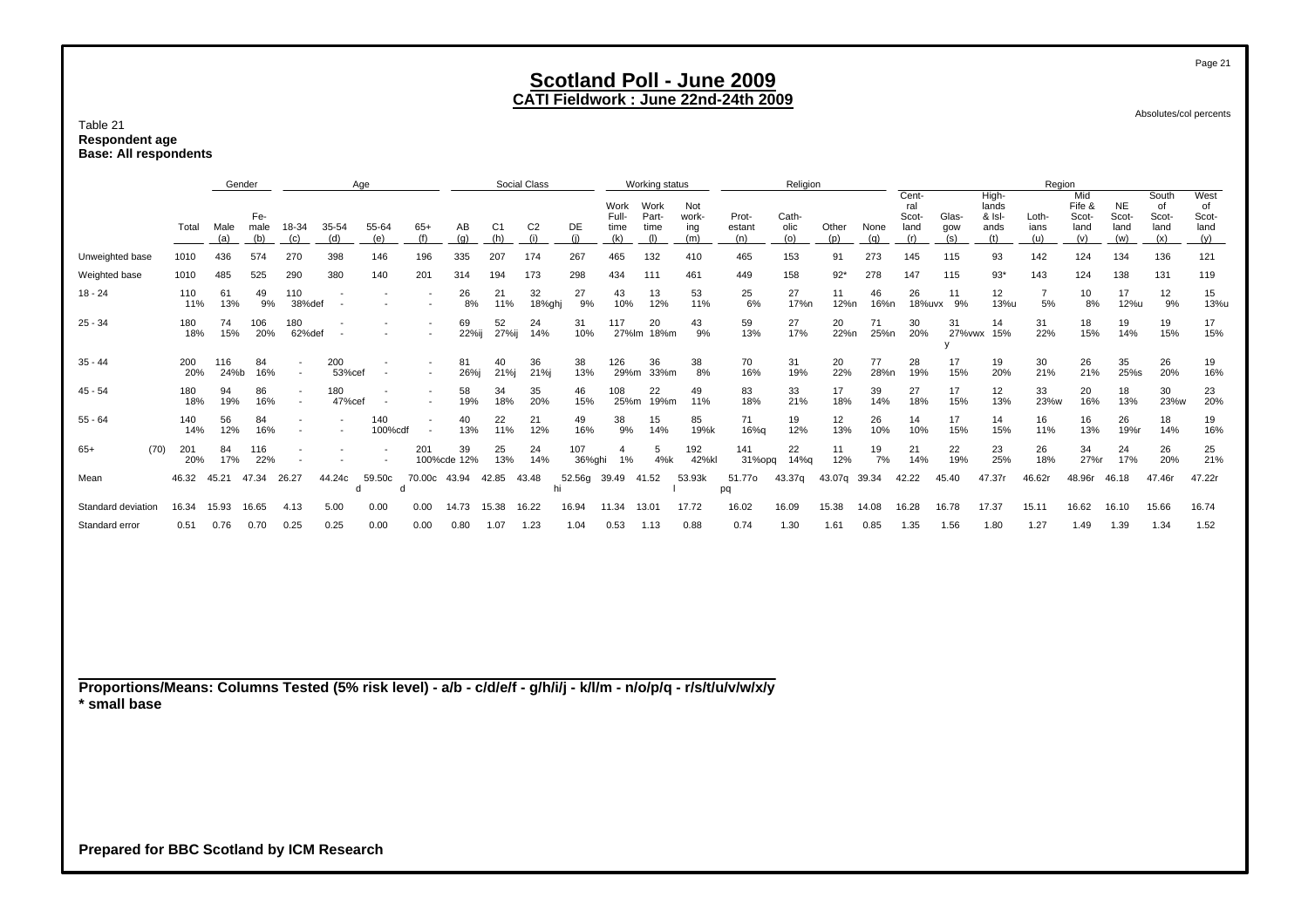#### Table 22 **Working status Base: All respondents**

|                                                                                                                 |                           | Gender      |                    |               | Age          |              |                           |                  | Social Class          |                         |               |                              | Working status               |                            |                        |                      | <b>Religion</b>       |             |                                      |                     |                                         | Region               |                                       |                                   |                                     |                                    |
|-----------------------------------------------------------------------------------------------------------------|---------------------------|-------------|--------------------|---------------|--------------|--------------|---------------------------|------------------|-----------------------|-------------------------|---------------|------------------------------|------------------------------|----------------------------|------------------------|----------------------|-----------------------|-------------|--------------------------------------|---------------------|-----------------------------------------|----------------------|---------------------------------------|-----------------------------------|-------------------------------------|------------------------------------|
|                                                                                                                 | Total                     | Male<br>(a) | Fe-<br>male<br>(b) | 18-34<br>(c)  | 35-54<br>(d) | 55-64<br>(e) | $65+$<br>(f)              | AB<br>(a)        | C <sub>1</sub><br>(h) | C <sub>2</sub><br>(i)   | DE<br>(i)     | Work<br>Full-<br>time<br>(k) | Work<br>Part-<br>time<br>(1) | Not<br>work-<br>ing<br>(m) | Prot-<br>estant<br>(n) | Cath-<br>olic<br>(o) | Other<br>(p)          | None<br>(g) | Cent-<br>ral<br>Scot-<br>land<br>(r) | Glas-<br>gow<br>(s) | High-<br>lands<br>& Isl-<br>ands<br>(t) | Loth-<br>ians<br>(u) | Mid<br>Fife &<br>Scot-<br>land<br>(v) | <b>NE</b><br>Scot-<br>land<br>(w) | South<br>of<br>Scot-<br>land<br>(x) | West<br>of<br>Scot-<br>land<br>(y) |
| Unweighted base                                                                                                 | 1010                      | 436         | 574                | 270           | 398          | 146          | 196                       | 335              | 207                   | 174                     | 267           | 465                          | 132                          | 410                        | 465                    | 153                  | 91                    | 273         | 145                                  | 115                 | 93                                      | 142                  | 124                                   | 134                               | 136                                 | 121                                |
| Weighted base                                                                                                   | 1010                      | 485         | 525                | 290           | 380          | 140          | 201                       | 314              | 194                   | 173                     | 298           | 434                          | 111                          | 461                        | 449                    | 158                  | $92*$                 | 278         | 147                                  | 115                 | $93*$                                   | 143                  | 124                                   | 138                               | 131                                 | 119                                |
| Working full time (30+<br>hrs a week)                                                                           | 434<br>43%                | 266<br>55%b | 168<br>32%         | 159<br>55%ef  | 233<br>61%ef | 38<br>27%f   | $\overline{4}$<br>2%      | 172<br>55%j      | 107<br>55%j           | 85<br>49%j              | 64<br>21%     | 434<br>100%lm                | $\overline{\phantom{a}}$     |                            | 166<br>37%             | 69<br>44%            | 41<br>44%             | 148<br>53%n | 61<br>42%                            | 42<br>36%           | 44<br>47%                               | 73                   | 47<br>51%svy 38%                      | 57<br>42%                         | 64<br>49%s                          | 46<br>38%                          |
| Working part time (8-29<br>hrs a week)                                                                          | 111<br>11%                | 27<br>5%    | 84<br>16%a         | 33<br>11%f    | 58<br>15%f   | 15<br>11%f   | 5<br>2%                   | 34<br>11%        | 29<br>15%j            | 26<br>15%j              | 20<br>7%      |                              | 111<br>100%km                |                            | 44<br>10%              | 16<br>10%            | 10<br>11%             | 38<br>14%   | 11<br>7%                             | 11<br>10%           | 11<br>12%                               | 10<br>7%             | 15<br>12%                             | 23<br>16%ru                       | 12<br>9%                            | 18<br>15%                          |
| Not working but seeking<br>work or temporarily<br>unemployed/sick                                               | 88<br>9%                  | 52<br>11%b  | 36<br>7%           | 32<br>11%f    | 39<br>10%f   | 16<br>11%f   | $\overline{1}$<br>$\star$ | 12<br>4%         | 6<br>3%               | 19<br>11%gh             | 50<br>17%gh   |                              |                              | 88<br>19%kl                | 37<br>8%               | 16<br>10%            | 10<br>11%             | 21<br>8%    | 22<br>15%ty                          | 10<br>9%            | $\overline{2}$<br>2%                    | 13<br>9%t            | 10<br>8%                              | 14<br>10%t                        | 10<br>7%                            | 6<br>5%                            |
| Not working/Not seeking<br>work-EXCLUDING RETIRED/<br><b>STUDENT</b>                                            | 62<br>6%                  | 11<br>2%    | 51<br>10%a         | 24<br>8%f     | 30<br>8%f    | 9<br>6%f     |                           | 16<br>5%         | 6<br>3%               | 9<br>5%                 | 28<br>10%h    |                              |                              | 62<br>14%kl                | 23<br>5%               | 12<br>8%             | 9<br>10%              | 18<br>6%    | 11<br>7%x                            | 11<br>$10\%x$       | $\overline{4}$<br>4%                    | 9<br>6%x             | 8<br>$6\%x$                           | 9<br>$7\%x$                       | $\overline{1}$<br>1%                | 9<br>7%x                           |
| Retired                                                                                                         | 264<br>26%                | 103<br>21%  | 161<br>31%a        |               | 13<br>3%c    | 60<br>43%cd  | 191                       | 63<br>95%cde 20% | 33<br>17%             | 27<br>16%               | 131<br>44%ghi |                              |                              | 264<br>57%kl               | 166                    | 33<br>37%opg 21%     | 15<br>16%             | 40<br>14%   | 28<br>19%                            | 31<br>27%           | 29<br>31%r                              | 36<br>25%            | 37<br>30%r                            | 30<br>22%                         | 39<br>30%r                          | 34<br>28%                          |
| Student                                                                                                         | 46<br>5%                  | 25<br>5%    | 21<br>4%           | 41<br>14%def  | 5<br>1%      |              |                           | 17<br>5%j        | 13<br>7%              | $\overline{7}$<br>$4\%$ | 5<br>2%       |                              |                              | 46<br>10%kl                | 13<br>3%               | 13<br>8%n            | $\overline{7}$<br>8%n | 12<br>4%    | 12<br>8%u                            | 9<br>8%u            | $\overline{2}$<br>3%                    | $\overline{2}$<br>1% | 6<br>5%                               | $\overline{4}$<br>3%              | $\overline{4}$<br>3%                | $5\phantom{.0}$<br>4%              |
| Refused                                                                                                         | $\overline{4}$<br>$\star$ |             | 4<br>1%            | -1<br>$\star$ | $\star$      | -1<br>1%     |                           |                  |                       |                         |               |                              |                              |                            |                        |                      |                       |             | 1<br>1%                              |                     |                                         |                      |                                       |                                   |                                     | 3<br>2%                            |
|                                                                                                                 |                           |             |                    |               |              |              |                           |                  |                       |                         |               |                              |                              |                            |                        |                      |                       |             |                                      |                     |                                         |                      |                                       |                                   |                                     |                                    |
| Proportions/Means: Columns Tested (5% risk level) - a/b - c/d/e/f - g/h/i/j - k/l/m - n/o/p/q - r/s/t/u/v/w/x/y |                           |             |                    |               |              |              |                           |                  |                       |                         |               |                              |                              |                            |                        |                      |                       |             |                                      |                     |                                         |                      |                                       |                                   |                                     |                                    |
| * small base                                                                                                    |                           |             |                    |               |              |              |                           |                  |                       |                         |               |                              |                              |                            |                        |                      |                       |             |                                      |                     |                                         |                      |                                       |                                   |                                     |                                    |
|                                                                                                                 |                           |             |                    |               |              |              |                           |                  |                       |                         |               |                              |                              |                            |                        |                      |                       |             |                                      |                     |                                         |                      |                                       |                                   |                                     |                                    |
|                                                                                                                 |                           |             |                    |               |              |              |                           |                  |                       |                         |               |                              |                              |                            |                        |                      |                       |             |                                      |                     |                                         |                      |                                       |                                   |                                     |                                    |
|                                                                                                                 |                           |             |                    |               |              |              |                           |                  |                       |                         |               |                              |                              |                            |                        |                      |                       |             |                                      |                     |                                         |                      |                                       |                                   |                                     |                                    |
|                                                                                                                 |                           |             |                    |               |              |              |                           |                  |                       |                         |               |                              |                              |                            |                        |                      |                       |             |                                      |                     |                                         |                      |                                       |                                   |                                     |                                    |

Absolutes/col percents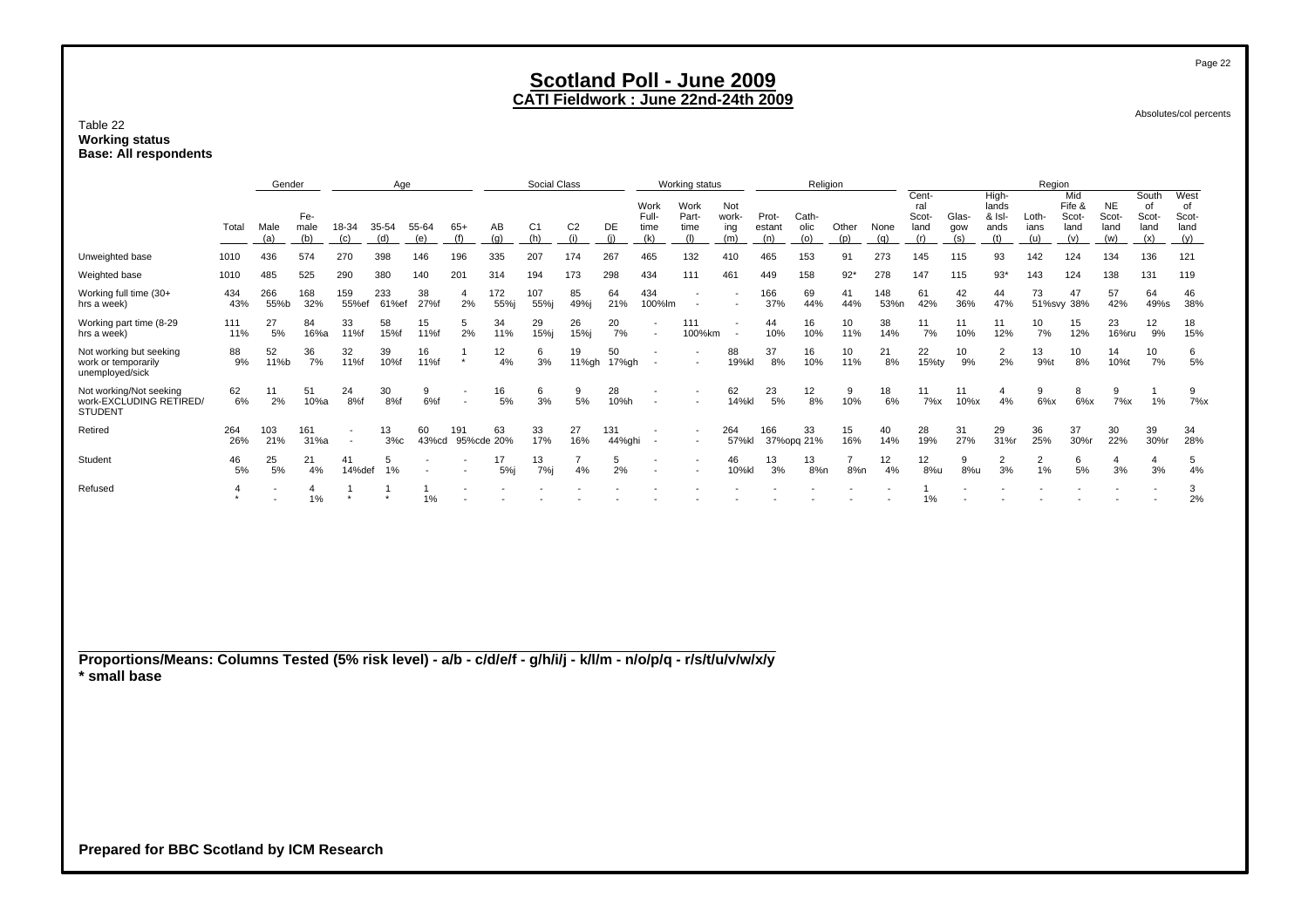#### Table 23 **Housing tenure Base: All respondents**

|                                                                                                                                 | Age        |             |                      | Social Class         |              |              |              | Working status |                       |                       | Religion             |                              |                              |                            |                        |                      | Region               |             |                                      |                      |                                         |                      |                                       |                                   |                                     |                                    |
|---------------------------------------------------------------------------------------------------------------------------------|------------|-------------|----------------------|----------------------|--------------|--------------|--------------|----------------|-----------------------|-----------------------|----------------------|------------------------------|------------------------------|----------------------------|------------------------|----------------------|----------------------|-------------|--------------------------------------|----------------------|-----------------------------------------|----------------------|---------------------------------------|-----------------------------------|-------------------------------------|------------------------------------|
|                                                                                                                                 | Total      | Male<br>(a) | Fe-<br>male<br>(b)   | 18-34<br>(c)         | 35-54<br>(d) | 55-64<br>(e) | $65+$<br>(f) | AB<br>(q)      | C <sub>1</sub><br>(h) | C <sub>2</sub><br>(i) | DE<br>(i)            | Work<br>Full-<br>time<br>(k) | Work<br>Part-<br>time<br>(1) | Not<br>work-<br>ing<br>(m) | Prot-<br>estant<br>(n) | Cath-<br>olic<br>(o) | Other<br>(p)         | None<br>(q) | Cent-<br>ral<br>Scot-<br>land<br>(r) | Glas-<br>gow<br>(s)  | High-<br>lands<br>& Isl-<br>ands<br>(t) | Loth-<br>ians<br>(u) | Mid<br>Fife &<br>Scot-<br>land<br>(v) | <b>NE</b><br>Scot-<br>land<br>(w) | South<br>of<br>Scot-<br>land<br>(x) | West<br>of<br>Scot-<br>land<br>(y) |
| Unweighted base                                                                                                                 | 1010       | 436         | 574                  | 270                  | 398          | 146          | 196          | 335            | 207                   | 174                   | 267                  | 465                          | 132                          | 410                        | 465                    | 153                  | 91                   | 273         | 145                                  | 115                  | 93                                      | 142                  | 124                                   | 134                               | 136                                 | 121                                |
| Weighted base                                                                                                                   | 1010       | 485         | 525                  | 290                  | 380          | 140          | 201          | 314            | 194                   | 173                   | 298                  | 434                          | 111                          | 461                        | 449                    | 158                  | $92*$                | 278         | 147                                  | 115                  | $93*$                                   | 143                  | 124                                   | 138                               | 131                                 | 119                                |
| Owned outright (without<br>mortgage)                                                                                            | 202<br>20% | 86<br>18%   | 116<br>22%           | 18<br>6%             | 38<br>10%    | 53<br>38%cd  | 94<br>47%cd  | 73<br>23%      | 37<br>19%             | 33<br>19%             | 55<br>19%            | 44<br>10%                    | 19<br>17%k                   | 140<br>30%kl               | 125<br>28%og           | 21<br>13%            | 16<br>18%            | 37<br>13%   | 17<br>12%                            | 15<br>13%            | 24<br>26%rs                             | 30<br>21%            | 24<br>20%                             | 33<br>24%rs                       | 29<br>22%r                          | 30<br>25%rs                        |
| Owned with a mortgage<br>or loan                                                                                                | 465<br>46% | 239<br>49%  | 226<br>43%           | 164<br>56%ef         | 238<br>63%ef | 41<br>29%f   | 23<br>11%    | 190<br>61%hj   | 97<br>50%j            | 92<br>53%j            | 80<br>27%            | 292<br>67%m                  | 66<br>59%m                   | 107<br>23%                 | 184<br>41%             | 79<br>50%            | 44<br>48%            | 148<br>53%n | 86<br><b>VW</b>                      | 40<br>59%stu 34%     | 37<br>40%                               | 62<br>43%            | 56<br>45%                             | 60<br>44%                         | 64<br>49%s                          | 60<br>51%s                         |
| Rented from the council                                                                                                         | 157<br>16% | 79<br>16%   | 78<br>15%            | 38<br>13%            | 41<br>11%    | 27<br>19%d   | 52<br>26%cd  | 16<br>5%       | 20<br>10%g            | 19<br>11%g            | 98<br>33%ghi         | 41<br>9%                     | $\overline{7}$<br>7%         | 109<br>24%kl               | 82<br>18%              | 19<br>12%            | 12<br>13%            | 42<br>15%   | 21<br>15%                            | 28<br>24%xy          | 16<br>17%y                              | 29<br>20%xy          | 23<br>18%y                            | 19<br>14%                         | 13<br>10%                           | 9<br>7%                            |
| Rented from someone<br>else                                                                                                     | 138<br>14% | 58<br>12%   | 80<br>15%            | 56<br>19%def         | 47<br>12%    | 11<br>8%     | 24<br>12%    | 28<br>9%       | 33<br>17%gi           | 16<br>9%              | 56<br>19%gi          | 47<br>11%                    | 14<br>13%                    | 77<br>17%k                 | 43<br>10%              | 32<br>20%n           | 14<br>16%            | 47<br>17%n  | 8<br>5%                              | 29                   | 13<br>25%ruw 13%r                       | 19<br>14%r           | 18<br>14%r                            | 18<br>13%r                        | 21<br>16%r                          | 12<br>10%                          |
| Rent free                                                                                                                       | 16<br>2%   | 9<br>2%     | $\overline{7}$<br>1% | $\overline{4}$<br>1% | 8<br>2%      | 1%           | 3<br>2%      | 4<br>1%        |                       | 4<br>2%h              | 7<br>2%h             | 4<br>1%                      |                              | 12<br>3%                   | 8<br>2%                | 4<br>2%              | $\overline{2}$<br>3% | $\star$     | 5<br>4%                              | $\overline{2}$<br>1% | 2%                                      | 1%                   | 1%                                    | 3<br>2%                           | -1<br>1%                            | 1<br>1%                            |
| Refused                                                                                                                         | 31<br>3%   | 13<br>3%    | 18<br>3%             | 11<br>4%             | 8<br>2%      | 8<br>5%      | 5<br>3%      | 3<br>1%        | 3%gj                  | 8<br>5%gj             | $\overline{2}$<br>1% | 2%                           | 5<br>5%k                     | 16<br>3%                   | 2%                     | 3<br>2%              | $\overline{2}$<br>2% | 3<br>1%     | 9<br>6%u                             | 3<br>2%              | 2<br>2%                                 | 2<br>1%              | 3<br>2%                               | 4<br>3%                           | $\overline{2}$<br>2%                | $\overline{7}$<br>6%               |
|                                                                                                                                 |            |             |                      |                      |              |              |              |                |                       |                       |                      |                              |                              |                            |                        |                      |                      |             |                                      |                      |                                         |                      |                                       |                                   |                                     |                                    |
| Proportions/Means: Columns Tested (5% risk level) - a/b - c/d/e/f - g/h/i/j - k/l/m - n/o/p/q - r/s/t/u/v/w/x/y<br>* small base |            |             |                      |                      |              |              |              |                |                       |                       |                      |                              |                              |                            |                        |                      |                      |             |                                      |                      |                                         |                      |                                       |                                   |                                     |                                    |

Absolutes/col percents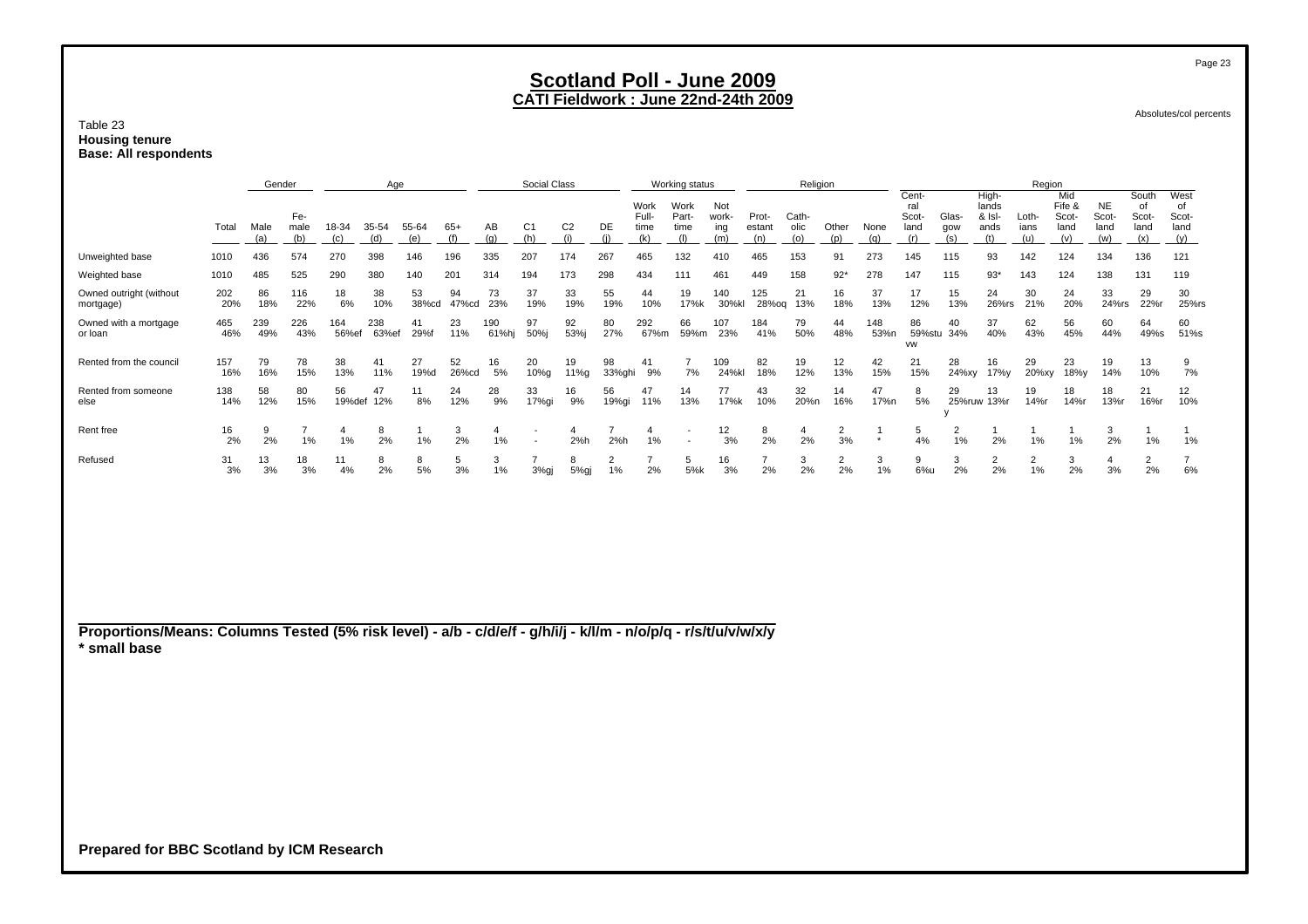Absolutes/col percents

Table 24 **Which religion do you yourself belong to? Base: All respondents**

|                 |            | Gender     |                    |               | Age                   |             |               |             | Social Class   |                |             |                       | Working status        |                     |                                                      | Religion                 |               |                          |                               |                       |                                  | Region        |                                |                            |                              |                                    |
|-----------------|------------|------------|--------------------|---------------|-----------------------|-------------|---------------|-------------|----------------|----------------|-------------|-----------------------|-----------------------|---------------------|------------------------------------------------------|--------------------------|---------------|--------------------------|-------------------------------|-----------------------|----------------------------------|---------------|--------------------------------|----------------------------|------------------------------|------------------------------------|
|                 | Total      | Male       | Fe-<br>male<br>(b) | 18-34         | 35-54<br>(d)          | 55-64       | 65+           | AB<br>(a    | C <sub>1</sub> | C <sub>2</sub> | DE          | Work<br>Full-<br>time | Work<br>Part-<br>time | Not<br>work-<br>ing | Prot-<br>estant                                      | Cath-<br>olic            | Other         | None                     | Cent-<br>ral<br>Scot-<br>land | Glas-<br>gow          | High-<br>lands<br>& Isl-<br>ands | Loth-<br>ians | Mid<br>Fife &<br>Scot-<br>land | <b>NE</b><br>Scot-<br>land | South<br>of<br>Scot-<br>land | West<br>of<br>Scot-<br>land<br>(y) |
| Unweighted base | 1010       | 436        | 574                | 270           | 398                   | 146         | 196           | 335         | 207            | 174            | 267         | 465                   | 132                   | 410                 | 465                                                  | 153                      | 91            | 273                      | 145                           | 115                   | 93                               | 142           | 124                            | 134                        | 136                          | 121                                |
| Weighted base   | 1010       | 485        | 525                | 290           | 380                   | 140         | 201           | 314         | 194            | 173            | 298         | 434                   | 111                   | 461                 | 449                                                  | 158                      | $92*$         | 278                      | 147                           | 115                   | $93*$                            | 143           | 124                            | 138                        | 131                          | 119                                |
| Protestant      | 449<br>44% | 210<br>43% | 240<br>46%         | 84<br>29%     | 153<br>40%с           | 71<br>51%cd | 141<br>70%cde | 141<br>45%h | 69<br>35%      | 75<br>43%      | 154<br>52%h | 166<br>38%            | 44<br>39%             | 239<br>52%kl        | 449<br>100%opq                                       | $\overline{\phantom{a}}$ |               |                          | 56<br>38%                     | 48<br>42%             | 50<br>54%ry                      | 58<br>41%     | 72<br>58%rsu                   | 56<br>41%                  | 66<br>51%ry                  | 43<br>36%                          |
| Catholic        | 158<br>16% | 73<br>15%  | 85<br>16%          | 53<br>18%f    | 64<br>17%             | 19<br>14%   | 22<br>11%     | 42<br>13%   | 29<br>15%      | 36<br>21%g     | 50<br>17%   | 69<br>16%             | 16<br>14%             | 73<br>16%           | $\overline{\phantom{a}}$<br>$\overline{\phantom{a}}$ | 158<br>100%npq           |               | $\overline{\phantom{0}}$ | 38<br>26%tuv<br><b>WX</b>     | 30<br>26%tuvw 6%<br>х | 6                                | 22<br>15%tvw  | wy<br>5%                       | 9<br>7%                    | 16<br>12%                    | 31<br>26%tuvw<br>X                 |
| Other           | 92<br>9%   | 42<br>9%   | 49<br>9%           | 32<br>11%     | 37<br>10%             | 12<br>9%    | 11<br>5%      | 33<br>11%   | 23<br>12%      | 14<br>8%       | 21<br>7%    | 41<br>9%              | 10<br>9%              | 41<br>9%            |                                                      | $\overline{\phantom{a}}$ | 92<br>100%noq |                          | 14<br>9%                      | 10<br>9%              | 8%                               | 5%            | 7%                             | 21<br>15%ux                | 5%                           | 17<br>14%ux                        |
| None            | 278<br>28% | 143<br>29% | 135<br>26%         | 116<br>40%def | 116<br>31%ef          | 26<br>19%f  | 19<br>9%      | 95<br>30%j  | 69<br>36%ij    | 41<br>24%      | 65<br>22%   | 148<br>34%m           | 38<br>35%m            | 92<br>20%           | $\overline{\phantom{a}}$<br>$\overline{\phantom{a}}$ |                          |               | 278<br>100%nop 20%       | 29                            | 23<br>20%             | 30<br>32%r                       | 49<br>34%rsy  | 37<br>29%                      | 49<br>35%rsy               | 38<br>29%                    | 24<br>20%                          |
| Refused         | 33<br>3%   | 17<br>4%   | 16<br>3%           | 2%            | 10 <sup>1</sup><br>3% | 12<br>8%cd  | 8<br>4%       | 1%          | 2%             | 4%g            | 8<br>3%     | 11<br>2%              | 3<br>3%               | 16<br>3%            |                                                      |                          |               |                          | 6%tv                          | 4%                    |                                  | 6<br>4%       | 1%                             | 3<br>2%                    | 3%                           | 6<br>5%t                           |

**Proportions/Means: Columns Tested (5% risk level) - a/b - c/d/e/f - g/h/i/j - k/l/m - n/o/p/q - r/s/t/u/v/w/x/y \* small base**

**Prepared for BBC Scotland by ICM Research**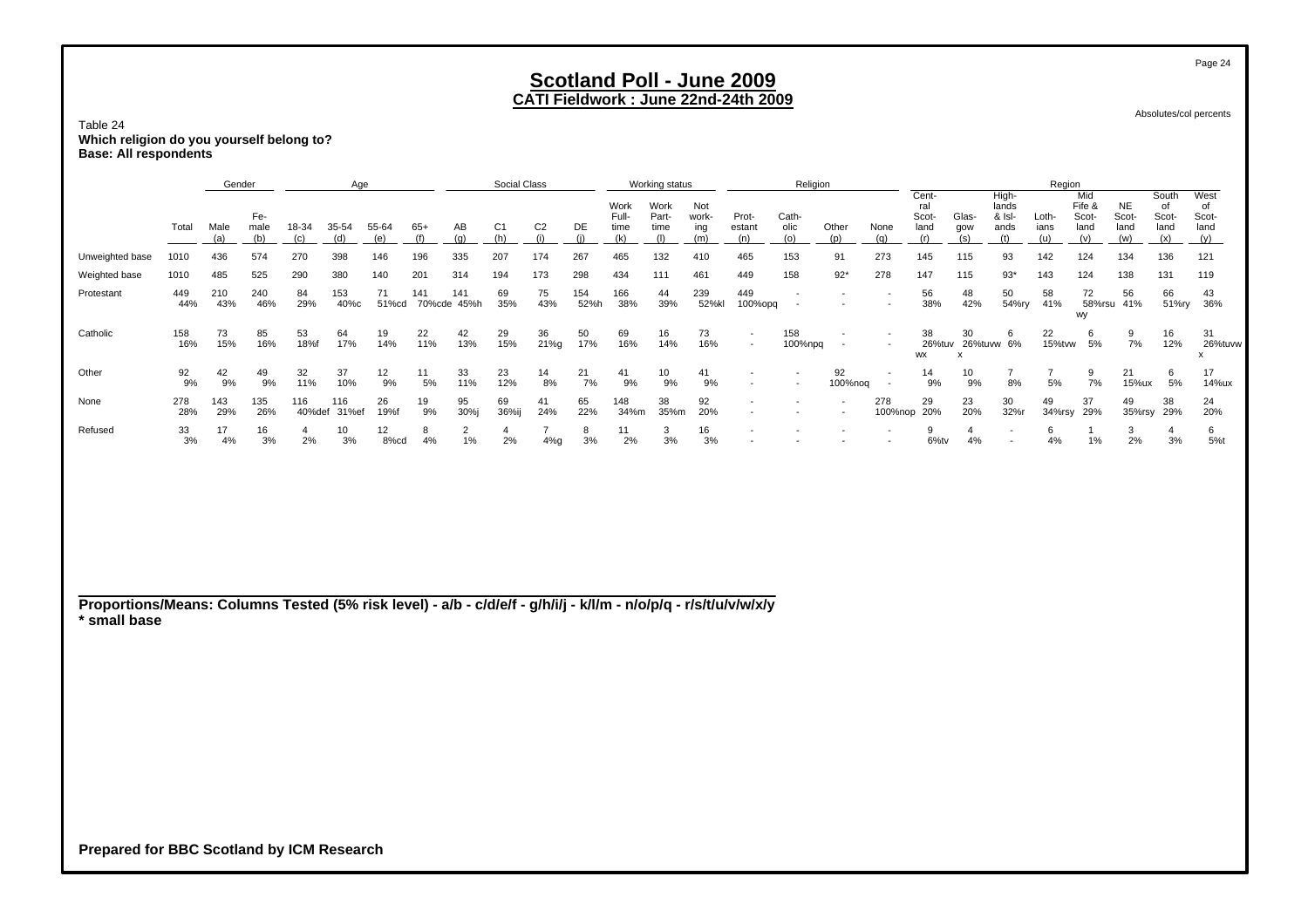Table 25 **Sex of Respondent Base: All respondents**

|                                                                                                                 |            | Gender                                               |                                    |              | Age          |                  |              |             | Social Class          |                       |              |                              | Working status               |                            |                        | Religion             |              |             |                                      |                     |                                         | Region               |                                       |                                   |                                     |                                    |
|-----------------------------------------------------------------------------------------------------------------|------------|------------------------------------------------------|------------------------------------|--------------|--------------|------------------|--------------|-------------|-----------------------|-----------------------|--------------|------------------------------|------------------------------|----------------------------|------------------------|----------------------|--------------|-------------|--------------------------------------|---------------------|-----------------------------------------|----------------------|---------------------------------------|-----------------------------------|-------------------------------------|------------------------------------|
|                                                                                                                 | Total      | Male<br>(a)                                          | Fe-<br>male<br>(b)                 | 18-34<br>(c) | 35-54<br>(d) | 55-64<br>(e)     | $65+$<br>(f) | AB<br>(g)   | C <sub>1</sub><br>(h) | C <sub>2</sub><br>(i) | DE<br>(i)    | Work<br>Full-<br>time<br>(k) | Work<br>Part-<br>time<br>(1) | Not<br>work-<br>ing<br>(m) | Prot-<br>estant<br>(n) | Cath-<br>olic<br>(o) | Other<br>(p) | None<br>(q) | Cent-<br>ral<br>Scot-<br>land<br>(r) | Glas-<br>gow<br>(s) | High-<br>lands<br>& Isl-<br>ands<br>(t) | Loth-<br>ians<br>(u) | Mid<br>Fife &<br>Scot-<br>land<br>(v) | <b>NE</b><br>Scot-<br>land<br>(w) | South<br>of<br>Scot-<br>land<br>(x) | West<br>of<br>Scot-<br>land<br>(y) |
| Unweighted base                                                                                                 | 1010       | 436                                                  | 574                                | 270          | 398          | 146              | 196          | 335         | 207                   | 174                   | 267          | 465                          | 132                          | 410                        | 465                    | 153                  | 91           | 273         | 145                                  | 115                 | 93                                      | 142                  | 124                                   | 134                               | 136                                 | 121                                |
| Weighted base                                                                                                   | 1010       | 485                                                  | 525                                | 290          | 380          | 140              | 201          | 314         | 194                   | 173                   | 298          | 434                          | 111                          | 461                        | 449                    | 158                  | $92*$        | 278         | 147                                  | 115                 | $93*$                                   | 143                  | 124                                   | 138                               | 131                                 | 119                                |
| Male                                                                                                            | 485<br>48% | 485<br>100%b                                         | $\sim$<br>$\overline{\phantom{a}}$ | 135<br>47%   | 210          | 56<br>55%cef 40% | 84<br>42%    | 161<br>51%j | 82<br>42%             | 102<br>59%hj          | 125<br>42%   | 266<br>61%lm                 | 27<br>24%                    | 192<br>42%l                | 210<br>47%             | 73<br>46%            | 42<br>46%    | 143<br>51%  | 66<br>45%                            | 57<br>50%           | 45<br>48%                               | 70<br>49%            | 61<br>49%                             | 67<br>49%                         | 65<br>50%                           | 53<br>44%                          |
| Female                                                                                                          | 525<br>52% | $\overline{\phantom{a}}$<br>$\overline{\phantom{a}}$ | 525<br>100%a                       | 155<br>53%d  | 170<br>45%   | 84<br>60%d       | 116<br>58%d  | 153<br>49%  | 112<br>58%i           | 71<br>41%             | 173<br>58%gi | 168<br>39%                   | 84                           | 269<br>76%km 58%k          | 240<br>53%             | 85<br>54%            | 49<br>54%    | 135<br>49%  | 80<br>55%                            | 58<br>50%           | 48<br>52%                               | 73<br>51%            | 63<br>51%                             | 70<br>51%                         | 66<br>50%                           | 66<br>56%                          |
| Proportions/Means: Columns Tested (5% risk level) - a/b - c/d/e/f - g/h/i/j - k/l/m - n/o/p/q - r/s/t/u/v/w/x/y |            |                                                      |                                    |              |              |                  |              |             |                       |                       |              |                              |                              |                            |                        |                      |              |             |                                      |                     |                                         |                      |                                       |                                   |                                     |                                    |
| * small base                                                                                                    |            |                                                      |                                    |              |              |                  |              |             |                       |                       |              |                              |                              |                            |                        |                      |              |             |                                      |                     |                                         |                      |                                       |                                   |                                     |                                    |
|                                                                                                                 |            |                                                      |                                    |              |              |                  |              |             |                       |                       |              |                              |                              |                            |                        |                      |              |             |                                      |                     |                                         |                      |                                       |                                   |                                     |                                    |
|                                                                                                                 |            |                                                      |                                    |              |              |                  |              |             |                       |                       |              |                              |                              |                            |                        |                      |              |             |                                      |                     |                                         |                      |                                       |                                   |                                     |                                    |
|                                                                                                                 |            |                                                      |                                    |              |              |                  |              |             |                       |                       |              |                              |                              |                            |                        |                      |              |             |                                      |                     |                                         |                      |                                       |                                   |                                     |                                    |
|                                                                                                                 |            |                                                      |                                    |              |              |                  |              |             |                       |                       |              |                              |                              |                            |                        |                      |              |             |                                      |                     |                                         |                      |                                       |                                   |                                     |                                    |

Page 25

Absolutes/col percents